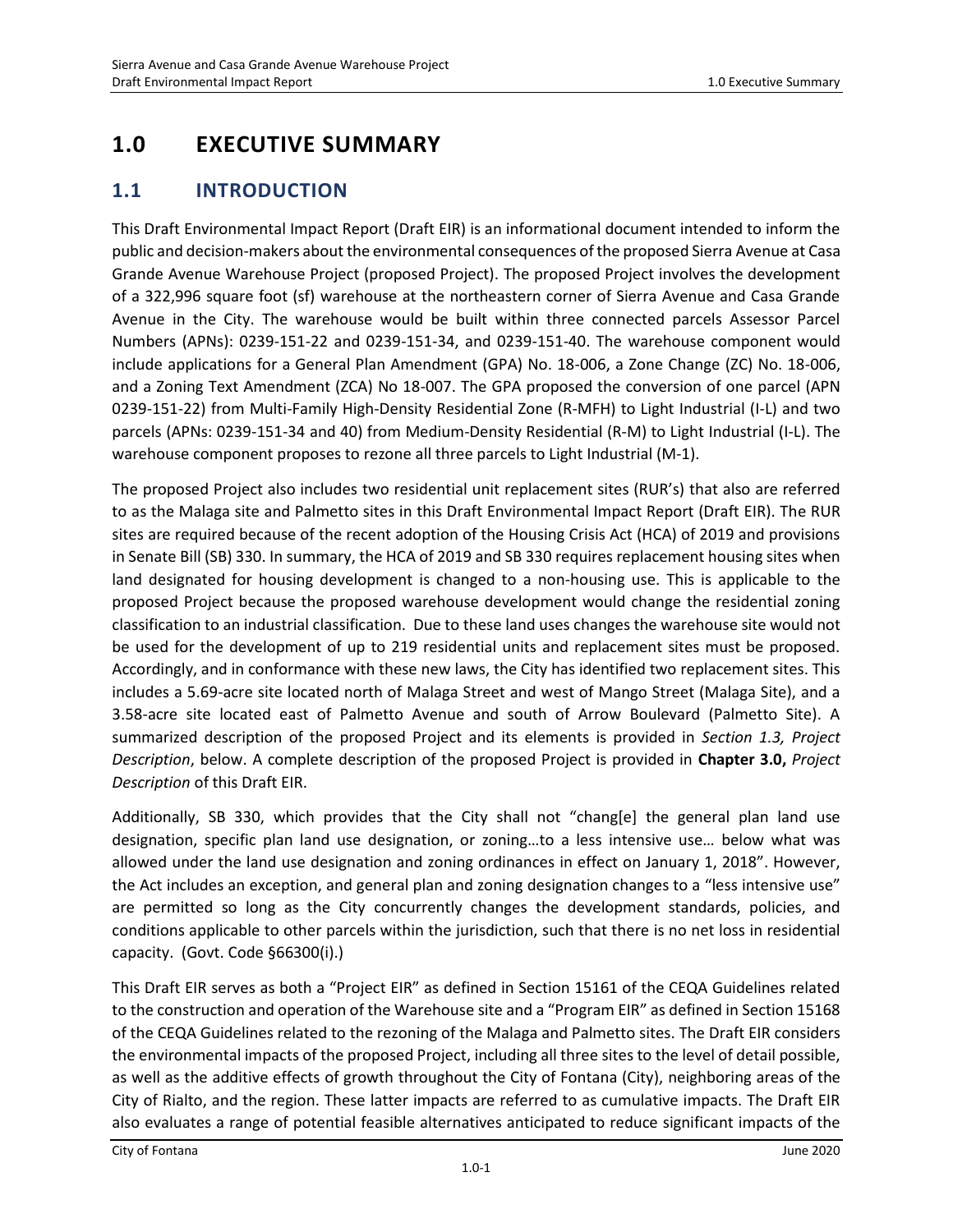Project, including different development densities for the Warehouse site, a different warehouse configuration, and different uses of the Warehouse site. This Draft EIR has been prepared for the City, pursuant to the requirements of the California Environmental Quality Act (CEQA).

Pursuant to CEQA Guidelines § 15082, the City circulated a Notice of Preparation (NOP) advising public agencies, special districts, and members of the public who had requested such notice that an EIR for the proposed Project was being prepared. The initial NOP was distributed on July 5, 2019 to solicit comments related to the proposed construction of the warehouse. This project did not include either the Malaga or Palmetto sites at that time.

Subsequent to the initial circulation of the first NOP, the proposed Project was amended to include the Malaga and Palmetto sites in response to the passage of SB 330 and thus the need for replacement housing sites to be added to the Project. To account for this need, the proposed Project was amended and the Malaga and Palmetto sites were added. As required, the amended NOP included an updated project description and a list of the environmental issues to be examined in the EIR. The revised NOP was circulated from February 24, 2020 with a 30-day public review period ending on March 25, 2020. This process and the comments submitted in response to the NOP and revised NOP is discussed in **Chapter 2.0,** *Introduction*, and Section 1.05 Areas of Controversy, below.

After receiving public comments on the NOP and revised NOP, the proposed Project was analyzed for its potential to result in environmental impacts. Impacts were evaluated in accordance with the significance criteria developed by the City that are based on criteria presented in Appendix G, "Environmental Checklist Form," of the CEQA Guidelines. The criteria in the Environmental Checklist (checklist), was used to determine if the proposed Project would result in, "no impact," "less than significant impact," "less than significant impact with mitigation measures," or potentially significant impact" to a particular environmental resource. In some instances, a project may use the checklist to provide an initial discussion of a project and to screen out certain topics from a full discussion in the Draft EIR. In the case of the proposed Project this was not done for Mineral Resources and Agricultural Resources due to these resources and feasibility for use associated with the Warehouse site and Malaga site and Palmetto site. A table listing the project impacts and any associated mitigation measures is included at the end of this summary in *Table 1-1: Project Impacts and Proposed Mitigation Measures*.

This Draft EIR describes the existing environmental resources on the Warehouse, Malaga, and Palmetto sites and in the vicinity of the Project sites, analyzes potential impacts on those resources that would or could occur upon initiation of the proposed Project, and identifies mitigation measures that could avoid or reduce the magnitude of those impacts determined to be significant. The environmental impacts evaluated in this Draft EIR concern several subject areas, including aesthetics/light and glare, air quality, biological resources, cultural and tribal resources, energy/energy conservation, geology and soils, greenhouse gas emissions, hazards and hazardous materials, hydrology and water quality, land use and planning, noise, population and housing, public services, recreation, transportation, utilities and service systems, and wildfire. As noted in the preceding paragraph, public comment was received during the NOP process and included written letters provided to the City during public meetings. In addition to the list of the summary of comments below, a copy of the letters with the NOP and a copy of the letters with the revised NOP is provided in Appendix A to this Draft EIR. The comments were used, as intended, to help inform the discussion of this Draft EIR and help determine the scope and framework of certain topical discussions.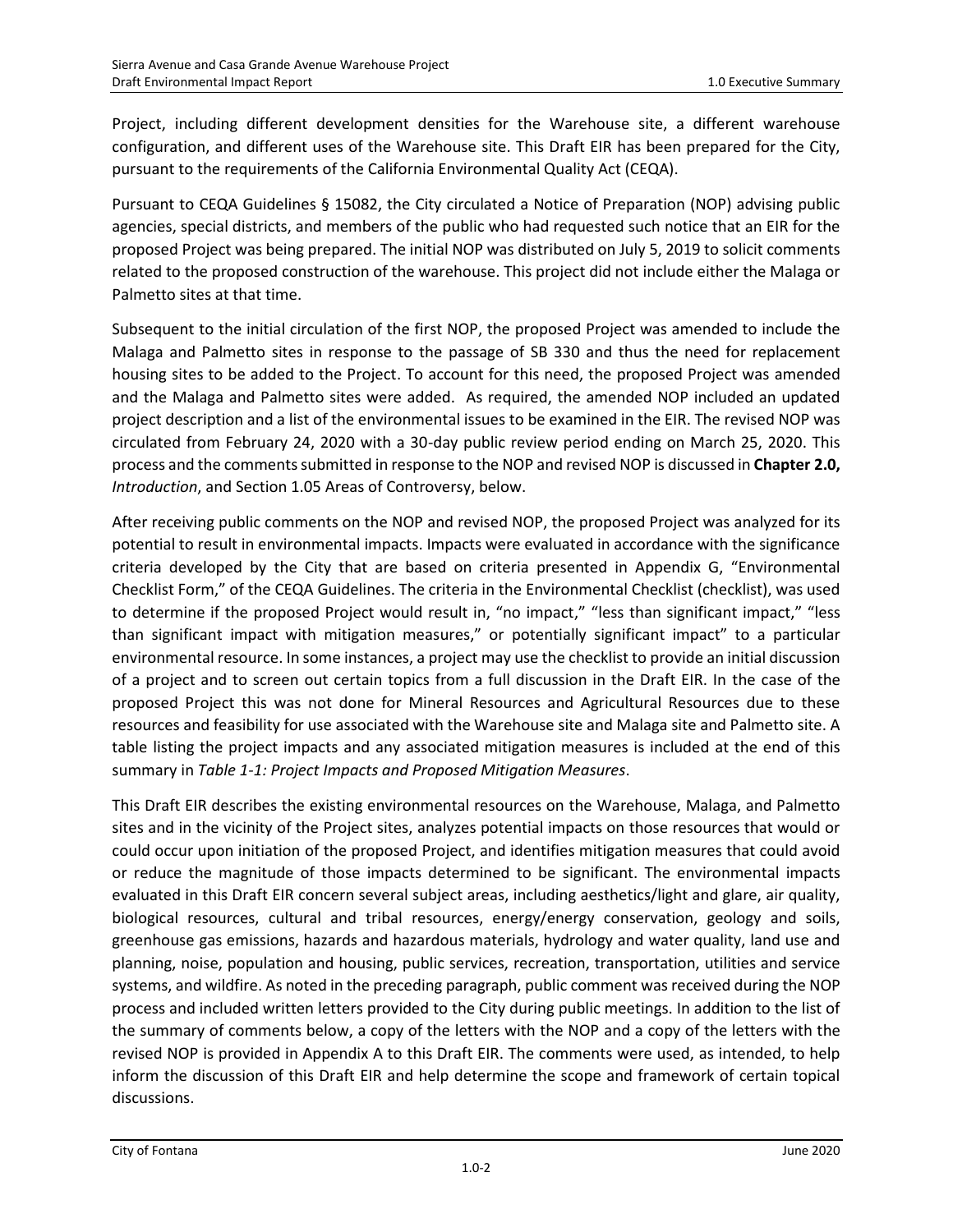This EIR is being published as a Draft EIR. The Draft EIR will be subject to further review and comment by the public, as well as responsible agencies and other interested jurisdictions, agencies, and organizations for a period of 45 days. During the public review period, a hearing will be held before the City of Fontana Planning Commission at a date to be determined to receive additional comments on the Draft EIR. The public may comment on the Draft EIR by testifying at the public hearing or may submit written comments at any time during the 45-day public review period.

Following the public review period, written responses to all comments received on the Draft EIR will be prepared. Those written responses, and any other necessary changes to the Draft EIR, will constitute the Final EIR and will be submitted to the City of Fontana City Council for their consideration. If the City finds that the Final EIR is "adequate and complete" in accordance with the CEQA Guidelines, the City may certify the EIR. The City Council would also consider the adoption of Findings of Fact pertaining to the EIR, specific mitigation measures, a Statement of Overriding Considerations (if needed), and a Mitigation Monitoring and Reporting Plan (MMRP). Upon review and consideration of the Final EIR, the hearing body may take action concerning the proposed project.

Regarding the MMRP, CEQA Guidelines Section 15097 requires public agencies to set up monitoring and reporting programs to ensure compliance with mitigation measures, which are adopted or made as a condition of project approval and designed to mitigate or avoid the significant environmental effects identified in environmental impact reports. A MMRP incorporating the mitigation measures set forth in this EIR will be considered and acted upon by the City decision-makers concurrent with adoption of the findings of this EIR and prior to approval of the proposed project.

# **1.2 PROJECT LOCATION**

The proposed Project includes three sites generally located and generally described as follows.

**Warehouse Site**. The proposes Warehouse site is located in the northeastern portion of the City approximately 330 feet west of the City border with the City of Rialto. See **Figure 3-1: Regional Vicinity**. The Warehouse site consists of three connected parcels on the northeast corner of the Sierra Avenue and Casa Grande Avenue intersection; refer to **Figure 3-2: Local Vicinity** and **Figure 3-3: Project Site**. Regional access to the Warehouse site is via major transportation routes including State Route 210 (SR-210 – Foothill Boulevard) and Interstate Highway I-15 (I-15). The SR-210 intersection with Sierra Avenue is located approximately 1.5 miles south of the proposed Warehouse site and the I-15 interchange is located approximately 1.6 miles north of the proposed Warehouse site.

**Malaga Site**. The Malaga RUR site is located approximately 0.5 miles north of the central Downtown area of the City. The Malaga site comprises approximately 5.69 acres and is located adjacent to the north side of Malaga Street and west side of Mango Street. Approximately two blocks north is Miller Avenue which provides two lanes in each direction for east/west travel across most of the City. Approximately 0.33 miles south is Foothill Boulevard which provides two lanes for in each direction for east/west travel across most of the City and has an existing bus route and stops proximate to the site.

**Palmetto Site**. The Palmetto RUR site is located approximately 0.5-mile east of the central Downtown area of the City. The Palmetto site comprises approximately 3.58-acres and is located adjacent to the eastern right-of-way of Palmetto Avenue and adjacent to the southern right-of-way of Valencia Avenue. Approximately 0.5-block north is Arrow Boulevard, which provides two lanes in each direction for east/west travel across most of the City and has an existing bus route and stops proximate to the site.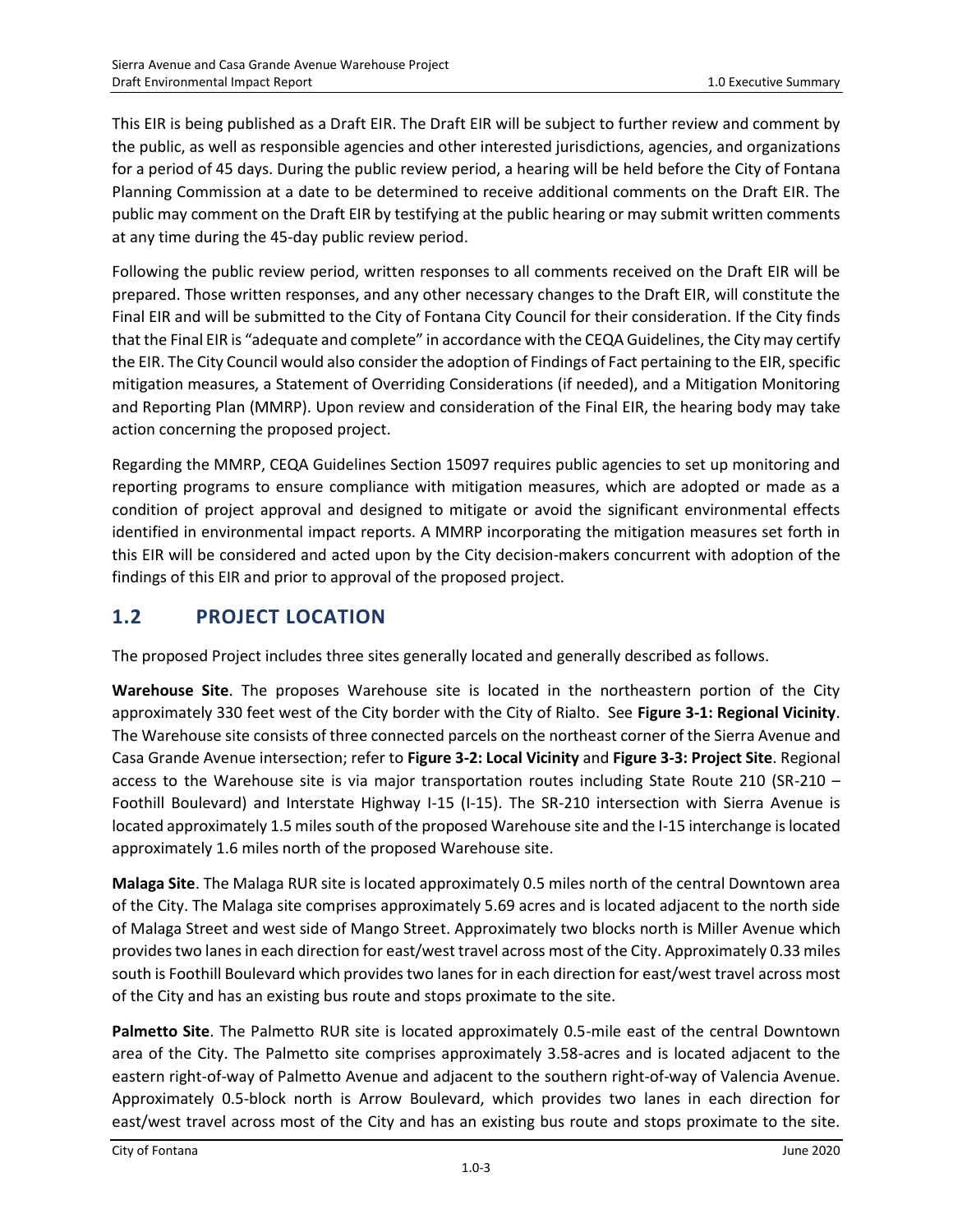Approximately 0.3 miles south is Merril Avenue, which provides two lanes in each direction for east west travel across most of the City.

## **1.3 PROJECT DESCRIPTION**

The proposed Project consists of the development of a warehouse on the undeveloped lots adjacent to the northeast corner of Sierra Avenue and Casa Grande Avenue. Project plans for development of the Warehouse site are known and are described in additional detail below. As discussed above, construction of the warehouse would require the upzoning of another site(s) to account for the loss of housing that would occur under the existing general plan and zoning of the Warehouse site. Accordingly, the Malaga and Palmetto sites would be upzoned to comply with SB 330. Because it is unknown if these sites would ever be developed in accordance with the upzoning, and because there are no applications or proposals to development, there are no plans detailing potential development. Therefore, descriptions of the potential development of the Malaga and Palmetto sites define known elements such as existing conditions and surrounding uses and required densities; however, specific elements of the potential development are unknown and it would be speculative to include detailed descriptions. It should be noted that it is anticipated that future CEQA analysis would be needed prior to any approval of development on those sites. At that time, when complete plans are proposed they will be evaluated under CEQA as appropriate.

The proposed Project includes changes to the existing land uses and zoning designations. Only the Warehouse site is proposed to undergo any construction. The following discussions lists the applicable land use and zoning changes and further below, the individual project elements are discussed. A complete listing of all project components is provided in **Chapter 3.0** *Project Description*.

The City's General Plan Update 2015 – 2035 (General Plan) Land Use Map was updated and adopted on November 13, 2018. The warehouse site's existing Land Use designation, as of the date previously stated, is Medium Density Residential (R-M) and Multi-Family High Residential (R-MFH); the zoning for the warehouse is (R-2) Medium Density Residential and (R-5) Multi-Family High Residential. The Project proposes to change the zoning of the site to (I-L) Light Industrial.

The RUR Malaga site is designated in the General Plan R-SF Single Family Residential (2.1-5 du/ac), and the Palmetto site is R-M Medium Density Residential (5.1-12 du/ac). Both sites are zoned as (R-1) Single Family Residential (2.1-5 du/ac). The GPLU for the Malaga Site would be changed to Walkable Mixed-Use (WMXU-1) and upzoned to Form-Based Code (FBC) – Transitional District. The GPLU for the Palmetto site would be changed to Medium Density (R-M) General Plan and would be upzoned to Medium-Density Residential (R-2). Neither site is proposed for development and there are no conceptual project designs, applications. It is unknown if the sites will be redeveloped. Refer to Figure 3-5(a) General Plan Land Use Designations for the Warehouse Site and Figure 3-5(b) General Plan Land Use Designations for the Warehouse Site and Figure 3-6(a) - Existing Zoning Designations for the Warehouse Site, and Figure 3-6 (b) - Existing Zoning Designations for the Malaga and Palmetto Sites, that show the respective designations of the three Project sites. *Table 3-2: Existing, Surrounding, and Proposed Land Use and Zoning Designations* which shows graphically the existing designations or the Project sites, surrounding areas, as well as the proposed changes applicable to the Warehouse, Malaga, and Palmetto sites. The changes are discussed in section 3.5 – Discretionary Action and Approvals, further below.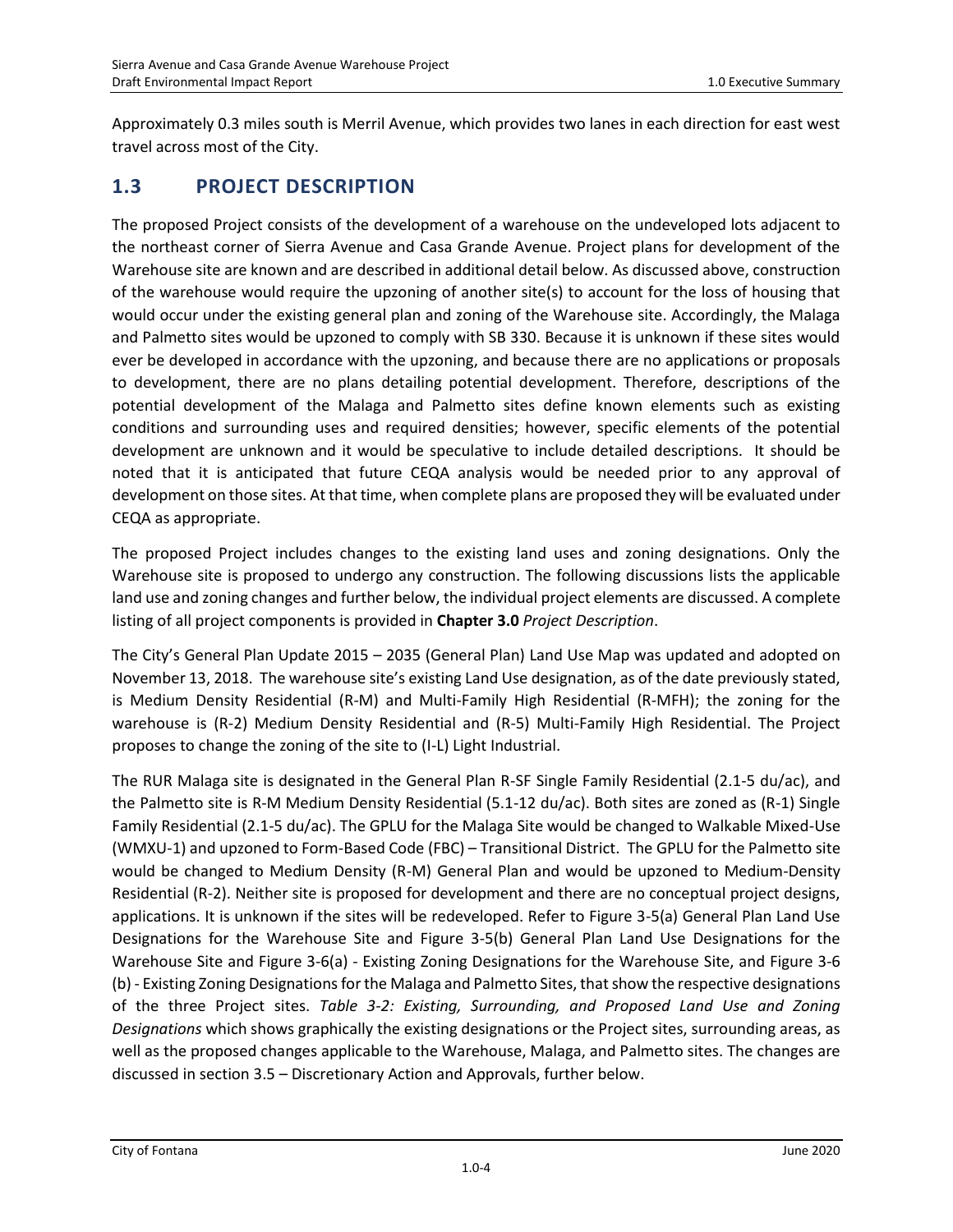### **WAREHOUSE SITE**

#### *Development Overview*

Development of the proposed Warehouse site involves the construction of a 332,996-square feet (sf) distribution warehouse building within the approximate 16.09-gross acre (15.21-net acre) Warehouse site. Approximately 0.86 acres would be dedicated for street right-of-way. **Figure 3-7** – *Warehouse Project Site Plan*.

The warehouse structure would consist of an approximate 332,996 sf structure with 10,000 sf of office space (5,000 sf for a first floor and 5,000 for a second floor). No refrigeration units are proposed for the warehouse building. The warehouse use itself would be 322,996 sf of the overall structure and overall coverage of the site would be 49.9% and the floor area ratio would be 50.42%. To accommodate employees and visitors based on the proposed uses, the required parking would be 87 stalls. The project would provide 134 parking spaces, which is a surplus of 47 spaces over the required number of spaces to account for anticipated demands of tenants seeking market rate Class A (highest quality) industrial space. Tenants seeking Class A industrial space typically desire more parking to support the office space uses proposed in the building. The additional number of parking spaces also accommodates future options for tenants to expand the office space area within the warehouse. In addition, the site would include 67 parking spaces for trailers and 11 loading spaces, which meets City requirements. Provision of parking and other circulation elements including driveway, interior parking lot areas, and pedestrian elements would result in a total of 239,148 sf of paving and hardscape. Lastly, the Warehouse site includes landscaping totaling approximately 95,573 sf (2.21 acres) of which, 50,203 sf (1.15 acres) would be required.

### *Building Design*

The warehouse structure would be approximately 42'5" at its maximum height, but the roofline would vary and be articulated to as low as 41' in height. The exterior of the building also would be articulated and at varying depth with windows and a variable blue, grey, and white paint scheme to minimize the bulk and scale of the building. **Figure 3-8** - *Building Design and Elevations*, shows the conceptual design, architecture, height and scale as seen from different directions.

#### *Landscaping Plan*

The Warehouse site would be surrounded by substantial landscaping and visual buffers that would soften the massing as seen by off-site viewers. **Figure 3-9**, *Preliminary Landscape Plan* shows these elements and includes the sidewalk that would be constructed along Sierra Avenue and Casa Grande Avenue. In addition, the plan shows the entire site is encircled by landscaping and includes a pallet with both trees, shrubs, and ground covers. The landscaping plan includes a total of a 187 trees including Chinese flame tree (*Koelreuteria bipinnata*), Desert Museum Palo Verde (*Parkinsonia* x), Afghan Pine (*Pinus eldarica*), Fern pine (*podocarpus gracillior*), Southern live oak (*Quercus virginiana*), African Sumac (*Rhus lancea*), and Brisbane box (*Tristiana conferta*). Other shrubs and ground covers would be incorporated as foundation plantings and used as visual screens and accents along the perimeter and adjacent to the exterior walls of the proposed structure. The majority of the proposed plants would be rated for low-water use with some requiring medium volume of water. The majority of non-vegetative ground cover would consist of gravel, with some river-rock cobble, or shredded mulch over weed barrier.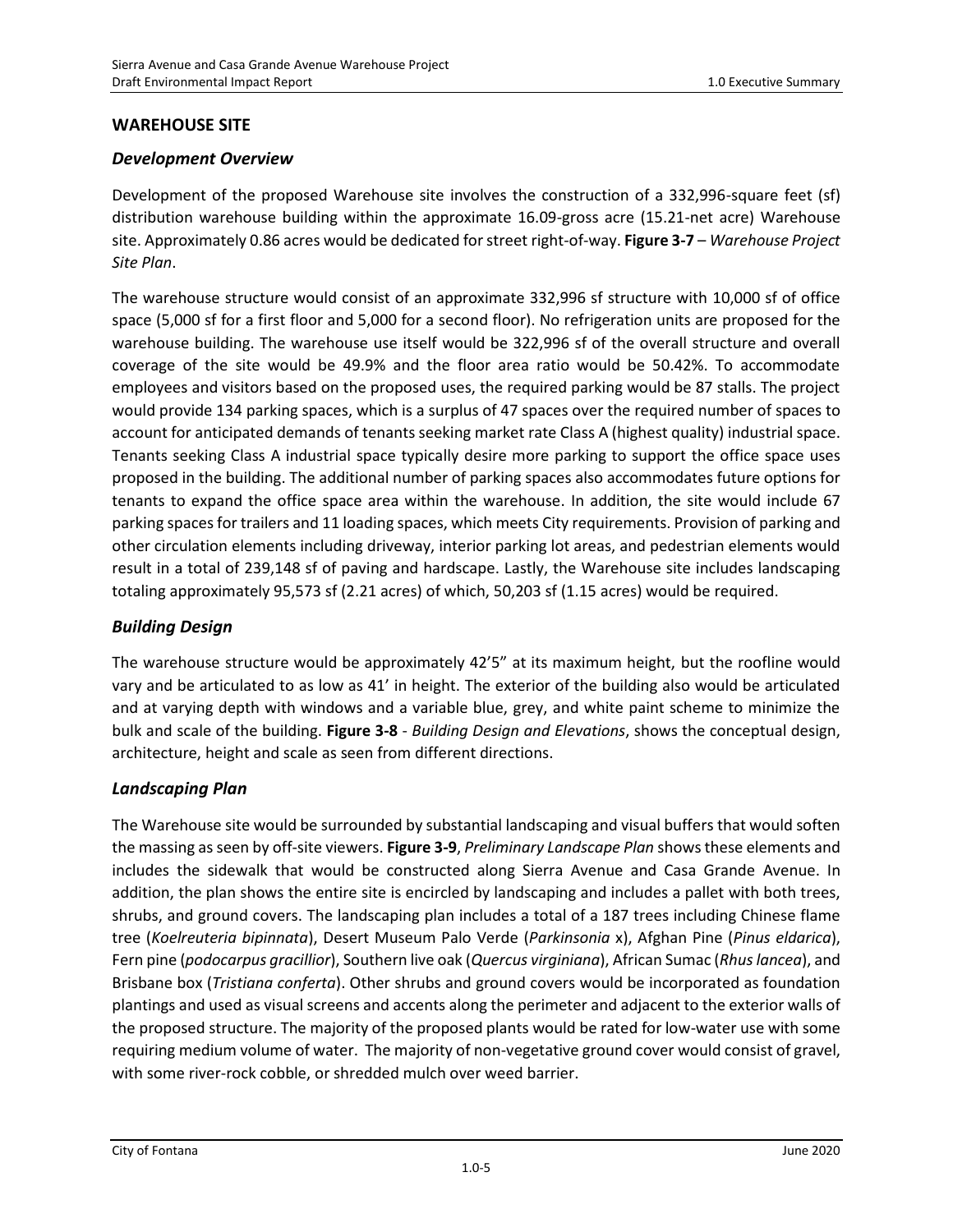### *Access and Roadway Improvements*

Regional access to the Warehouse site would be from I-15 and SR-210 via the officially designated local truck route<sup>1</sup> Sierra Avenue; refer to Figure 3-10, *Local Truck Routes.* The truck route includes Sierra Avenue, which provides direct access to the site and would intersect with Casa Grande Avenue which would be paved as part of the proposed Project.

Ingress and egress from these two roadways to the warehouse site would be via two full-movement driveways on Sierra Avenue, one right-in/right-out driveway and one full-movement driveway on Casa Grande Avenue. All four project driveways would be unsignalized and access would be via four driveways; two approximately thirty-foot driveways on Sierra Avenue and two approximately forty-foot driveways on Casa Grande Avenue. Passenger vehicles would access the project site via the two driveways on the Sierra Avenue and trucks would access the project site via the two driveways on Casa Grande Avenue. Improvements would extend a portion of Casa Grande Avenue to approximately eighteen feet beyond the southerly property line and both Sierra Avenue and Casa Grande Avenue would be improved with approved curb, gutter, and lighting.

The warehouse would be encircled by an internal roadway connecting all of the interior parking stalls. The northerly side of the Project site would have 27 trailer stalls, the easterly site would have 49 regular parking stalls, 4 handicapped parking stalls. The southern site of the structure would have 35 dock positions and a total of 40 trailer stalls separated by a 40' truck access off Casa Grande Avenue. On the easterly side of the dock positions, there would be an additional 16 parking stalls and on the westerly side there would be 22 parking spaces. These areas could be accessed via a 40' truck entrance on the easternmost portion of the site from Casa Grande. On the westerly side of the site there would be a total of 42 parking spaces with 20 spaces including 5 handicapped spaces on the southerly side of the 32' central access driveway from Sierra Avenue and 40 regular spaces on the northerly side between there and the 35' access driveway on Sierra Avenue.

### *Other Improvements*

The warehouse would have other associated elements typical of similar projects. Within the structures there would be an approximate 5,000 sf mezzanine within the office area. This area would include guest seating and lobby. A small patio would be located outside the mezzanine and office area for use by associates and guests. Walkways accessing this area would be compliance with Americans with Disabilities Act (ADA) requirements. The interior roadway would be gated adjacent to this area to limit access to the adjacent docking and trailer stalls. Interior to this gated area would be the pump station needed to lift wastewater flows to the off-site sewer system. A trash enclosure for two bins would be located adjacent to the pump house. The central driveway from Casa Grande Avenue providing access to this area also would be gates as would the easterly portion of the interior driveway. A propose guard shack would be located adjacent to the easterly gate to help control access. A second employee ADA compliance access point would be located on the southeastern corner of the building. As discussed above, the easterly side of the site also would be accessed via the internal private drive and there would be four exit-only doors, that could be used for emergencies and evacuations on this side of the structure. Similarly, on the northerly side of the building adjacent to the 27 trailer stalls there would be three additional exit-only doors, and three more doors on the western portion of the northerly structure wall. Lastly, the western

<sup>&</sup>lt;sup>1</sup> City of Fontana. 2017. Local Truck Route – Ordinance No. 1273. Available a[t https://www.fontana.org/DocumentCenter/View/3971/Local-](https://www.fontana.org/DocumentCenter/View/3971/Local-Truck-Routes-2017-11x17?bidId=)[Truck-Routes-2017-11x17?bidId=,](https://www.fontana.org/DocumentCenter/View/3971/Local-Truck-Routes-2017-11x17?bidId=) accessed July 2019.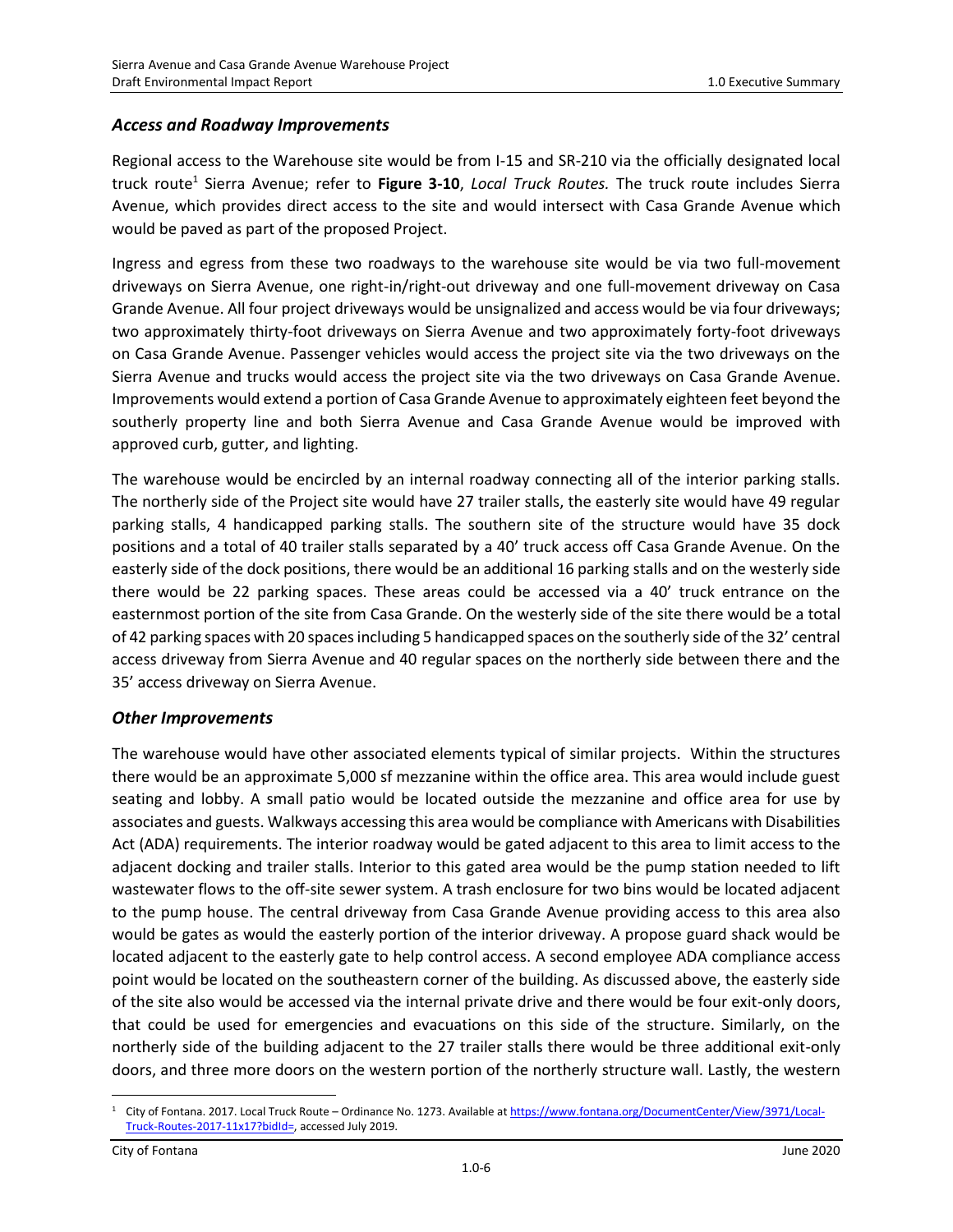side of the building also would have four exit-only doors. Refer to Figure 3-7 which shows the project site plan.

### *Grading and Utilities*

The Warehouse site is relatively flat but would require grading to achieve the needed slopes and contour to facilitate building design and connections to existing utilities. The Warehouse site generally slopes from approximately 1,765 feet on the north to approximately 1,730 feet on the south. The Warehouse site would maintain the same general drainage pattern and would be graded to conduct runoff to the new drainage facilities that would be constructed on the southern portion of the Project site. It is anticipated that the site would be graded to balance on-site and the finished floor would be 1,754 feet on the northerly side of the structure and 1,752.5 feet on the southerly side.

The Warehouse site would tie into existing utility lines within the existing roadways and right-of-way's adjacent to the site. There are existing 12" and 6" water lines in Sierra Avenue and existing MWD 120" water line in a portion of Casa Grande Avenue. The applicant would work with the water supplier to access and tie into the line and extend services into the Project site. This would include conformance with the MWD Guidelines for Improvements and Construction Project Proposed in the Area of Metropolitan's Facilities and Rights-of-Way. Similarly, there is an existing 12" gas line in Sierra Avenue and two 6" gas lines in Casa Grande Avenue. Existing power poles and utility lines that would be relocated as part of the Project are along both Sierra Avenue and Casa Grande Avenue. The applicant would work with Southern California Edison (SCE) to tie into, relocate, and extend services into the site as required. Lastly, the project would utilize a lift station in the pump house on the southern project boundary transfer wastewater to the proposed and existing sewer lines that would be extended from the site to the existing lines. Similarly, stormwater runoff would be captured and controlled onsite and released to the existing stormwater drainage facilities.

### **PROJECT PHASING AND CONSTRUCTION**

The warehouse Project is anticipated to be developed in one phase with construction anticipated to occur over a duration of approximately 12 months, commencing in the first half of 2021; the facility would be operational in the first half of 2022.

There are no current development plans for either the Malaga or Palmetto sites and therefore, project phasing and construction timelines are unknown.

### *Malaga and Palmetto sites*

As discussed above, there are no existing plans for development of the Malaga or Palmetto sites. It is anticipated, based on the upzoning of the site, that each would be redeveloped at a higher density than currently exists. Accounting for the proposed upzoned designations, and as shown in Table 3-1 in **Chapter 3.0**, the Malaga site would be redeveloped with approximately an additional 195 units. A total of approximately 209 units would be anticipated at the Malaga site, when taken in account with the 14 existing units on-site. The Palmetto site would be redeveloped with approximately 24 replacement units. A total of approximately 32 units would be anticipated at the Palmetto site, when taken in account with 8 existing units on-site.

Access to these sites is not anticipated to require major changes to the existing roadway alignments and primary access for the Malaga site would be from Malaga Street or Mango Avenue. Similarly, primary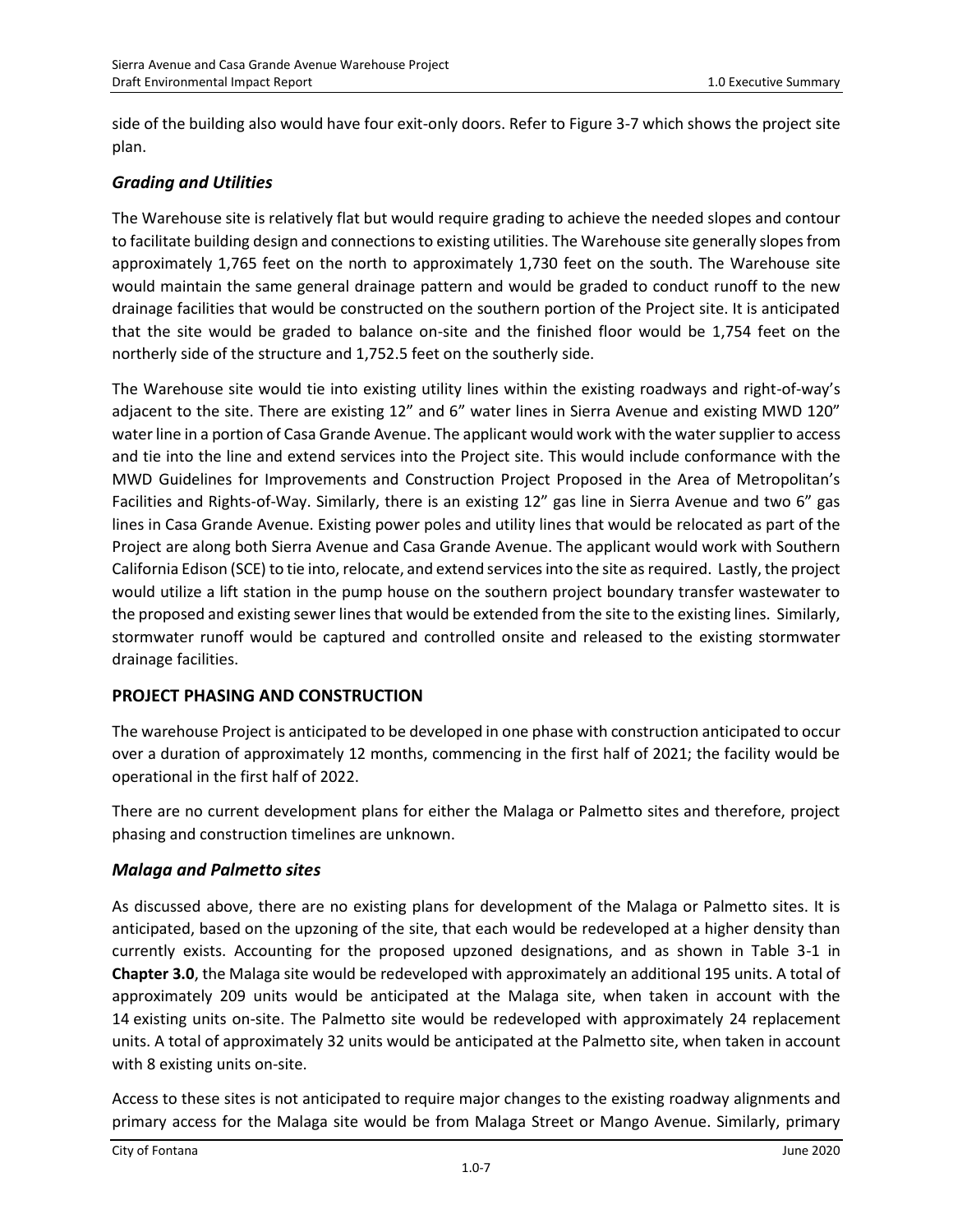access to the Palmetto site would be anticipated to be via Palmetto Avenue and/or Valencia Avenue. Existing utilities exist within the vicinity and within existing rights-of-way and within the sites and it is anticipated existing lines would be tied into and extended as needed. Both projects, should they occur, would comply with all applicable zoning and general plan requirements related to hours of construction, sets backs, design theme, lighting requirements, landscaping, building height, etc. In addition, each Project would be required to conform with area plans that currently exist or subsequent planning documents applicable to either area should they be adopted and include either site in the future.

The Malaga Site would be upzoned to Form-Based Code (FBC) – Transitional District and the Palmetto site would be upzoned to Medium-Density Residential (R-2). Parking for both sites would be provided in accordance with the requirements of Article XI – On-Site Street Parking and Loading Regulations of the Fontana Zoning and Development Code for the respective zones.

### *Offsite Improvements*

Offsite improvements to the Malaga site and Palmetto sites, if constructed, would conform to the requirements of the Fontana Zoning and Development Code. Because there are no development plans for the site, it is unknown what, if any off-site improvements would be required.

### **1.4 DISCRETIONARY ACTIONS AND APPROVALS**

The City of Fontana is the Lead Agency under CEQA and is responsible for reviewing and certifying the adequacy of the EIR for the proposed project. Prior to development of the proposed project, discretionary permits and approvals must be obtained from local, State and federal agencies, as listed below. It is expected that these agencies, at a minimum, would consider the data and analyses contained in this EIR when making their permit determinations. To implement the proposed project, the Project Applicant would need to obtain discretionary permits/approvals including but not limited to the following:

### **CITY OF FONTANA**

- **EXECT** Certification by the City of Fontana that the Final EIR has been completed in compliance with CEQA and has been reviewed and considered by the decision-makers.
- **■** Adoption by the City of Fontana of findings regarding significant impacts and appropriate mitigation.
- Adoption by the City of Fontana of a statement of overriding considerations for significant and unavoidable impacts, if applicable.
- Adoption by the City of Fontana of a mitigation monitoring and reporting program (MMRP).
- Approval by the City of Fontana of zone changes.
- Approval by the City of Fontana of a zoning text amendment.
- Approval by the City of Fontana of general plan amendments.
- Approval by the City of Fontana of a tentative parcel map.
- Approval by the City of Fontana of a conditional use permit.
- Approval by the City of Fontana of a design review.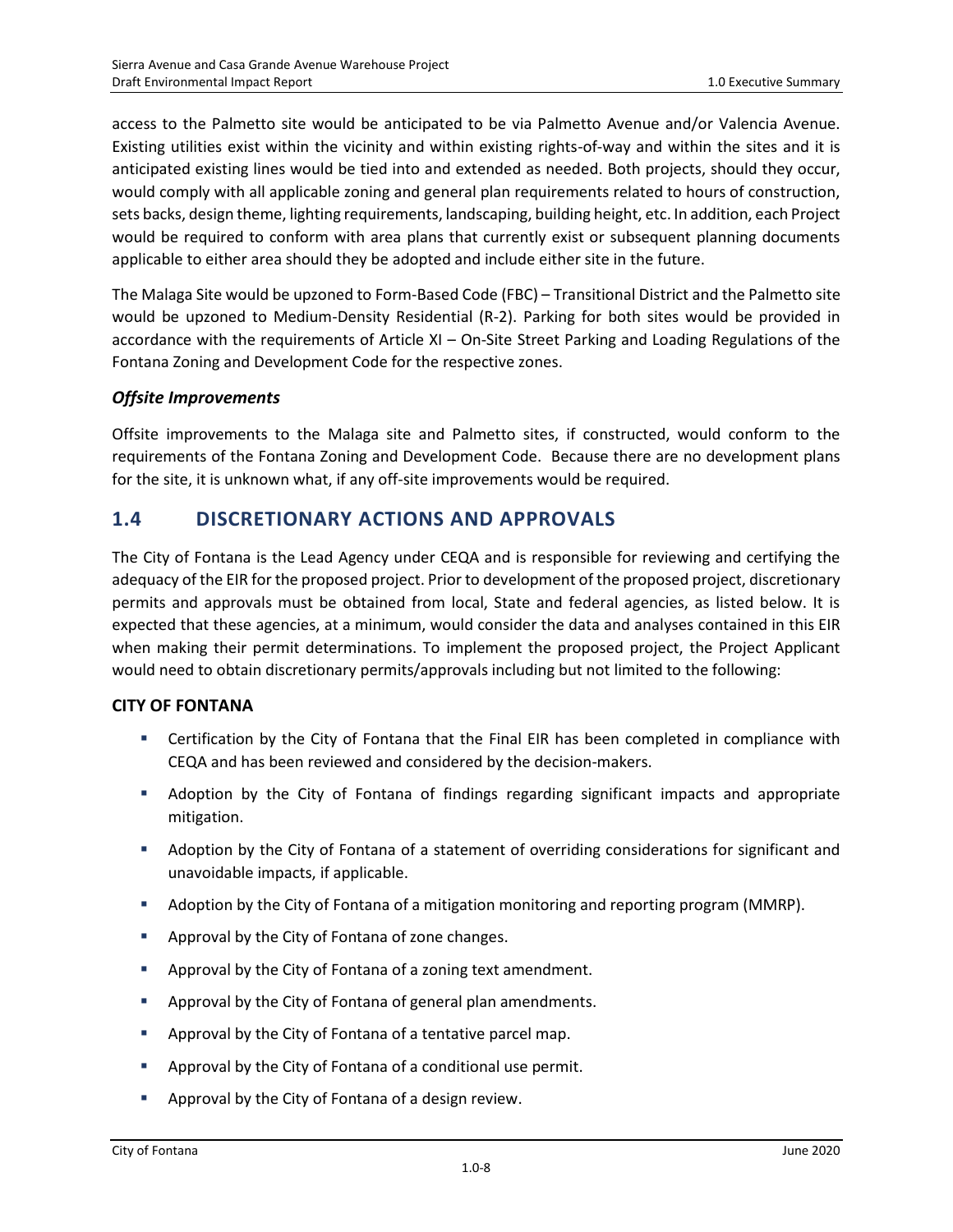- **■** Issuance of encroachment permits by the City of Fontana for road work or other improvements that may be constructed in local road rights-of-way.
- **EXEDENT** Issuance of a grading permit by the City of Fontana.
- Issuance of building permits.

Future required approvals and possible permitting requirements from other public agencies may be required. Upon completion of the environmental review process and prior to construction, the proposed project would be reviewed through standard City plan check procedures to verify that the proposed project conforms to all applicable City design criteria.

#### **STATE OF CALIFORNIA**

- California Department of Fish and Wildlife (CDFW), Agreements/Permits/Authorizations pursuant to the California Fish and Game Code.
- **California Air Resources Board Riverside County Air Quality Management District Fugitive Dust** Control Plan, Authority to Construct, Permit to Operate, any other permits as necessary.
- Santa Ana Regional Water Quality Control Board (Santa Ana RWQCB):
	- $-$  General Construction Stormwater Permit [Preparation of a Storm Water Pollution Prevention Plan (SWPPP).
	- ─ Section 401 Water Quality Certification.

#### **FEDERAL APPROVALS**

**■** There are no federal approvals applicable to the proposed Project.

### **1.5 AREAS OF CONTROVERSY**

Pursuant to CEQA Guidelines Section 15123, this EIR acknowledges the areas of controversy and issues to be resolved that are known to the City of Fontana and/or were raised during the EIR scoping process. These issues were identified during the NOP review periods. A total of eighteen comment letters were received from agencies, organizations, and individuals in response to the original NOP and revised NOP comment periods (February 24, 2020 through March 25, 2020). These comments on the original NOP and revised NOP are included in Appendix A-1 and A-2, respectfully.

The following list, categorized by issue, summarizes the concerns brought forth in the comment letters:

| <b>Issue Area:</b>         |                                                                                                                         |
|----------------------------|-------------------------------------------------------------------------------------------------------------------------|
| <b>Procedural Comments</b> | $\circ$ Notifications of all public hearings, determinations, public meetings, etc., related<br>to the proposed Project |
| <b>Aesthetics</b>          | $\circ$ Disruption to view and light and glare,                                                                         |
| (EIR Chapter 4.1)          | o Would reduce the aesthetic value,                                                                                     |
| <b>Air Quality</b>         | ○ Unsafe fumes;                                                                                                         |
| (EIR Chapter 4.2)          | o Address baseline and buildout, Consideration for nearby uses and toxic diesel                                         |
|                            | fumes, notes residents and three elementary schools with two miles; address                                             |
|                            | cumulative air quality impacts, address AB 617 (reduce emissions in communities                                         |
|                            | with high exposure burdens and disproportionately affected communities),                                                |
|                            | address potentially disadvantaged communities, cold storage use and higher                                              |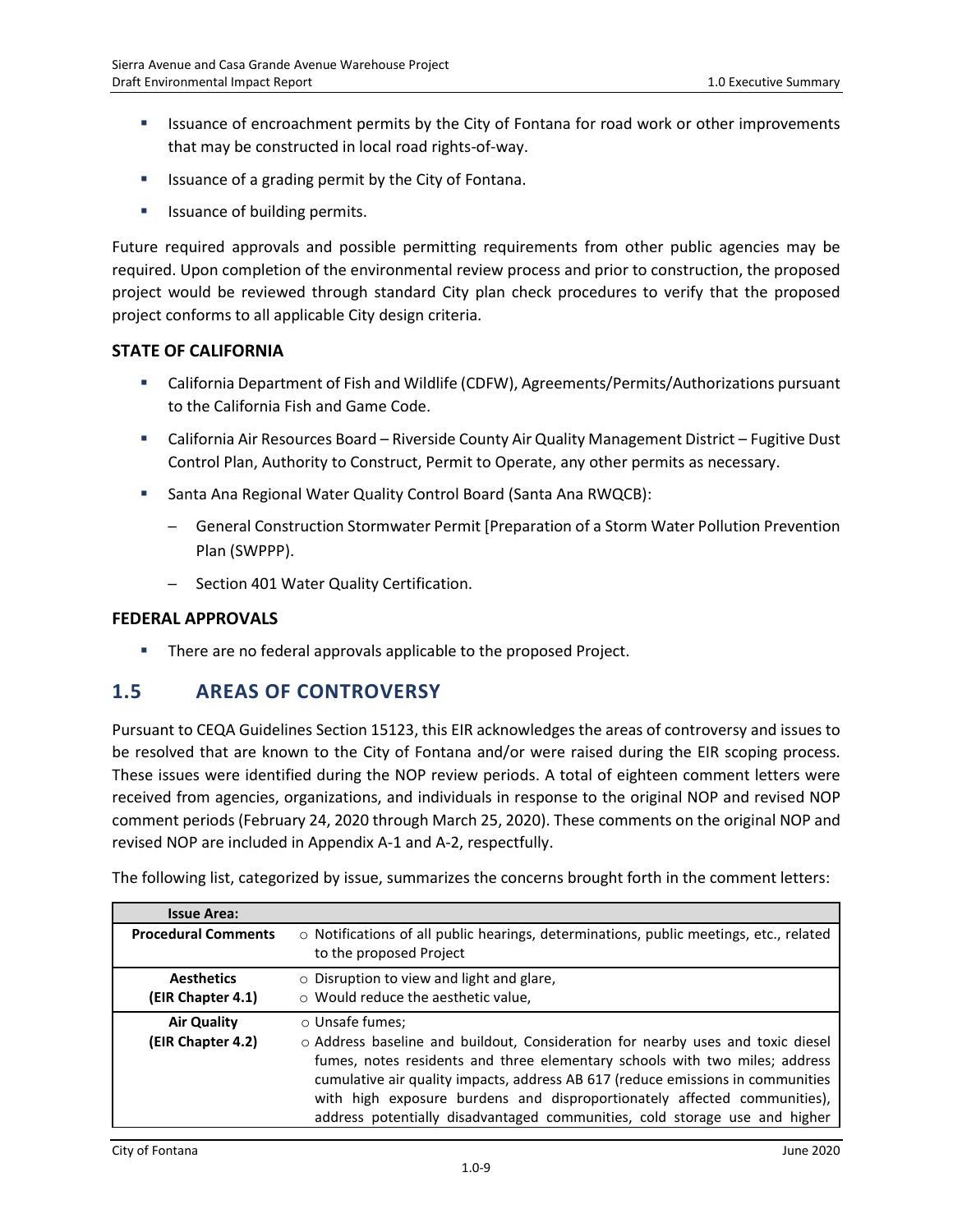| <b>Issue Area:</b>                                                    |                                                                                                                                                                                                                                                                                                                                                                                                                                                                                                                                                                                                                                                                                                                                                                                                                                                                                                                                                                                                                                                                                                                              |
|-----------------------------------------------------------------------|------------------------------------------------------------------------------------------------------------------------------------------------------------------------------------------------------------------------------------------------------------------------------------------------------------------------------------------------------------------------------------------------------------------------------------------------------------------------------------------------------------------------------------------------------------------------------------------------------------------------------------------------------------------------------------------------------------------------------------------------------------------------------------------------------------------------------------------------------------------------------------------------------------------------------------------------------------------------------------------------------------------------------------------------------------------------------------------------------------------------------|
|                                                                       | associated emissions from trucks, HRA should include consideration of existing<br>residences based on OEHHA and SCAQMD handbook., minimize NO <sub>x</sub> , Use Air<br>Pollution Emission Reductions Measures for Warehouse and Distribution Centers.<br>o Recommended use of Air Quality Handbook 1993 and CalEEMod; quantify criteria<br>pollutants and compare to AQMD CEQA regional thresholds and localized<br>significance thresholds, include all phases of project in analysis of air quality,<br>recommended performance of mobile source HRA, incompatible use evaluation<br>and concern of location near residences and diesel particulate matter (DPM), use<br>truck trip rates from ITE, project must meet requirements for mitigation for air<br>quality impacts and recommendations of mitigation, obtain all required air quality<br>permits.<br>o Cumulative effects of the numerous warehouse projects must be evaluated, and<br>previous mitigation has been ineffective.                                                                                                                                |
| <b>Biological Resources</b><br>(EIR Chapter 4.3)                      | ○ Recognition of CDFW as a Trustee Agency and associated authority and jurisdiction<br>o Habitat assessment, biological inventory including rare, threatened, endangered,<br>and sensitive species following proper procedures and evaluation methodology;<br>evaluation related to burrowing owl,<br>o Analysis of direct, indirect, and cumulative impacts to biological resources,<br>lighting, noise, human activity impacts, drainage patterns, water quality,<br>defensible space, nearby public lands, wildlife movement, connectivity, and<br>seasonal use, alternatives to the project, mitigation measures for fully protected<br>and sensitive plants/communities, habitat and revegetation/restoration plans,<br>conformance with nesting bird and migratory bird treaty act, moving out of harm's<br>way, conformance with the California Endangered Species Act, conformance with<br>Lake and Streambed Alteration Program, payment of filing fees, conformance with<br>City's 2004 North Fontana Conservation Program, and analysis of cumulative<br>impacts, and water wise concepts to reduce water demand. |
| <b>Cultural and Tribal</b><br><b>Resources</b><br>(EIR Chapter 4.4)   | ○ No comments received.                                                                                                                                                                                                                                                                                                                                                                                                                                                                                                                                                                                                                                                                                                                                                                                                                                                                                                                                                                                                                                                                                                      |
| <b>Hazards and Hazardous</b><br><b>Materials</b><br>(EIR Chapter 4.8) | o Air Toxics evaluation and HRA evaluations due to proximity to schools and nearby<br>residential.                                                                                                                                                                                                                                                                                                                                                                                                                                                                                                                                                                                                                                                                                                                                                                                                                                                                                                                                                                                                                           |
| <b>Hydrology and Water</b><br>Quality<br>(EIR Chapter 4.9)            | o No specific comments received. Comments were received related to biological<br>resources.                                                                                                                                                                                                                                                                                                                                                                                                                                                                                                                                                                                                                                                                                                                                                                                                                                                                                                                                                                                                                                  |
| <b>Land Use</b><br>(EIR Chapter 4.10)                                 | o Reduced property values, also need to consider and coordinate with Rialto.<br>O Does not satisfy the intent of the Housing Crisis Act (HCA) 2019 and the Residential<br>unit Replacement sites is not a valid solution and is a false equivalency. Suggests<br>demolishing an existing warehouse and place housing there.<br>o Inconsistent with the original vision of northeastern Fontana<br>o Evaluate the jobs created and where employees will come from.<br>o Warehouses are less revenue-producing the residential and depress residential<br>value.                                                                                                                                                                                                                                                                                                                                                                                                                                                                                                                                                               |
| <b>Noise</b><br>(EIR Chapter 4.11)                                    | $\circ$ Increased noise levels.                                                                                                                                                                                                                                                                                                                                                                                                                                                                                                                                                                                                                                                                                                                                                                                                                                                                                                                                                                                                                                                                                              |
| <b>Public Services</b><br>(EIR Chapter 4.13)                          | o Proximity of project to school(s) and encroachment.                                                                                                                                                                                                                                                                                                                                                                                                                                                                                                                                                                                                                                                                                                                                                                                                                                                                                                                                                                                                                                                                        |
| <b>Transportation and</b><br><b>Traffic</b><br>(EIR Chapter 4.14)     | o Road congestion, increased traffic and accidents, damage to roads.<br>o Opening of Casa Grande only for residents.                                                                                                                                                                                                                                                                                                                                                                                                                                                                                                                                                                                                                                                                                                                                                                                                                                                                                                                                                                                                         |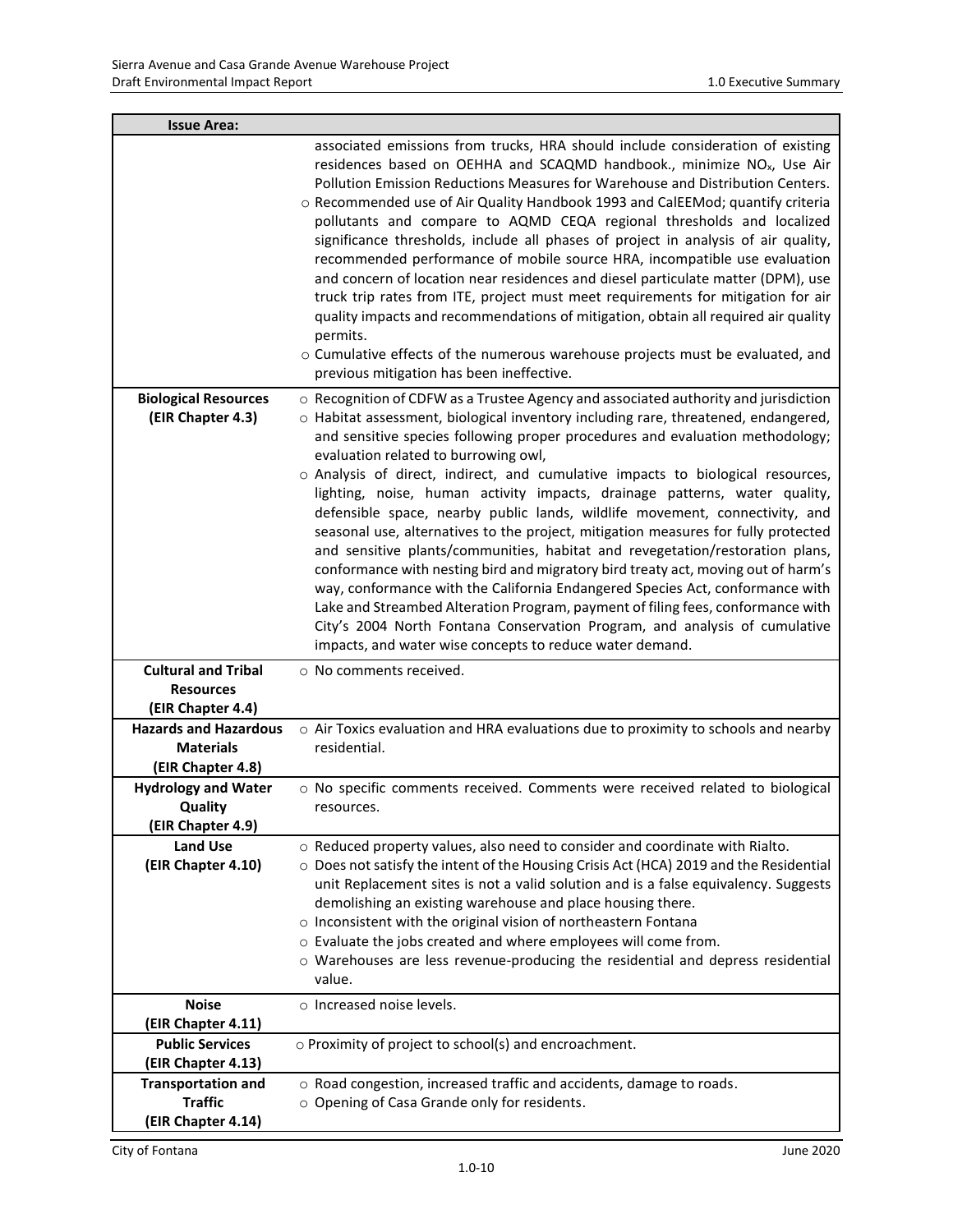| <b>Issue Area:</b>                                                   |                                                                                                                                                                                                                                                                                                                                                                                                                                                                                    |
|----------------------------------------------------------------------|------------------------------------------------------------------------------------------------------------------------------------------------------------------------------------------------------------------------------------------------------------------------------------------------------------------------------------------------------------------------------------------------------------------------------------------------------------------------------------|
|                                                                      | $\circ$ The Traffic Impact Analysis (TIA) should discuss nearest state facilities (I-15 and SR<br>210) and use SCAG 2016 RTP; safe design of streets, ADA compliant and California<br>Highway Design Manual, multimodal uses, place minimum parking at rear, use car-<br>vanpools, EV charging, alternative fuel options.<br>$\circ$ Impedes pedestrian flow and difficult for ADA.<br>$\circ$ Consultation with City of Rialto regarding extension of Casa Grande into that city. |
| <b>Energy</b><br>(EIR Chapter 4.5)                                   | $\circ$ No comments received.                                                                                                                                                                                                                                                                                                                                                                                                                                                      |
| <b>Utilities and Service</b><br><b>Systems</b><br>(EIR Chapter 4.15) | $\circ$ In the West Valley Water District (WVWD) service area – Needs a hydraulics<br>analysis, improvements installed by district approved contractor, pass plan check.<br>$\circ$ Concern regarding the 120" Metropolitan Water District line in Casa Grande<br>Avenue and maintenance of right-of-way, include water conservation measures                                                                                                                                      |
| <b>Alternatives</b><br>(EIR Chapter 5.0)                             | $\circ$ Include a reasonable range of Alternatives.                                                                                                                                                                                                                                                                                                                                                                                                                                |
| <b>Cumulative</b><br>(EIR Chapter 6.0)                               | $\circ$ Cumulative impacts related to biological resources and the air basin need to be<br>included.<br>$\circ$ Cumulative hot spots and relation to climate change.                                                                                                                                                                                                                                                                                                               |

# **1.6 SIGNIFICANT AND UNAVOIDABLE IMPACTS**

Section 15126.2 (b) of the CEQA Guidelines requires an EIR to "describe any significant impacts, including those which can be mitigated but not reduced to a level of insignificance. Where there are impacts that cannot be alleviated without imposing an alternative design, their implications and the reasons why the project is being proposed, notwithstanding their effect, should be described."

The specific mitigation measures summarized in Table ES-1 would reduce the level of project-specific significant impacts to less than significant. Similarly, many impacts are identified that would be less than significant without the need for additional mitigation measures. Significant and unavoidable impacts were identified in the analysis.

### **SIGNIFICANT PROJECT-LEVEL EFFECTS**

The proposed Project would result in significant impacts related to air quality and greenhouse gas emissions.

**Air Quality -** Air quality calculations were conducted for the Warehouse, Malaga, and Palmetto sites individually and it was concluded that the buildout of each of these sites would not generate any air quality emissions that would exceed South Coast Air Quality Management District (SCAQMD) thresholds for criteria pollutants. Although it is unlikely buildout of the three sites would occur at the same time, and it is unknown when, if ever, the RUR sites would be constructed, the three sites were evaluated collectively as a conservative approach. Under this conservative buildout scenario, the warehouse and RUR sites would generate  $NO<sub>X</sub>$  emissions that would exceed SCAQMD daily air quality standards and contribute to the non-attainment of ozone standards in the Southern California Air Basin in both construction and operational phases of the Project. Additionally, Project-related emissions also would exceed the growth projections utilized in the SCAQMD's *2016 Air Quality Management Plan (AQMP)*; thus, the Project would conflict with implementation of the *AQMP*.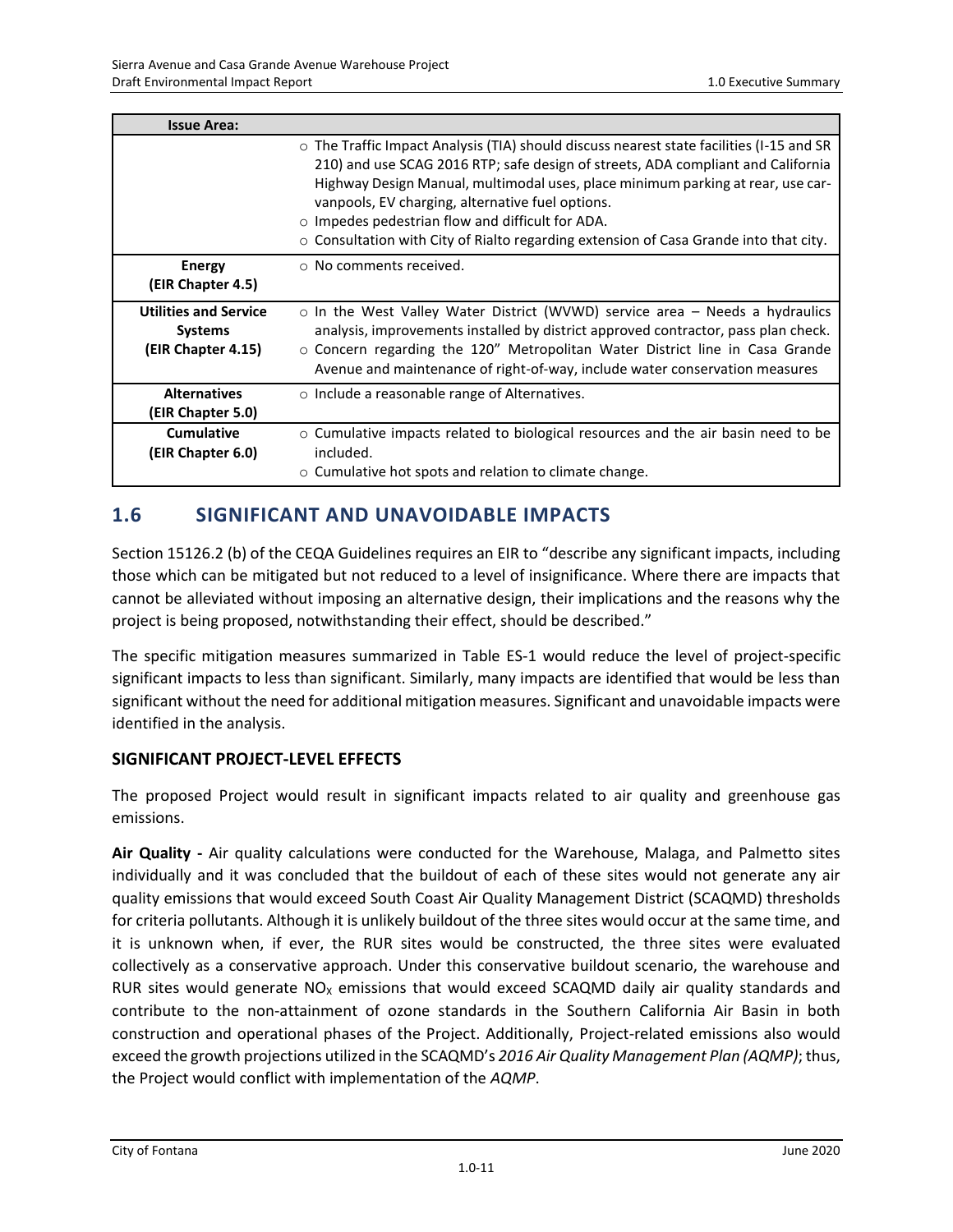**Greenhouse Gas Emissions -** Each site individually would not generate any air quality emissions that would exceed SCAQMD's screening threshold of 3,000 MTCO<sub>2</sub>e/yr. The Malaga site and Palmetto sites both involve potential redevelopment with residential uses. The Warehouse site was evaluated separately because the SCAQMD has separate screening thresholds for industrial and residential projects. Although it is unlikely buildout of the three sites would occur at the same time, and it is unknown when, if ever, the Malaga and Palmetto sites would be constructed, the analysis of the two sites is combined to provide conservative analysis and a complete disclosure of GHG emissions that could occur from the residential development components. When the GHG emissions from the Malaga and Palmetto sites are combined, the operational emissions would exceed the  $3,000$  MTCO<sub>2</sub>e/year threshold.

# **1.7 ALTERNATIVES TO THE PROPOSED PROJECT**

**Chapter 5.0** of this EIR evaluates alternatives to the proposed Project in accordance with the CEQA Guidelines Section 15126.6. The analysis of project alternatives takes into consideration the base assumption that all applicable mitigation measures associated with the project would be implemented with the appropriate alternatives. However, applicable mitigation measures may be scaled to reduce or avoid the potential impacts of the alternatives under consideration and may not precisely match those identified for the project. If a specific impact is not raised within the discussion of an alternative, it is because the effect is expected to be the same as that associated with the implementation of the proposed project. Detailed descriptions and analyses of the project alternatives can be found in **Chapter 5.0** *Alternatives*. The following is a summary of the alternatives evaluated in this EIR.

### **ALTERNATIVE 1: NO PROJECT ALTERNATIVE (EXISTING ZONING AND GENERAL PLAN DEVELOPMENT)**

Alternative 1 focuses on impacts that would occur if no zoning map amendment and no General Plan Amendment was proposed. This alternative evaluates what development could occur if development under the existing zoning (R-2 and R-5) and General Plan (R-M and R-MFH) designations, were implemented. This alternative would eliminate the need for the RUR Malaga and Palmetto sites for upzoning and not result in redevelopment of those areas.

### **ALTERNATIVE 2: REDUCED WAREHOUSE FOOTPRINT AND HABITAT PRESERVATION ALTERNATIVE**

This alternative would reduce the overall development footprint by approximately 50% with a warehouse area of approximately 158,910 sf and would concentrate development on the southerly/easterly end of the Project site. This alternative would preserve the southerly end that has greater shrub habitat densities. This alternative would reduce overall impacts to the site and decrease potential impacts to sensitive species and preserve some connectivity with pockets of undeveloped land and the utility corridor. To provide access to the new uses, this alternative would include a reduced widening of Casa Grande and only include one lane in each direction to enable access to the new warehouse site. This Alternative would include three smaller warehouse sites and associated parking and landscaped area.

### **ALTERNATIVE 3: INCREASED HOUSING DENSITY ALTERNATIVE**

This alternative proposes to increase the allowable housing density on the Sierra Avenue site and not construct the warehouse. Alternative 3 was developed to increase housing availability and to eliminate the need for upzoning of the Malaga and Palmetto sites. This alternative would develop the site with a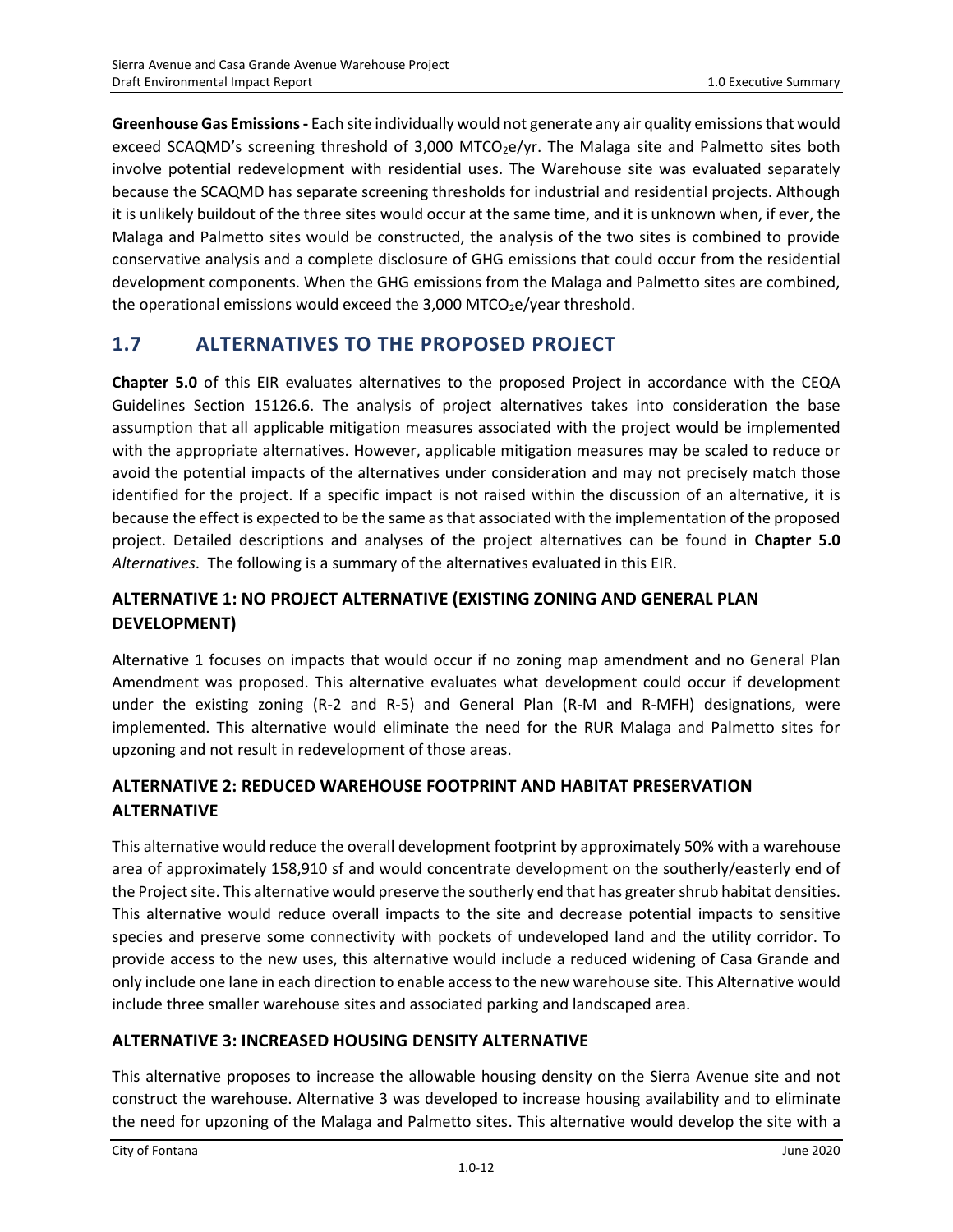greater number of housing and at a greater density than in the General Plan and zoning ordinance. This alternative would be responsive to the housing crisis and housing needs addressed by SB 330 because it would provide a larger number of units but at a higher density. This project would require a zone change to R-3 and the General Plan designation R-MF which would allow 12.1-24 du/acre. This alternative would result in the construction of approximately 219 units depending on the approved plan. Development within the R-3 zones allows residential development such as garden apartments, condominiums and townhouses.

### **1.8 ENVIRONMENTAL IMPACT SUMMARY**

Table ES-1 (Summary of Environmental Impacts and Mitigation Measures), has been organized to correspond with the environmental issues discussed in **Chapter 4.0** of this Draft EIR. The summary table is arranged in four columns:

- Environmental impacts ("Impact").
- Level of significance without mitigation ("Significance Before Mitigation").
- Mitigation measures ("Mitigation Measure").
- The level of significance after implementation of mitigation measures ("Significance After Mitigation").

If an impact is determined to be significant or potentially significant, mitigation measures are identified, where appropriate and feasible. More than one mitigation measure may be required to reduce the impact to a less-than-significant level. This Draft EIR assumes that all applicable plans, policies, and regulations would be implemented, including, but not necessarily limited to, City General Plan policies, laws, and requirements or recommendations of the City planning staff or Board.

Applicable plans, policies, and regulations are identified and described in the Regulatory Setting of each issue area and within the relevant impact analysis. A description of the organization of the environmental analysis, as well as key foundational assumptions regarding the approach to the analysis, is provided in **Chapter 2.0** *Introduction*.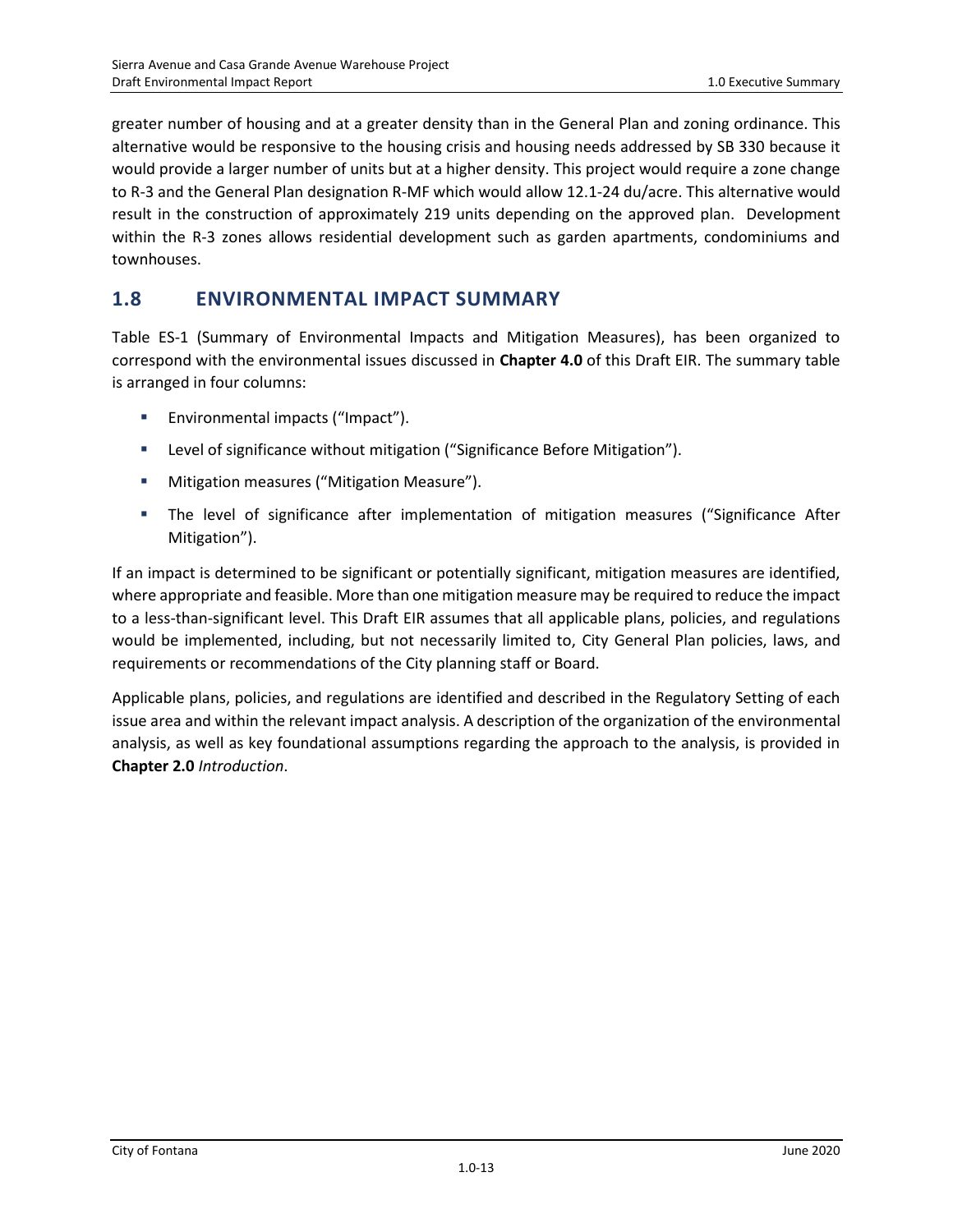| Table ES-1: Project Impacts and Proposed Mitigation Measures                                                                                                                                                                                                                                                                                                                                       |                                                                    |                                      |                                                         |
|----------------------------------------------------------------------------------------------------------------------------------------------------------------------------------------------------------------------------------------------------------------------------------------------------------------------------------------------------------------------------------------------------|--------------------------------------------------------------------|--------------------------------------|---------------------------------------------------------|
| Impact                                                                                                                                                                                                                                                                                                                                                                                             | <b>Level of Significance</b><br><b>Before Mitigation</b>           | <b>Mitigation Measure</b>            | <b>Level of Significance After</b><br><b>Mitigation</b> |
| Chapter 4.1 - Aesthetics                                                                                                                                                                                                                                                                                                                                                                           |                                                                    |                                      |                                                         |
| Impact 4.1-1: Have a substantial<br>adverse effect on a scenic vista?                                                                                                                                                                                                                                                                                                                              | Warehouse Site: Less than<br>Significant Impact.                   | No mitigation measures are required. | Less Than Significant<br>Impact.                        |
|                                                                                                                                                                                                                                                                                                                                                                                                    | <b>Malaga and Palmetto Sites:</b><br>Less than Significant Impact. | No mitigation measures are required. | Less Than Significant<br>Impact.                        |
| Impact 4.1-2: Substantially damage<br>scenic resources including but not                                                                                                                                                                                                                                                                                                                           | Warehouse Site: No Impact                                          | No mitigation measures are required. | No Impact.                                              |
| limited to, trees, rock outcroppings,<br>and historic buildings within a state<br>scenic highway?                                                                                                                                                                                                                                                                                                  | Malaga and Palmetto Site: No<br>Impact                             | No mitigation measures are required. | No Impact.                                              |
| Impact 4.1-3: Substantially degrade<br>the existing visual character or<br>quality of public views of the site and<br>its surroundings? (Public views are<br>those that are experienced from<br>publicly accessible vantage point). If<br>the project is in an urbanized area,<br>would the project conflict with<br>zoning<br>and<br>applicable<br>other<br>regulations governing scenic quality? | Warehouse Site: Less than<br>Significant Impact.                   | No mitigation measures are required. | Less Than Significant<br>Impact.                        |
|                                                                                                                                                                                                                                                                                                                                                                                                    | <b>Malaga and Palmetto Sites:</b><br>Less than Significant Impact. | No mitigation measures are required. | Less Than Significant<br>Impact.                        |
| Impact 4.1-4: Create a new source of<br>substantial light or glare which would<br>adversely affect day or nighttime<br>views in the area?                                                                                                                                                                                                                                                          | Warehouse Site: Less than<br>Significant Impact.                   | No mitigation measures are required. | Less Than Significant<br>Impact.                        |
|                                                                                                                                                                                                                                                                                                                                                                                                    | <b>Malaga and Palmetto Sites:</b><br>Less than Significant Impact. | No mitigation measures are required. | Less Than Significant<br>Impact.                        |
| <b>Cumulative Impacts</b>                                                                                                                                                                                                                                                                                                                                                                          | Warehouse Site: Less than<br>Significant Impact.                   | No mitigation measures are required. | Less Than Significant<br>Impact.                        |
|                                                                                                                                                                                                                                                                                                                                                                                                    | <b>Malaga and Palmetto Sites:</b><br>Less than Significant Impact. | No mitigation measures are required. | Less Than Significant<br>Impact.                        |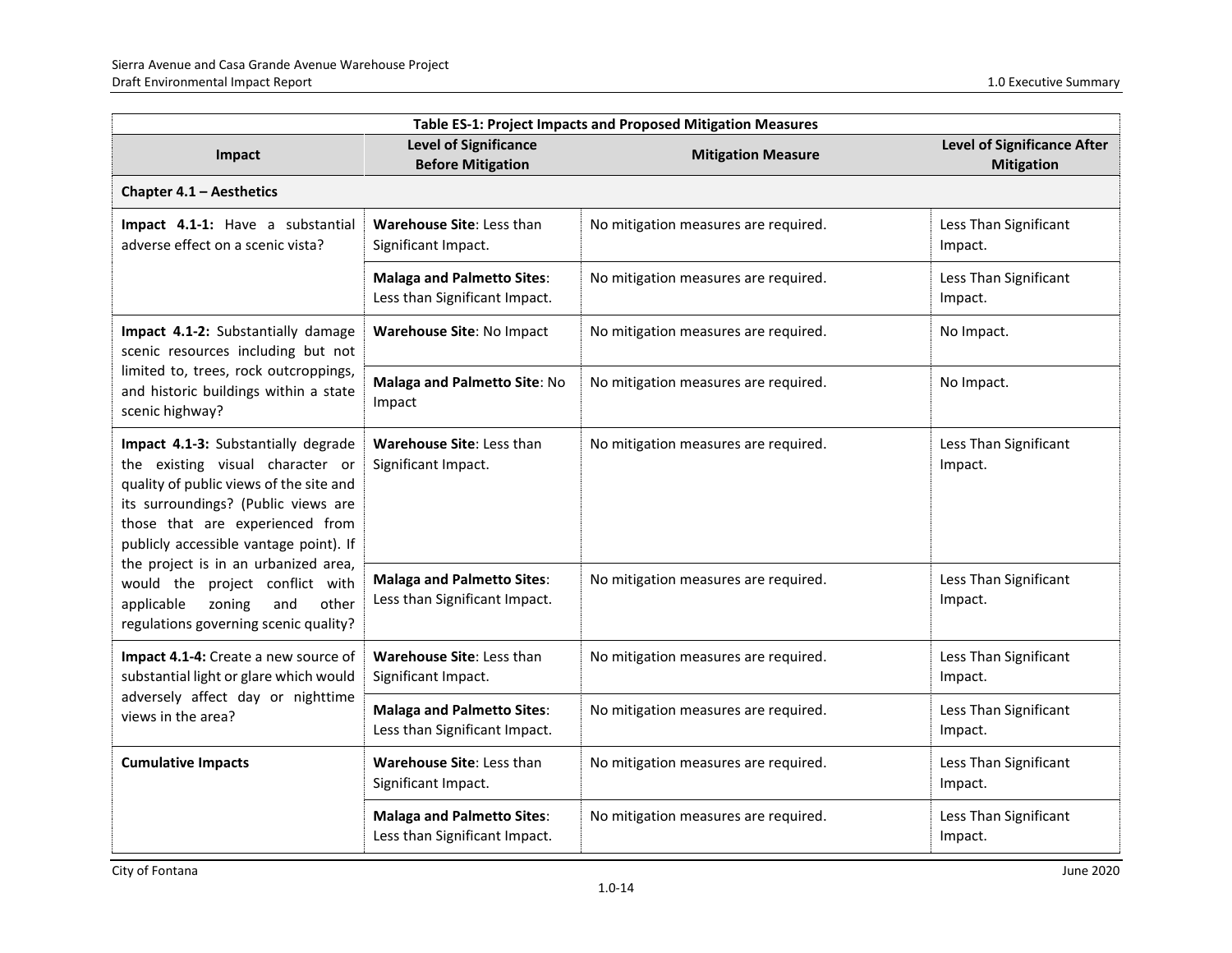| Table ES-1: Project Impacts and Proposed Mitigation Measures                                                                                                                                                                |                                                                      |                                                                                                                                                                                                                                                                                                                                                                                                                                                                                                                                                                                                                                                                                                                                                                                                                                                                                                                                                                                                                                                                                                                                                                                                                      |                                                         |
|-----------------------------------------------------------------------------------------------------------------------------------------------------------------------------------------------------------------------------|----------------------------------------------------------------------|----------------------------------------------------------------------------------------------------------------------------------------------------------------------------------------------------------------------------------------------------------------------------------------------------------------------------------------------------------------------------------------------------------------------------------------------------------------------------------------------------------------------------------------------------------------------------------------------------------------------------------------------------------------------------------------------------------------------------------------------------------------------------------------------------------------------------------------------------------------------------------------------------------------------------------------------------------------------------------------------------------------------------------------------------------------------------------------------------------------------------------------------------------------------------------------------------------------------|---------------------------------------------------------|
| Impact                                                                                                                                                                                                                      | <b>Level of Significance</b><br><b>Before Mitigation</b>             | <b>Mitigation Measure</b>                                                                                                                                                                                                                                                                                                                                                                                                                                                                                                                                                                                                                                                                                                                                                                                                                                                                                                                                                                                                                                                                                                                                                                                            | <b>Level of Significance After</b><br><b>Mitigation</b> |
| Chapter 4.2 - Air Quality                                                                                                                                                                                                   |                                                                      |                                                                                                                                                                                                                                                                                                                                                                                                                                                                                                                                                                                                                                                                                                                                                                                                                                                                                                                                                                                                                                                                                                                                                                                                                      |                                                         |
| Impact 4.2-1: Conflict with or<br>obstruct implementation of the                                                                                                                                                            | <b>Warehouse Site: Potentially</b><br>Significant Impact.            | No feasible mitigation measures have been<br>identified.                                                                                                                                                                                                                                                                                                                                                                                                                                                                                                                                                                                                                                                                                                                                                                                                                                                                                                                                                                                                                                                                                                                                                             | Significant and<br>Unavoidable.                         |
| applicable air quality plan?                                                                                                                                                                                                | <b>Malaga and Palmetto Sites:</b><br>Potentially Significant Impact. | No feasible mitigation measures have been<br>identified.                                                                                                                                                                                                                                                                                                                                                                                                                                                                                                                                                                                                                                                                                                                                                                                                                                                                                                                                                                                                                                                                                                                                                             | Significant and<br>Unavoidable.                         |
| Impact 4.2-2: Result in a cumulatively<br>considerable net increase of any<br>criteria pollutant for which the<br>project region is non-attainment<br>under an applicable Federal or State<br>ambient air quality standard? | <b>Warehouse Site: Potentially</b><br>Significant Impact.            | MM AQ-1: Prior to the issuance of grading permits,<br>the City Engineer shall confirm that the Grading Plan,<br>Building Plans and Specifications require all<br>construction contractors to comply with South Coast<br>Air Quality Management District's (SCAQMD's) Rules<br>402 and 403 to minimize construction emissions of<br>dust and particulates. The measures include, but are<br>not limited to, the following:<br>• Portions of a construction site to remain inactive<br>longer than a period of three months will be<br>seeded and watered until grass cover is grown or<br>otherwise stabilized.<br>All on-site roads will be paved as soon as feasible<br>or watered periodically or chemically stabilized.<br>• All material transported off-site will be either<br>sufficiently watered or securely covered to<br>prevent excessive amounts of dust.<br>" The area disturbed by clearing, grading,<br>earthmoving, or excavation operations will be<br>minimized at all times.<br>" Where vehicles leave a construction site and<br>enter adjacent public streets, the streets will be<br>swept daily or washed down at the end of the<br>workday to remove soil tracked onto the paved<br>surface. | Significant and<br>Unavoidable.                         |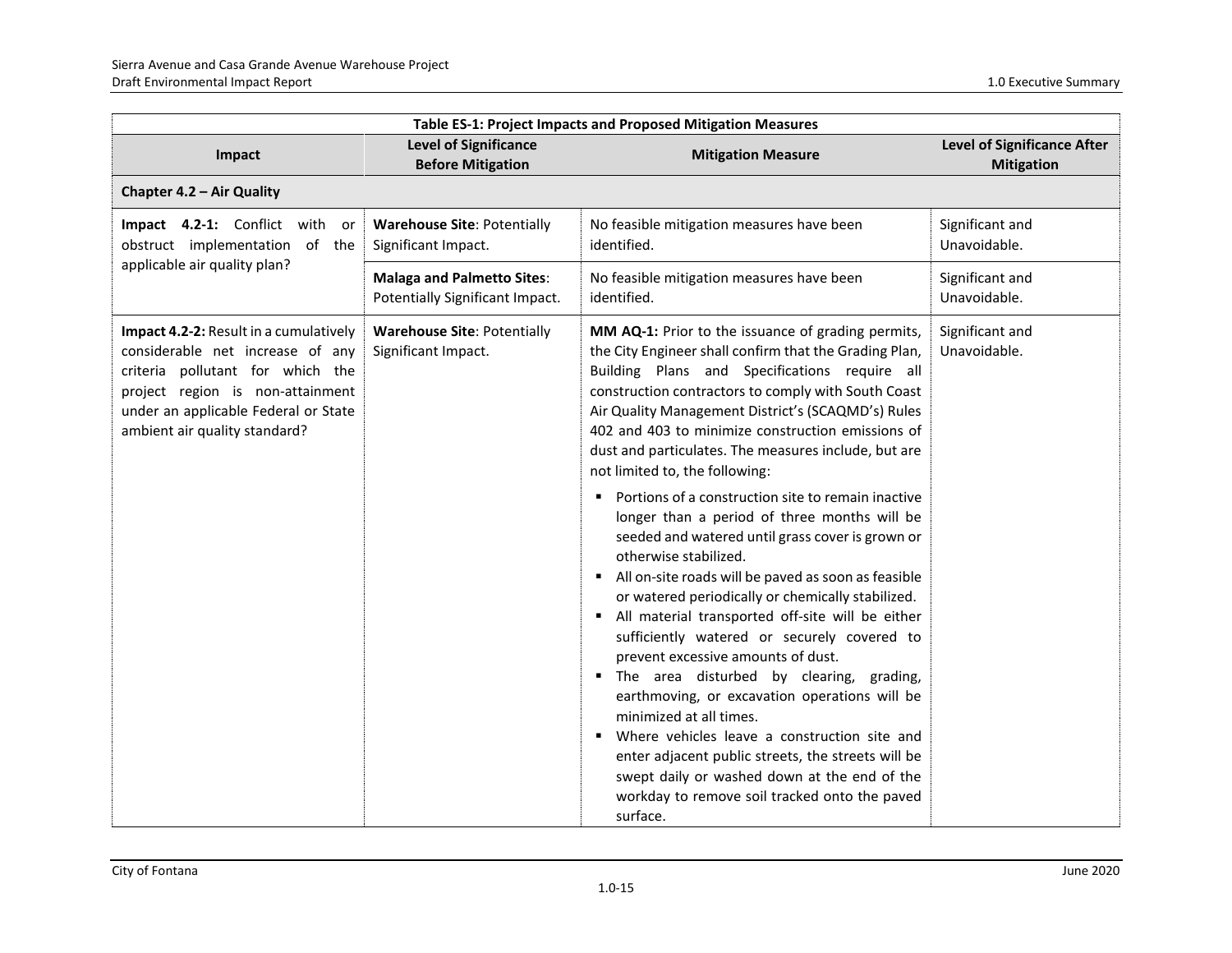| Table ES-1: Project Impacts and Proposed Mitigation Measures                                                                                                                                                                                                                                                                                        |                                                                      |                                                                                                                                                                                                                                                                                                                                                                                                                                                                                                                                                                                                                                                                                                                                                                                                                                                                                 |                                                         |
|-----------------------------------------------------------------------------------------------------------------------------------------------------------------------------------------------------------------------------------------------------------------------------------------------------------------------------------------------------|----------------------------------------------------------------------|---------------------------------------------------------------------------------------------------------------------------------------------------------------------------------------------------------------------------------------------------------------------------------------------------------------------------------------------------------------------------------------------------------------------------------------------------------------------------------------------------------------------------------------------------------------------------------------------------------------------------------------------------------------------------------------------------------------------------------------------------------------------------------------------------------------------------------------------------------------------------------|---------------------------------------------------------|
| Impact                                                                                                                                                                                                                                                                                                                                              | <b>Level of Significance</b><br><b>Before Mitigation</b>             | <b>Mitigation Measure</b>                                                                                                                                                                                                                                                                                                                                                                                                                                                                                                                                                                                                                                                                                                                                                                                                                                                       | <b>Level of Significance After</b><br><b>Mitigation</b> |
|                                                                                                                                                                                                                                                                                                                                                     | <b>Malaga and Palmetto Sites:</b><br>Potentially Significant Impact. | No mitigation measures are required.                                                                                                                                                                                                                                                                                                                                                                                                                                                                                                                                                                                                                                                                                                                                                                                                                                            | Significant and<br>Unavoidable.                         |
| Impact 4.2-3: Expose sensitive<br>receptors to substantial pollutant<br>concentrations?                                                                                                                                                                                                                                                             | <b>Warehouse Site: Potentially</b><br>Significant Impact.            | MM AQ-2: Off-Road Diesel-Powered Construction<br>Equipment. Prior to issuance of grading permits, the<br>applicant shall prepare and submit documentation to<br>the City of Fontana that demonstrate that all off-road<br>diesel-powered construction equipment greater<br>than 50 horsepower meets California Air Resources<br>Board Tier 4 Final off-road emissions standards.                                                                                                                                                                                                                                                                                                                                                                                                                                                                                                | Less than Significant<br>Impact with Mitigation.        |
|                                                                                                                                                                                                                                                                                                                                                     | <b>Malaga and Palmetto Sites:</b><br>Potentially Significant Impact. | No mitigation measures are required.                                                                                                                                                                                                                                                                                                                                                                                                                                                                                                                                                                                                                                                                                                                                                                                                                                            | Less Than Significant<br>Impact.                        |
| Chapter 4.3 - Biological Resources                                                                                                                                                                                                                                                                                                                  |                                                                      |                                                                                                                                                                                                                                                                                                                                                                                                                                                                                                                                                                                                                                                                                                                                                                                                                                                                                 |                                                         |
| Impact 4.3-1: Have a substantial<br>adverse effect, either directly or<br>through habitat modifications, on<br>any species identified as a candidate,<br>sensitive, or special status species in<br>local or regional plans, policies, or<br>regulations, or by the California<br>Department of Fish and Game or U.S.<br>Fish and Wildlife Service? | <b>Warehouse Site: Potentially</b><br>Significant Impact.            | MM-BIO-1: Prior to ground-disturbing activities,<br>focused protocol surveys for California Gnatcatcher<br>(CAGN) shall be conducted by a qualified biologist for<br>presence/absence on the Warehouse site. Surveys<br>for CAGN will follow USFWS protocol by permitted<br>biologists. The protocol should be followed for all<br>surveys unless otherwise authorized by the USFWS<br>writing. The permittee shall notify the USFWS in<br>writing, at least ten (10) working days prior to the<br>anticipated start date of survey work and receive<br>approval prior to beginning work. The permittee shall<br>provide a report to the USFWS within 45 days<br>following the field surveys.<br>For breeding season:<br>From March 15 through June 30, a minimum of six<br>(6) surveys shall be conducted at least one week<br>apart. The protocol for the breeding season was | Less than Significant<br>Impact with Mitigation.        |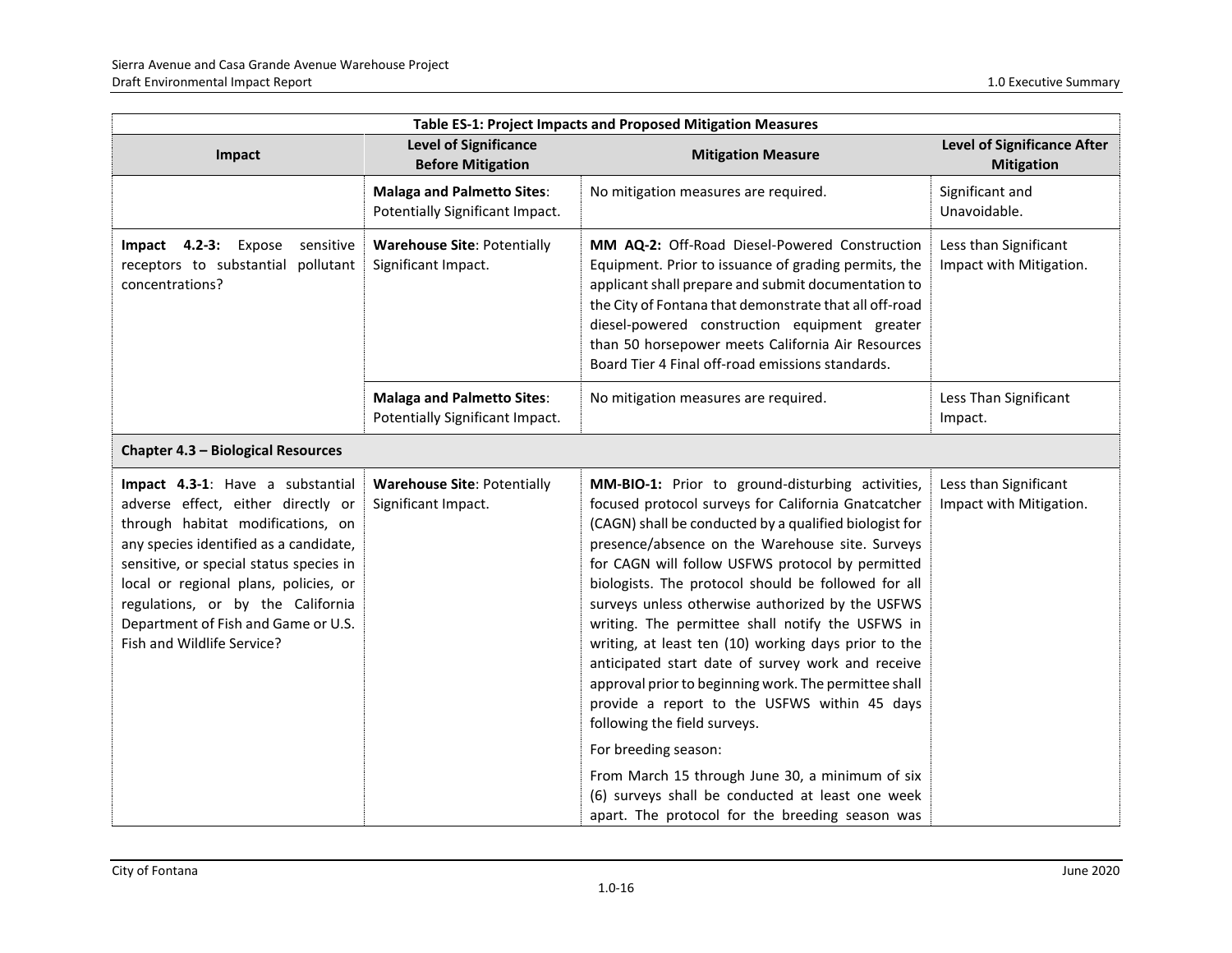| Table ES-1: Project Impacts and Proposed Mitigation Measures |                                                          |                                                                                                                                                                                                                                                                                                                                                                                                                                                                                                                                                                                                                                                      |                                                         |
|--------------------------------------------------------------|----------------------------------------------------------|------------------------------------------------------------------------------------------------------------------------------------------------------------------------------------------------------------------------------------------------------------------------------------------------------------------------------------------------------------------------------------------------------------------------------------------------------------------------------------------------------------------------------------------------------------------------------------------------------------------------------------------------------|---------------------------------------------------------|
| Impact                                                       | <b>Level of Significance</b><br><b>Before Mitigation</b> | <b>Mitigation Measure</b>                                                                                                                                                                                                                                                                                                                                                                                                                                                                                                                                                                                                                            | <b>Level of Significance After</b><br><b>Mitigation</b> |
|                                                              |                                                          | designed to provide a 95% confidence level of<br>detecting CAGN at a site when they are present.<br>For nonbreeding season:                                                                                                                                                                                                                                                                                                                                                                                                                                                                                                                          |                                                         |
|                                                              |                                                          | From July 1 through March 14, a minimum of nine (9)<br>surveys shall be conducted at least two weeks apart.<br>Prevailing site conditions and professional judgment<br>must be applied to determine appropriate survey<br>rates and acreage covered per day. These factors<br>may dictate that the maximum daily coverage<br>specified below is not prudent under certain<br>conditions.                                                                                                                                                                                                                                                             |                                                         |
|                                                              |                                                          | If no CAGN are identified during surveys, no further<br>action would be required. If CAGN are identified<br>during surveys, then, occupied portions of the site<br>would not be able to be developed until the Project<br>Applicant can demonstrate that the appropriate<br>authorization has been obtained from the United<br>States Fish and Wildlife Service.                                                                                                                                                                                                                                                                                     |                                                         |
|                                                              |                                                          | MM-BIO-2: Prior to ground-disturbing activities,<br>focused small mammal surveys shall be conducted by<br>a qualified biologist on the Warehouse site. Surveys<br>for SBKR/LAPM will follow USFWS protocol for live<br>mammal trapping by permitted biologists. Live<br>trapping will be conducted over five (5) consecutive<br>nights if no target species are captured. Trapping<br>shall be terminated if a target species is trapped prior<br>to the fifth night. Trapping will be conducted under<br>mild weather conditions, with a minimum<br>temperature greater than 50° Fahrenheit and<br>atmospheric conditions relatively dry, and calm. |                                                         |
|                                                              |                                                          | Trapping shall not be conducted in extended periods<br>of wind, rain or fog that may jeopardize the lives of                                                                                                                                                                                                                                                                                                                                                                                                                                                                                                                                         |                                                         |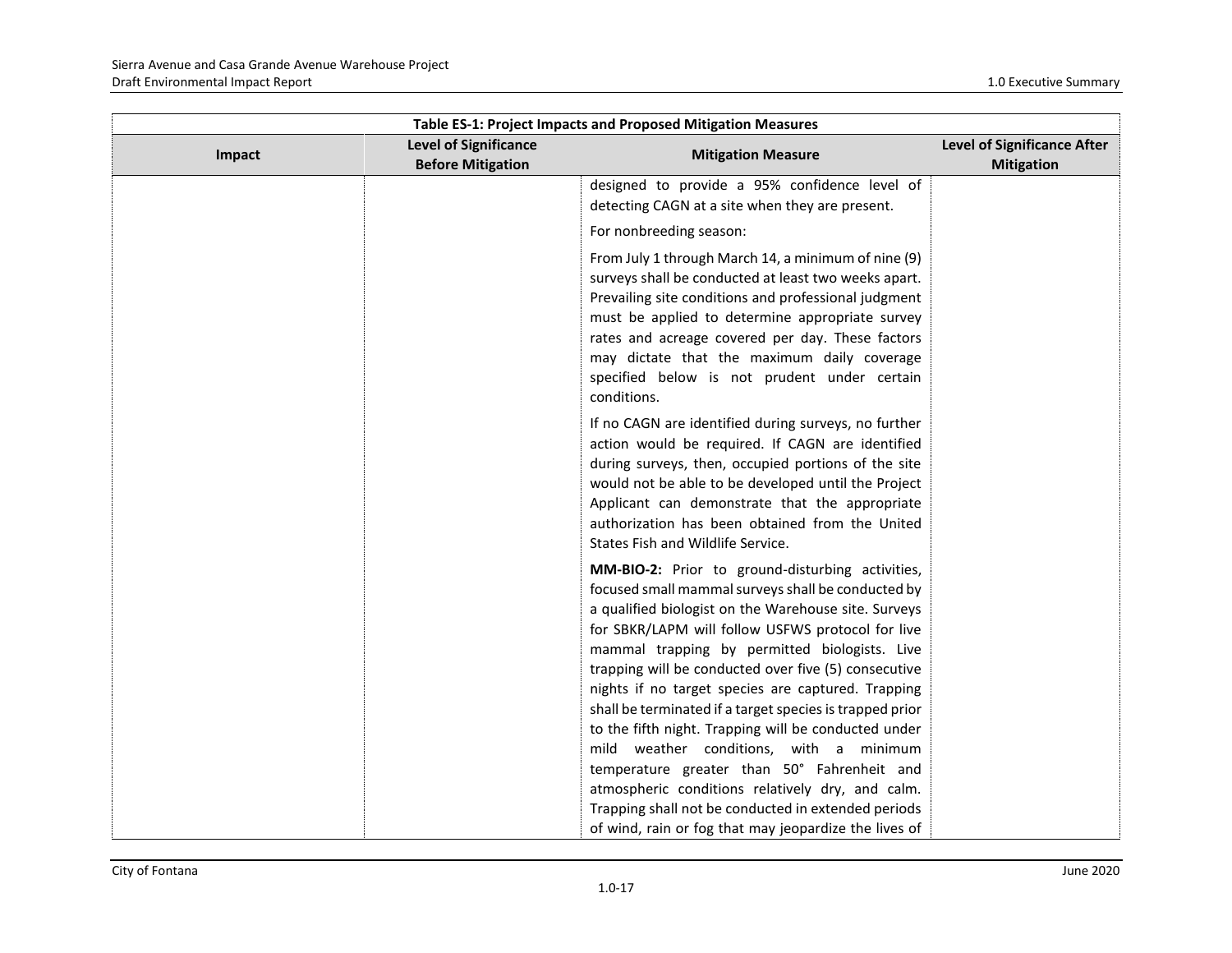| <b>Table ES-1: Project Impacts and Proposed Mitigation Measures</b> |                                                          |                                                                                                                                                                                                                                                                                                                                                                                                                                                                                                                                                                                                                                                                                                                                                                                                                                                |                                                  |
|---------------------------------------------------------------------|----------------------------------------------------------|------------------------------------------------------------------------------------------------------------------------------------------------------------------------------------------------------------------------------------------------------------------------------------------------------------------------------------------------------------------------------------------------------------------------------------------------------------------------------------------------------------------------------------------------------------------------------------------------------------------------------------------------------------------------------------------------------------------------------------------------------------------------------------------------------------------------------------------------|--------------------------------------------------|
| Impact                                                              | <b>Level of Significance</b><br><b>Before Mitigation</b> | <b>Mitigation Measure</b>                                                                                                                                                                                                                                                                                                                                                                                                                                                                                                                                                                                                                                                                                                                                                                                                                      | Level of Significance After<br><b>Mitigation</b> |
|                                                                     |                                                          | the target species. Following the survey, the biologist<br>shall submit all a report and associated information<br>required by their USFWS federal Section 10(a)<br>permit.                                                                                                                                                                                                                                                                                                                                                                                                                                                                                                                                                                                                                                                                    |                                                  |
|                                                                     |                                                          | If no SBKR/LAPM are identified during surveys, no<br>further action would be required. If SBKR are<br>identified during surveys, then, occupied portions of<br>the site would not be able to be developed until the<br>Project Applicant can demonstrate that the<br>appropriate authorization has been obtained from<br>the United States Fish and Wildlife Service. If LAPM<br>are identified then, occupied portions of the site<br>would not be able to be developed until the Project<br>Applicant can demonstrate that the appropriate<br>coordination with the California Department of Fish<br>and Wildlife (CDFW) has been completed to<br>determine the appropriate mitigation ratio under the<br>CDFW jurisdiction.                                                                                                                 |                                                  |
|                                                                     |                                                          | MM-BIO-3: To avoid direct mortality of special status<br>wildlife species or other wildlife with low or limited<br>mobility, during site clearing operations at the<br>Warehouse Site, a qualified biologist (biological<br>monitor) shall be present on-site during all ground-<br>disturbing activities to monitor construction<br>activities and limits to ensure that special-status<br>wildlife species with the potential to occur on-site<br>(i.e., CAGN, LAPM, and SBKR) and that are observed<br>on-site are not adversely affected, at the discretion<br>of the biological monitor, by construction activities.<br>The biological monitor shall have the authority to<br>halt construction activities should any special-status<br>wildlife species be observed on-site until the species<br>has left the active construction areas. |                                                  |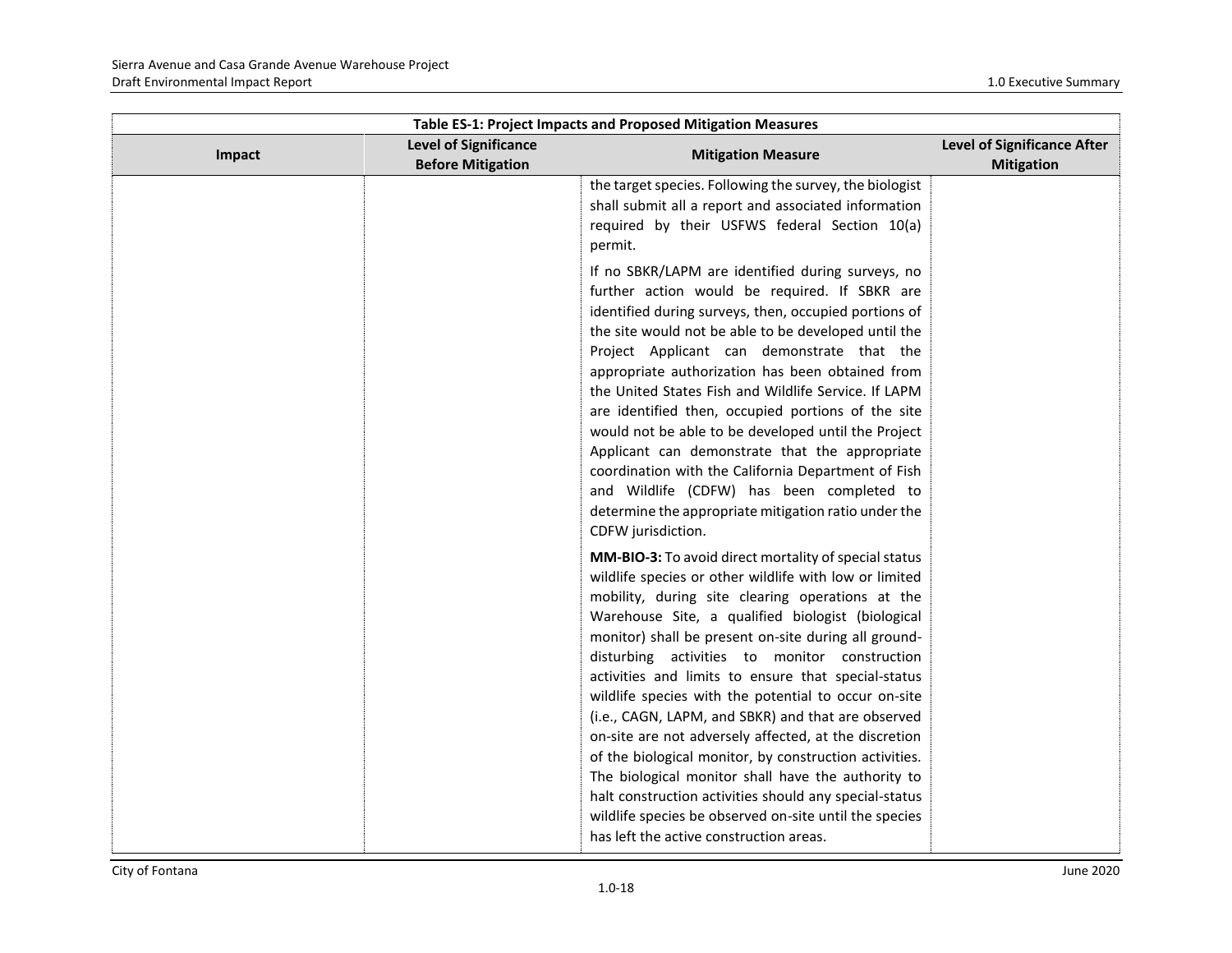| Table ES-1: Project Impacts and Proposed Mitigation Measures                                                                                                                                                                                                                     |                                                                    |                                                                                                                                                                                                                                                                                                                                                                                                                                                                                                                                                |                                                         |
|----------------------------------------------------------------------------------------------------------------------------------------------------------------------------------------------------------------------------------------------------------------------------------|--------------------------------------------------------------------|------------------------------------------------------------------------------------------------------------------------------------------------------------------------------------------------------------------------------------------------------------------------------------------------------------------------------------------------------------------------------------------------------------------------------------------------------------------------------------------------------------------------------------------------|---------------------------------------------------------|
| Impact                                                                                                                                                                                                                                                                           | <b>Level of Significance</b><br><b>Before Mitigation</b>           | <b>Mitigation Measure</b>                                                                                                                                                                                                                                                                                                                                                                                                                                                                                                                      | <b>Level of Significance After</b><br><b>Mitigation</b> |
|                                                                                                                                                                                                                                                                                  |                                                                    | MM-BIO-4: Prior to the issuance of a grading permit,<br>or any permit allowing ground disturbance, the<br>Project Applicant shall provide to the satisfaction of<br>the Planning Director, evidence habitat impacts have<br>been mitigated pursuant to the City of Fontana's<br>tiered mitigation program for the North Fontana<br>Conservation Program (NFCP). The Project shall<br>mitigate impacts to Suitable Habitat, Restorable<br>Riversidean Alluvial Fan Sage Scrub (RAFSS) Habitat,<br>and Unsuitable Habitat through the following: |                                                         |
|                                                                                                                                                                                                                                                                                  |                                                                    | 1. Conservation Easement/Mitigation Bank Credits.<br>The Project Applicant shall either dedicate to a<br>certified third-party land trust a permanent<br>conservation easement for like habitat or purchase<br>mitigation credits in a California Department of Fish<br>and Wildlife (CDFW)-approved mitigation bank at a<br>ratio of a minimum of 1:1. Proof of mitigation shall<br>be provided to the City of Fontana Planning Division<br>prior to the commencement of any ground<br>disturbance activities.                                |                                                         |
|                                                                                                                                                                                                                                                                                  | <b>Malaga and Palmetto Sites:</b><br>Less than Significant Impact. | No mitigation measures are required.                                                                                                                                                                                                                                                                                                                                                                                                                                                                                                           | Less Than Significant<br>Impact.                        |
| Impact 4.3-2: Have a substantial<br>adverse effect on any riparian habitat<br>or other sensitive natural community<br>identified in local or regional plans,<br>policies, regulations or by the<br>California Department of Fish and<br>Game or US Fish and Wildlife<br>Service? | Warehouse Site: No Impact.                                         | No mitigation measures are required.                                                                                                                                                                                                                                                                                                                                                                                                                                                                                                           | No Impact.                                              |
|                                                                                                                                                                                                                                                                                  | Malaga and Palmetto Sites: No<br>Impact.                           | No mitigation measures are required.                                                                                                                                                                                                                                                                                                                                                                                                                                                                                                           | No Impact.                                              |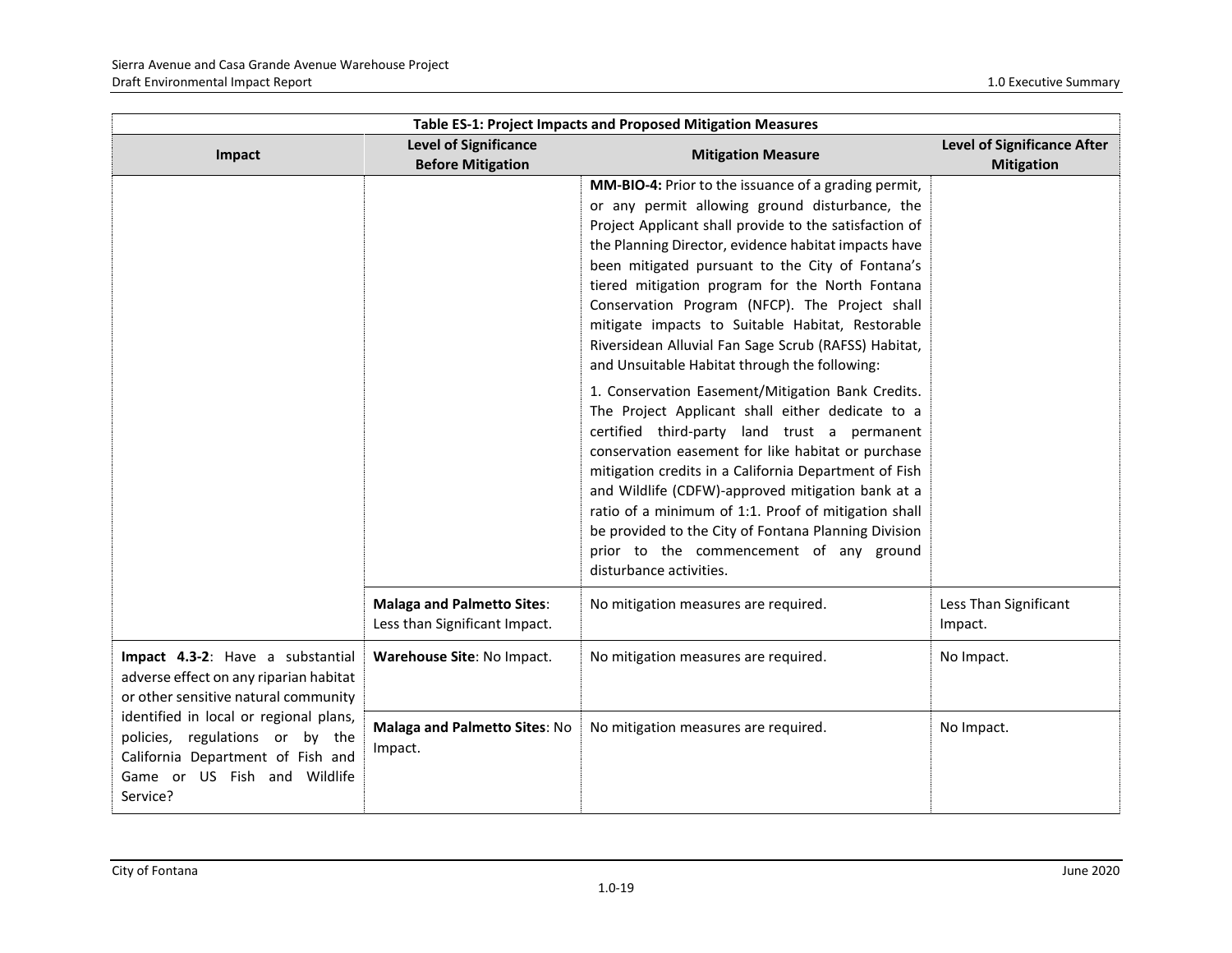| Table ES-1: Project Impacts and Proposed Mitigation Measures                                                                                                                                                                                                    |                                                           |                                                                                                                                                                                                                                                                                                                                                                                                                                                                                                                                                                                                                                                                                                                                                                                                                                                                                                                                                                                                                                                                                                                                                                                                                                                                                                                                                                                                        |                                                         |
|-----------------------------------------------------------------------------------------------------------------------------------------------------------------------------------------------------------------------------------------------------------------|-----------------------------------------------------------|--------------------------------------------------------------------------------------------------------------------------------------------------------------------------------------------------------------------------------------------------------------------------------------------------------------------------------------------------------------------------------------------------------------------------------------------------------------------------------------------------------------------------------------------------------------------------------------------------------------------------------------------------------------------------------------------------------------------------------------------------------------------------------------------------------------------------------------------------------------------------------------------------------------------------------------------------------------------------------------------------------------------------------------------------------------------------------------------------------------------------------------------------------------------------------------------------------------------------------------------------------------------------------------------------------------------------------------------------------------------------------------------------------|---------------------------------------------------------|
| Impact                                                                                                                                                                                                                                                          | <b>Level of Significance</b><br><b>Before Mitigation</b>  | <b>Mitigation Measure</b>                                                                                                                                                                                                                                                                                                                                                                                                                                                                                                                                                                                                                                                                                                                                                                                                                                                                                                                                                                                                                                                                                                                                                                                                                                                                                                                                                                              | <b>Level of Significance After</b><br><b>Mitigation</b> |
| Impact 4.3-3: Have a substantial<br>adverse effect on state or federally<br>protected wetlands (including, but                                                                                                                                                  | Warehouse Site: No Impact.                                | No mitigation measures are required.                                                                                                                                                                                                                                                                                                                                                                                                                                                                                                                                                                                                                                                                                                                                                                                                                                                                                                                                                                                                                                                                                                                                                                                                                                                                                                                                                                   | No Impact.                                              |
| not limited to, marsh, vernal pool,<br>coastal, etc.) through direct removal,<br>filling, hydrological interruption, or<br>other means?                                                                                                                         | Malaga and Palmetto Sites: No<br>Impact.                  | No mitigation measures are required.                                                                                                                                                                                                                                                                                                                                                                                                                                                                                                                                                                                                                                                                                                                                                                                                                                                                                                                                                                                                                                                                                                                                                                                                                                                                                                                                                                   | No Impact.                                              |
| Impact 4.3-4: Interfere substantially<br>with the movement of any native<br>resident or migratory fish or wildlife<br>species or with established native<br>resident or migratory wildlife<br>corridors, or impede the use of native<br>wildlife nursery sites? | <b>Warehouse Site: Potentially</b><br>Significant Impact. | <b>MM-BIO-5:</b><br>Pursuant to the Migratory Bird<br>Treaty Act and the California Fish and Game Code,<br>removal of any trees, shrubs, or any other potential<br>nesting habitat shall be conducted outside the avian<br>nesting season. The nesting season generally extends<br>from early February through August, but it can vary<br>slightly from year to year based on seasonal weather<br>conditions. If ground disturbance and vegetation<br>removal cannot occur outside of the nesting season,<br>a preconstruction clearance survey for nesting birds<br>shall be conducted within 30 days of the start of any<br>vegetation removal or ground-disturbing activities to<br>ensure no nesting birds will be disturbed during<br>construction. The biologist conducting the clearance<br>survey shall document a negative survey with a brief<br>letter report indicating that no impacts to active<br>avian nests will occur. If no active nests are found, no<br>further action will be required.<br>If an active nest is discovered during the<br>preconstruction clearance survey, construction<br>activities shall stay outside of a 300-foot buffer<br>around the active nest. For raptor species, this buffer<br>is expanded to 500 feet. A biological monitor shall be<br>present to delineate the boundaries of the buffer<br>area and to monitor the active nest to ensure nesting | Less than Significant<br>Impact with Mitigation.        |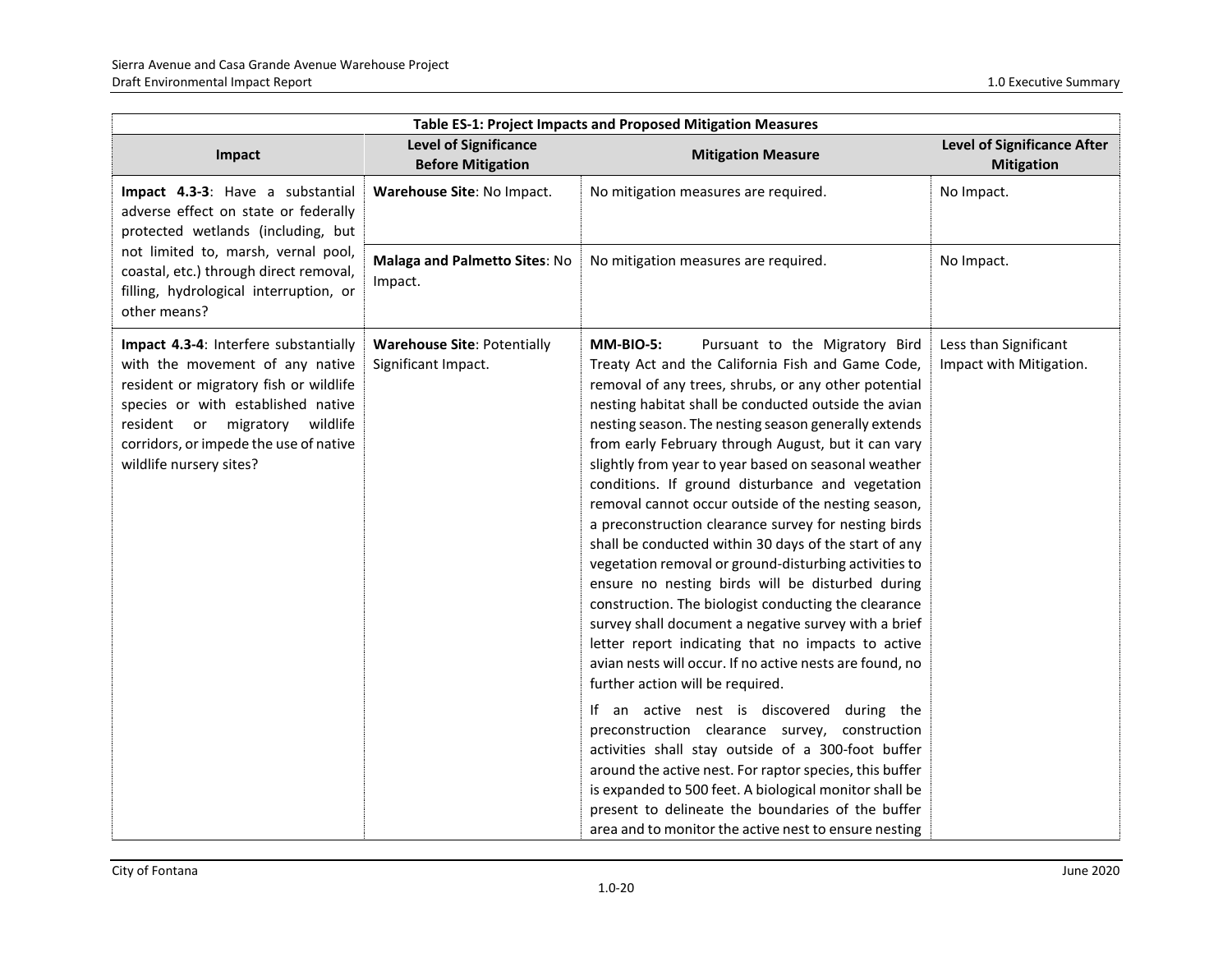| Table ES-1: Project Impacts and Proposed Mitigation Measures                                              |                                                                      |                                                                                                                                                                                                                                                                                                                                                                   |                                                         |
|-----------------------------------------------------------------------------------------------------------|----------------------------------------------------------------------|-------------------------------------------------------------------------------------------------------------------------------------------------------------------------------------------------------------------------------------------------------------------------------------------------------------------------------------------------------------------|---------------------------------------------------------|
| Impact                                                                                                    | <b>Level of Significance</b><br><b>Before Mitigation</b>             | <b>Mitigation Measure</b>                                                                                                                                                                                                                                                                                                                                         | <b>Level of Significance After</b><br><b>Mitigation</b> |
|                                                                                                           |                                                                      | behavior is not adversely affected by the<br>construction activity. Once the young have fledged<br>and left the nest, or the nest otherwise becomes<br>under<br>natural<br>conditions,<br>normal<br>inactive<br>construction activities can occur. This protocol is in<br>accordance with the Migratory Bird Treaty Act and<br>CDFW Fish and Game Code standards. |                                                         |
|                                                                                                           | <b>Malaga and Palmetto Sites:</b><br>Potentially Significant Impact. | No mitigation measures are required.                                                                                                                                                                                                                                                                                                                              | Less than Significant<br>Impact with Mitigation.        |
| Impact 4.3-5: Conflict with any local<br>policies or ordinances protecting                                | Warehouse Site: Less than<br>Significant Impact.                     | No mitigation measures are required.                                                                                                                                                                                                                                                                                                                              | Less than Significant.                                  |
| biological resources, such as a tree<br>preservation policy or ordinance?                                 | <b>Malaga and Palmetto Sites:</b><br>Potentially Significant Impact. | No mitigation measures are required.                                                                                                                                                                                                                                                                                                                              | Less than Significant.                                  |
| Impact 4.3-6: Conflict with the<br>provisions of an adopted Habitat<br>Conservation<br>Plan,<br>Natural   | Warehouse Site: No Impact.                                           | No mitigation measures are required.                                                                                                                                                                                                                                                                                                                              | No Impact.                                              |
| Community Conservation Plan, or<br>other approved local, regional, or<br>state habitat conservation plan? | <b>Malaga and Palmetto Sites: No</b><br>Impact.                      | No mitigation measures are required.                                                                                                                                                                                                                                                                                                                              | No Impact.                                              |
| <b>Cumulative Impacts</b>                                                                                 | <b>Warehouse Site: Potentially</b><br>Significant Impact.            | Implement MM-BIO 1 through 4.                                                                                                                                                                                                                                                                                                                                     | Less than Significant<br>Impact with Mitigation.        |
|                                                                                                           | <b>Malaga and Palmetto Sites:</b><br>Less than Significant Impact    | No mitigation measures are required.                                                                                                                                                                                                                                                                                                                              | Less than Significant<br>Impact.                        |
| Chapter 4.4 - Cultural and Tribal Resources                                                               |                                                                      |                                                                                                                                                                                                                                                                                                                                                                   |                                                         |
| Impact 4.4-1: Would the project<br>cause a substantial adverse change in                                  | <b>Warehouse Site: Potentially</b><br>Significant Impact             | MM CUL-1: During initial ground disturbance of<br>either the Warehouse site, Malaga site, or Palmetto<br>site, a qualified archaeologist shall be present on-site<br>to observe disturbance areas. The qualified                                                                                                                                                  | Less than Significant<br>Impact with Mitigation.        |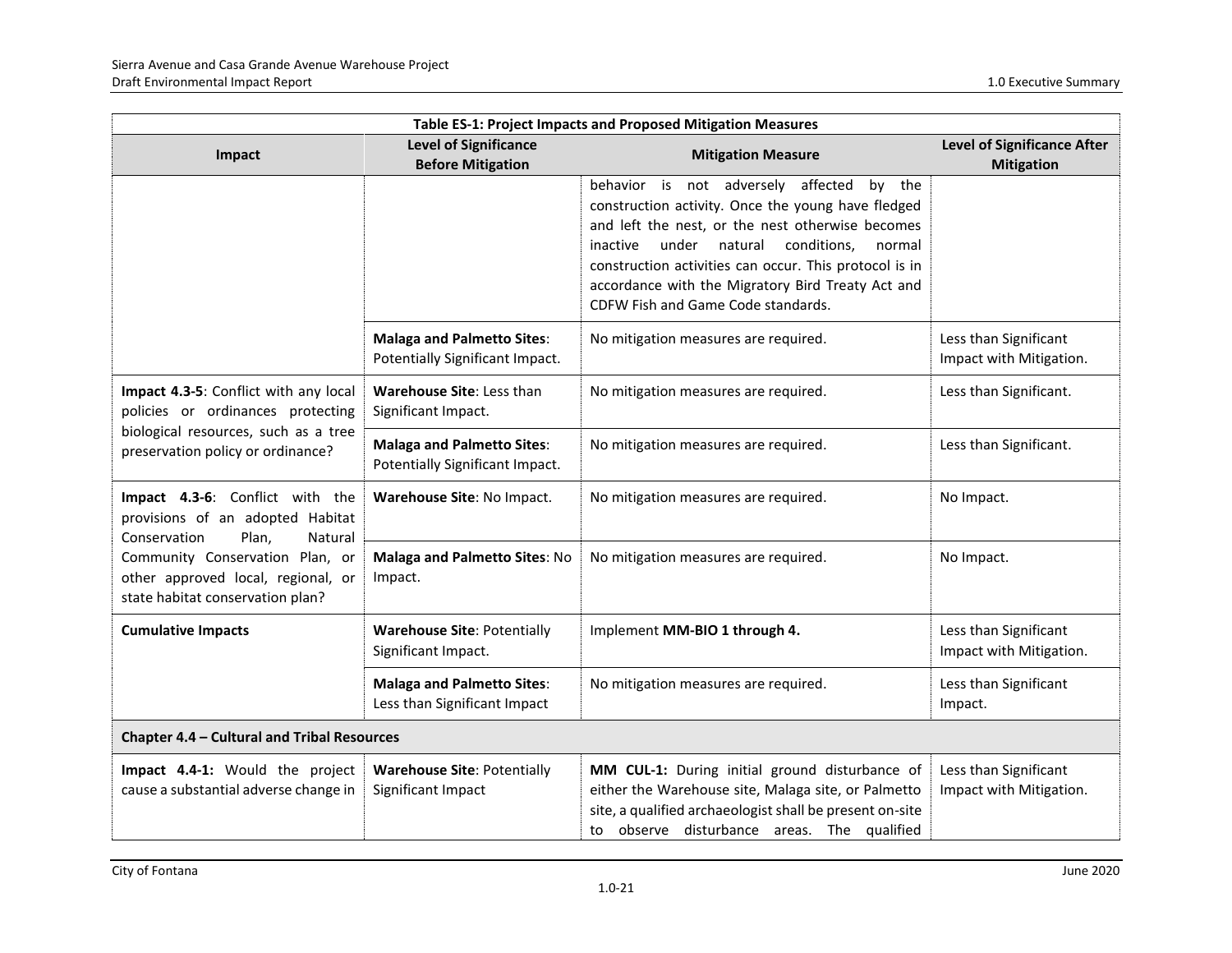| Table ES-1: Project Impacts and Proposed Mitigation Measures |                                                          |                                                         |                                                         |
|--------------------------------------------------------------|----------------------------------------------------------|---------------------------------------------------------|---------------------------------------------------------|
| Impact                                                       | <b>Level of Significance</b><br><b>Before Mitigation</b> | <b>Mitigation Measure</b>                               | <b>Level of Significance After</b><br><b>Mitigation</b> |
| the significance of a historical                             |                                                          | archaeologist shall be able to halt work in the         |                                                         |
| resource pursuant to § 15064.5?                              |                                                          | immediate vicinity should artifacts, exotic rock, shell |                                                         |
|                                                              |                                                          | or bone are uncovered during construction. In the       |                                                         |
|                                                              |                                                          | event such cultural resources are unearthed during      |                                                         |
|                                                              |                                                          | ground-disturbing activities by anyone other than       |                                                         |
|                                                              |                                                          | the archaeologist, the project operator shall cease     |                                                         |
|                                                              |                                                          | any ground-disturbing activities within 50 feet of the  |                                                         |
|                                                              |                                                          | find and immediately contact the qualified              |                                                         |
|                                                              |                                                          | archaeologist. Work shall not resume until the          |                                                         |
|                                                              |                                                          | potential resource can be evaluated by the qualified    |                                                         |
|                                                              |                                                          | archaeologist. The qualified archaeologist shall be     |                                                         |
|                                                              |                                                          | empowered to halt or redirect ground-disturbing         |                                                         |
|                                                              |                                                          | activities away from the vicinity of the find until the |                                                         |
|                                                              |                                                          | find has been evaluated, determined whether the         |                                                         |
|                                                              |                                                          | find is culturally sensitive, and an appropriate short- |                                                         |
|                                                              |                                                          | term and long-term treatment plan has been              |                                                         |
|                                                              |                                                          | designed.                                               |                                                         |
|                                                              |                                                          | MM CUL-2: Prior to the issuance of any grading          |                                                         |
|                                                              |                                                          | permits for the Warehouse site, a Cultural              |                                                         |
|                                                              |                                                          | Awareness Training Program shall be provided to all     |                                                         |
|                                                              |                                                          | construction managers and construction personnel        |                                                         |
|                                                              |                                                          | prior to commencing any ground disturbance work at      |                                                         |
|                                                              |                                                          | any of the project sites. The training shall be         |                                                         |
|                                                              |                                                          | prepared and conducted by a qualified archaeologist     |                                                         |
|                                                              |                                                          | to the satisfaction of the City Planning Department.    |                                                         |
|                                                              |                                                          | The training may be discontinued when ground            |                                                         |
|                                                              |                                                          | disturbance is completed. Construction personnel        |                                                         |
|                                                              |                                                          | shall not be permitted to operate equipment within      |                                                         |
|                                                              |                                                          | the construction area unless they have attended the     |                                                         |
|                                                              |                                                          | training. A copy of the training transcript and/or      |                                                         |
|                                                              |                                                          | training video, as well as a list of the names of all   |                                                         |
|                                                              |                                                          | personnel who attended the training and copies of       |                                                         |
|                                                              |                                                          | the signed acknowledgement forms shall be               |                                                         |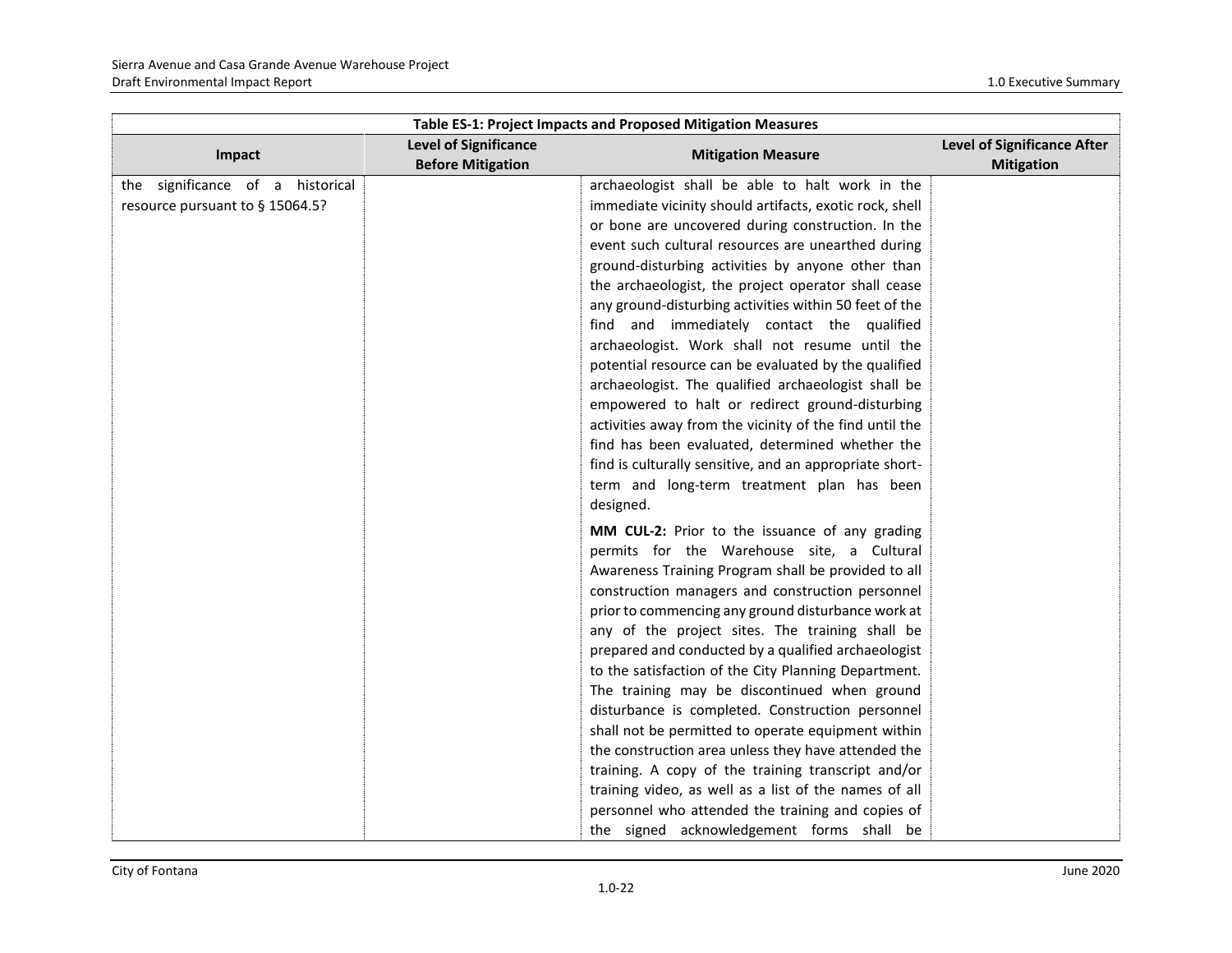| Table ES-1: Project Impacts and Proposed Mitigation Measures                                                                                         |                                                                   |                                                                                                                                                                                                                                                                                                                                                                                                                                                                                                                                                                                                                                                                                                                                                                                                                                                     |                                                         |
|------------------------------------------------------------------------------------------------------------------------------------------------------|-------------------------------------------------------------------|-----------------------------------------------------------------------------------------------------------------------------------------------------------------------------------------------------------------------------------------------------------------------------------------------------------------------------------------------------------------------------------------------------------------------------------------------------------------------------------------------------------------------------------------------------------------------------------------------------------------------------------------------------------------------------------------------------------------------------------------------------------------------------------------------------------------------------------------------------|---------------------------------------------------------|
| Impact                                                                                                                                               | <b>Level of Significance</b><br><b>Before Mitigation</b>          | <b>Mitigation Measure</b>                                                                                                                                                                                                                                                                                                                                                                                                                                                                                                                                                                                                                                                                                                                                                                                                                           | <b>Level of Significance After</b><br><b>Mitigation</b> |
|                                                                                                                                                      |                                                                   | submitted to the City Planning Department for their<br>review and approval.<br>MM CUL-3: In the event that unanticipated cultural<br>or tribal cultural resources are encountered during<br>the course of grading or construction at either the<br>Warehouse site, Malaga site, or Palmetto sites, the<br>project operator/contractor shall cease any ground-<br>disturbing activities within 50 feet of the find.<br>Cultural and/or tribal cultural resources may include<br>prehistoric archaeological materials such as flaked<br>and ground stone tools and debris, shell, bone,<br>ceramics, and fire-affected rock, as well as historic<br>materials such as glass, metal, wood, brick, or<br>structural remnants. A qualified archaeologist shall<br>evaluate the resource and recommend appropriate<br>treatment measures, as appropriate. |                                                         |
|                                                                                                                                                      | <b>Malaga and Palmetto Sites:</b><br>Less than Significant Impact | No mitigation measures are required.                                                                                                                                                                                                                                                                                                                                                                                                                                                                                                                                                                                                                                                                                                                                                                                                                | Less than Significant<br>Impact.                        |
| Impact 4.4-2: Would the Project<br>cause a substantial adverse change in<br>the significance of an archaeological<br>resource pursuant to § 15064.5? | <b>Warehouse Site: Potentially</b><br>Significant Impact          | Implement MM CUL-1 through MM CUL-3.                                                                                                                                                                                                                                                                                                                                                                                                                                                                                                                                                                                                                                                                                                                                                                                                                | Less than Significant<br>Impact with Mitigation.        |
|                                                                                                                                                      | <b>Malaga and Palmetto Sites:</b><br>Less than Significant Impact | No mitigation measures are required.                                                                                                                                                                                                                                                                                                                                                                                                                                                                                                                                                                                                                                                                                                                                                                                                                | Less than Significant<br>Impact.                        |
| Impact $4.4-3$ :<br>Would the Project<br>disturb<br>any<br>human<br>remains.<br>including those interred outside of<br>dedicated cemeteries?         | <b>Warehouse Site: Potentially</b><br>Significant Impact          | MM CUL-4: If human remains are encountered<br>during the undertaking, State Health and Safety Code<br>Section 7050.5 states that no further disturbance<br>shall occur until the County Coroner has made a<br>determination of origin and disposition pursuant to<br>Public Resources Code Section 5097.98. The County<br>Coroner must be notified of the find immediately. If<br>the remains are prehistoric, the Coroner will notify                                                                                                                                                                                                                                                                                                                                                                                                              | Less than Significant<br>Impact with Mitigation.        |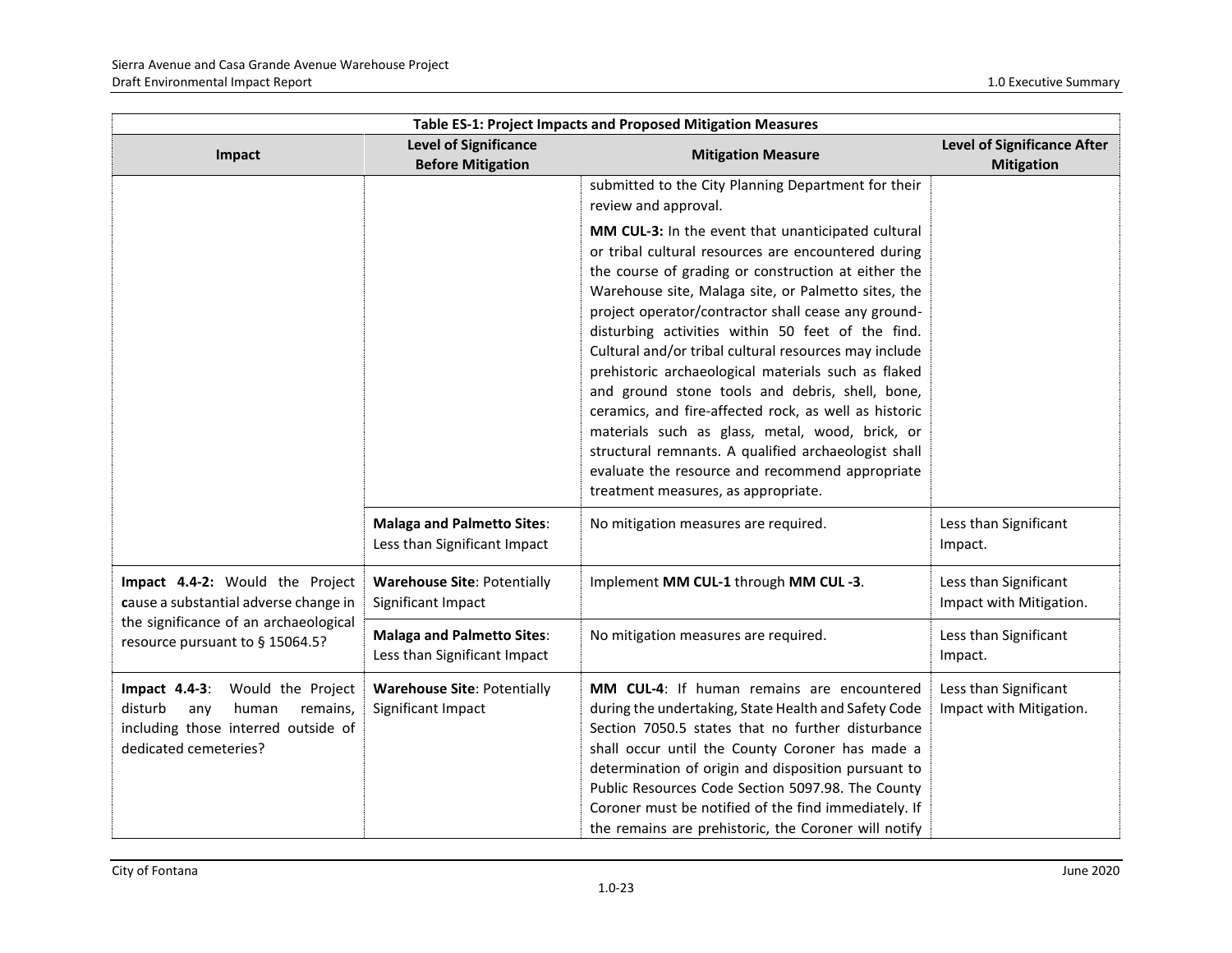| Table ES-1: Project Impacts and Proposed Mitigation Measures                                                                                                                                                                                                                                                                                                                                                                   |                                                                                                                                 |                                                                                                                                                                                                                                                                                                                             |                                                                                     |
|--------------------------------------------------------------------------------------------------------------------------------------------------------------------------------------------------------------------------------------------------------------------------------------------------------------------------------------------------------------------------------------------------------------------------------|---------------------------------------------------------------------------------------------------------------------------------|-----------------------------------------------------------------------------------------------------------------------------------------------------------------------------------------------------------------------------------------------------------------------------------------------------------------------------|-------------------------------------------------------------------------------------|
| Impact                                                                                                                                                                                                                                                                                                                                                                                                                         | <b>Level of Significance</b><br><b>Before Mitigation</b>                                                                        | <b>Mitigation Measure</b>                                                                                                                                                                                                                                                                                                   | <b>Level of Significance After</b><br><b>Mitigation</b>                             |
|                                                                                                                                                                                                                                                                                                                                                                                                                                |                                                                                                                                 | the Native American Heritage Commission (NAHC),<br>which will determine and notify a Most Likely<br>Descendant (MLD). With the permission of the<br>landowner or representative, the MLD may inspect<br>the site of the discovery. The MLD shall complete the<br>inspection within 48 hours of notification by the<br>NAHC. |                                                                                     |
|                                                                                                                                                                                                                                                                                                                                                                                                                                | <b>Malaga and Palmetto Sites:</b><br>Less than Significant Impact                                                               | No mitigation measures are required.                                                                                                                                                                                                                                                                                        | Less than Significant<br>Impact.                                                    |
| Impact 4.4-4: Cause a substantial<br>adverse change in the significance of<br>a tribal cultural resource, defined in<br>Public Resources Code section 21074<br>as either a site, feature, place,<br>landscape<br>cultural<br>that<br>is<br>geographically defined in terms of<br>the size and scope of the landscape,<br>sacred place, or object with cultural<br>value to a California Native American<br>tribe, and that is: |                                                                                                                                 |                                                                                                                                                                                                                                                                                                                             | Less than Significant<br>Impact with Mitigation.                                    |
| Listed or eligible for listing in the<br>ii)<br>California Register of Historical<br>Resources, or in a local register<br>of historical resources as defined<br>in Public Resources Code section<br>5020.1(k), or                                                                                                                                                                                                              | <b>Warehouse Site: Potentially</b><br>Significant Impact.<br><b>Malaga and Palmetto Sites:</b><br>Less than Significant Impact. | Implement MM CUL-1 through MM CUL-4.<br><b>CUL-5:</b><br><b>MM</b><br>Retain<br><b>Native</b><br>American<br>a<br>Monitor/Consultant: The Project Applicant shall be<br>required to retain and compensate for the services                                                                                                  | Less than Significant<br>Impact with Mitigation.<br>Less than Significant<br>Impact |
| A resource determined by the<br>iii)<br>lead agency, in its discretion and<br>substantial<br>supported<br>by<br>evidence, to be significant<br>pursuant to criteria set forth in                                                                                                                                                                                                                                               |                                                                                                                                 | of a Tribal monitor/consultant who is both approved<br>by the Gabrieleño Band of Mission Indians-Kizh<br>Nation Tribal Government and is listed under the<br>NAHC's Tribal Contact list for the area of the project<br>location. This list is provided by the NAHC. The<br>monitor/consultant will only be present on-site  |                                                                                     |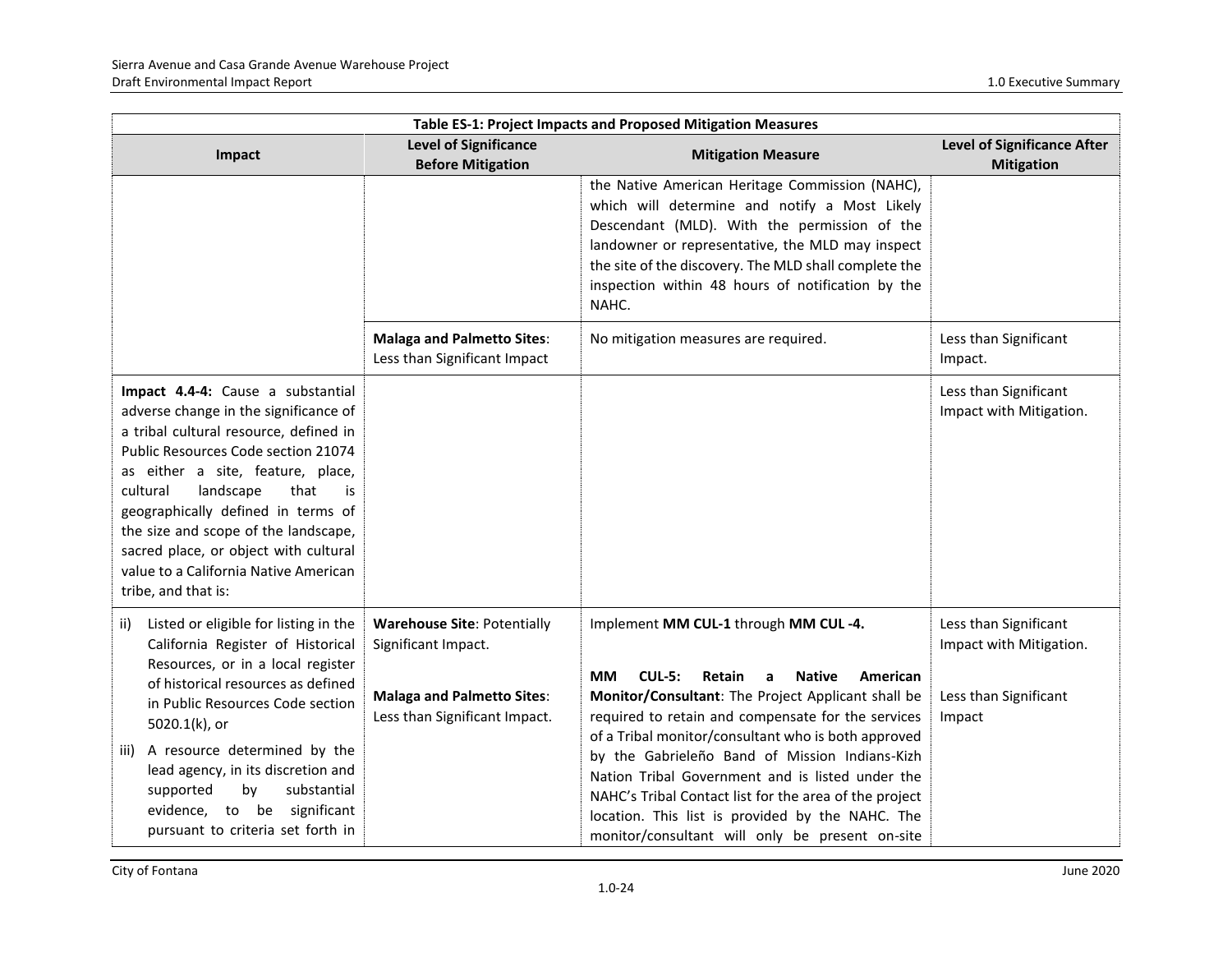| <b>Table ES-1: Project Impacts and Proposed Mitigation Measures</b> |                                                          |                                                          |                                                  |
|---------------------------------------------------------------------|----------------------------------------------------------|----------------------------------------------------------|--------------------------------------------------|
| Impact                                                              | <b>Level of Significance</b><br><b>Before Mitigation</b> | <b>Mitigation Measure</b>                                | Level of Significance After<br><b>Mitigation</b> |
| Public<br>subdivision<br>(c)<br>of                                  |                                                          | during the construction phases that involve ground       |                                                  |
| Resources Code Section 5024.1.                                      |                                                          | disturbing activities. Ground disturbing activities are  |                                                  |
| In applying the criteria set forth                                  |                                                          | defined by the Gabrieleño Band of Mission Indians-       |                                                  |
| in subdivision (c) of Public                                        |                                                          | Kizh Nation as activities that may include, but are not  |                                                  |
| Resources Code Section 5024.1,                                      |                                                          | limited to, pavement removal, pot-holing or              |                                                  |
| the lead agency shall consider                                      |                                                          | auguring, grubbing, tree removals, boring, grading,      |                                                  |
| the significance of the resource                                    |                                                          | excavation, drilling, and trenching, within the project  |                                                  |
| to a California Native American                                     |                                                          | area. The Tribal Monitor/consultant will complete        |                                                  |
| tribe.                                                              |                                                          | daily monitoring logs that will provide descriptions of  |                                                  |
|                                                                     |                                                          | the day's activities, including construction activities, |                                                  |
|                                                                     |                                                          | locations, soil, and any cultural materials identified.  |                                                  |
|                                                                     |                                                          | The on-site monitoring shall end when the project        |                                                  |
|                                                                     |                                                          | site grading and excavation activities are completed,    |                                                  |
|                                                                     |                                                          | or when the Tribal Representatives and                   |                                                  |
|                                                                     |                                                          | monitor/consultant have indicated that the site has      |                                                  |
|                                                                     |                                                          | a low potential for impacting Tribal Cultural            |                                                  |
|                                                                     |                                                          | Resources.                                               |                                                  |
|                                                                     |                                                          | Professional Standards: Archaeological and Native        |                                                  |
|                                                                     |                                                          | American monitoring and excavation during                |                                                  |
|                                                                     |                                                          | construction projects will be consistent with current    |                                                  |
|                                                                     |                                                          | professional standards. All feasible care to avoid any   |                                                  |
|                                                                     |                                                          | unnecessary disturbance, physical modification, or       |                                                  |
|                                                                     |                                                          | separation of human remains and associated               |                                                  |
|                                                                     |                                                          | funerary objects shall be taken. Principal personnel     |                                                  |
|                                                                     |                                                          | must meet the Secretary of Interior standards for        |                                                  |
|                                                                     |                                                          | archaeology and have a minimum of 10 years of            |                                                  |
|                                                                     |                                                          | experience as a principal investigator working with      |                                                  |
|                                                                     |                                                          | Native American archaeological sites in southern         |                                                  |
|                                                                     |                                                          | California. The Qualified Archaeologist shall ensure     |                                                  |
|                                                                     |                                                          | that all other personnel are appropriately trained       |                                                  |
|                                                                     |                                                          | and qualified.                                           |                                                  |
|                                                                     |                                                          | MM CUL-6: Unanticipated Discovery of Tribal              |                                                  |
|                                                                     |                                                          | Cultural and Archaeological Resources: Upon              |                                                  |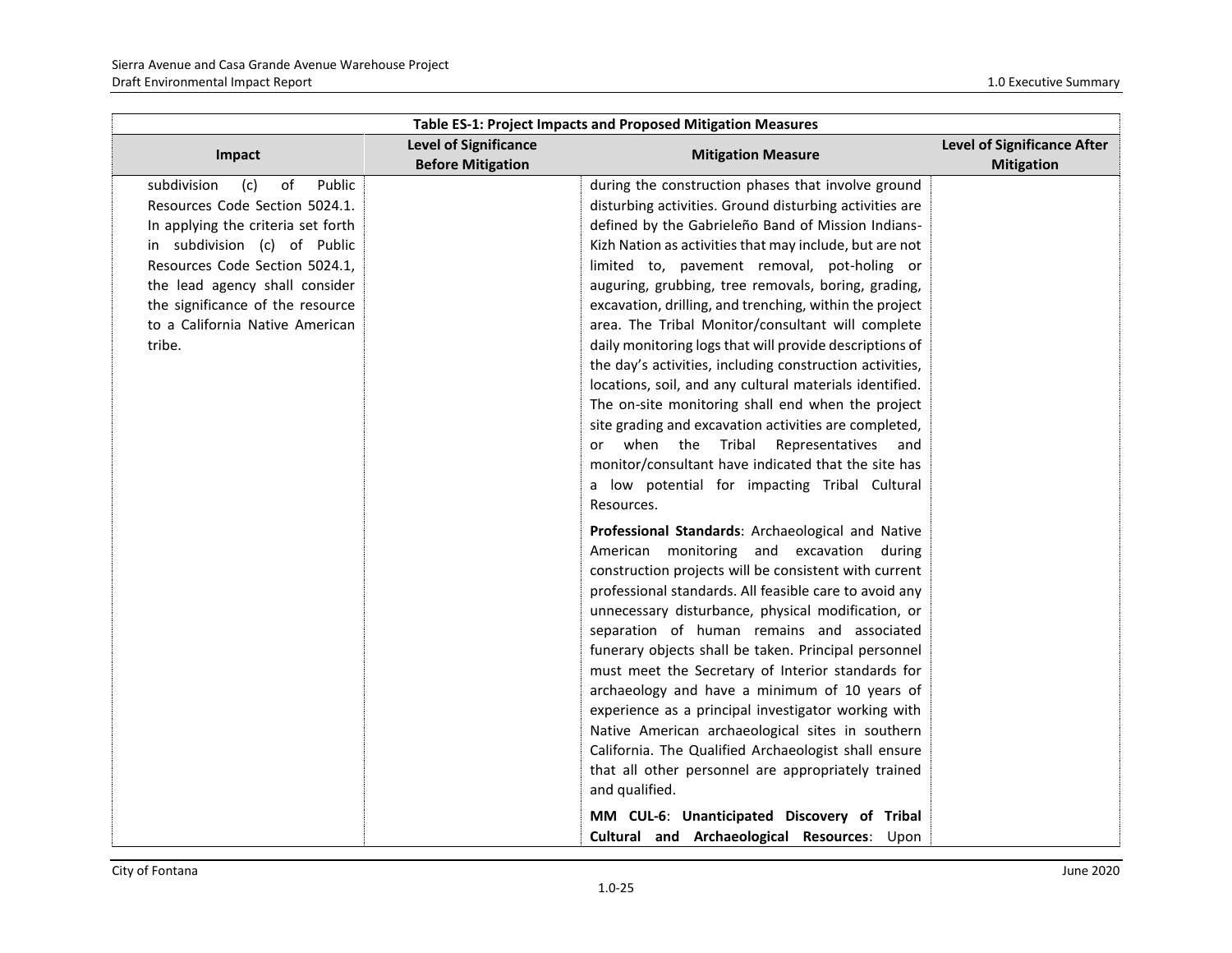| Table ES-1: Project Impacts and Proposed Mitigation Measures |                                                          |                                                                                                                                                                                                                                                                                                                                                                                                                                                                                                                                                                                                                                                                                                                                                                                                                                                                                                                                                                                                                                                                                                                                                                                                                                                                                                                                                                     |                                                         |
|--------------------------------------------------------------|----------------------------------------------------------|---------------------------------------------------------------------------------------------------------------------------------------------------------------------------------------------------------------------------------------------------------------------------------------------------------------------------------------------------------------------------------------------------------------------------------------------------------------------------------------------------------------------------------------------------------------------------------------------------------------------------------------------------------------------------------------------------------------------------------------------------------------------------------------------------------------------------------------------------------------------------------------------------------------------------------------------------------------------------------------------------------------------------------------------------------------------------------------------------------------------------------------------------------------------------------------------------------------------------------------------------------------------------------------------------------------------------------------------------------------------|---------------------------------------------------------|
| Impact                                                       | <b>Level of Significance</b><br><b>Before Mitigation</b> | <b>Mitigation Measure</b>                                                                                                                                                                                                                                                                                                                                                                                                                                                                                                                                                                                                                                                                                                                                                                                                                                                                                                                                                                                                                                                                                                                                                                                                                                                                                                                                           | <b>Level of Significance After</b><br><b>Mitigation</b> |
|                                                              |                                                          | discovery of any archaeological resources, cease<br>construction activities in the immediate vicinity of<br>the find until the find can be assessed. All<br>archaeological resources unearthed by project<br>construction activities shall be evaluated by the<br>qualified<br>archaeologist<br>and<br>tribal<br>monitor/consultant approved by the Gabrieleño<br>Band of Mission Indians-Kizh Nation. If the resources<br>are Native American in origin, the Gabrieleño Band<br>of Mission Indians-Kizh Nation shall coordinate with<br>the landowner regarding treatment and curation of<br>these resources. Typically, the Tribe will request<br>reburial or preservation for educational purposes.<br>Work may continue on other parts of the project<br>while evaluation and, if necessary, mitigation takes<br>place (CEQA Guidelines Section15064.5 [f]). If a<br>resource is determined by the qualified archaeologist<br>to constitute a "historical resource" or "unique<br>archaeological resource," time allotment and<br>funding sufficient to allow for implementation of<br>avoidance measures, or appropriate mitigation, must<br>be available. The treatment plan established for the<br>resources shall be in accordance with CEQA<br>Guidelines Section 15064.5(f) for historical resources<br>and Public Resources Code Sections 21083.2(b) for |                                                         |
|                                                              |                                                          | unique archaeological resources.<br>Preservation in place (i.e., avoidance) is the                                                                                                                                                                                                                                                                                                                                                                                                                                                                                                                                                                                                                                                                                                                                                                                                                                                                                                                                                                                                                                                                                                                                                                                                                                                                                  |                                                         |
|                                                              |                                                          | preferred manner of treatment. If preservation in<br>place is not feasible, treatment may include<br>implementation of archaeological data recovery<br>excavations to remove the resource along with                                                                                                                                                                                                                                                                                                                                                                                                                                                                                                                                                                                                                                                                                                                                                                                                                                                                                                                                                                                                                                                                                                                                                                |                                                         |
|                                                              |                                                          | subsequent laboratory processing and analysis. Any<br>historic archaeological material that is not Native                                                                                                                                                                                                                                                                                                                                                                                                                                                                                                                                                                                                                                                                                                                                                                                                                                                                                                                                                                                                                                                                                                                                                                                                                                                           |                                                         |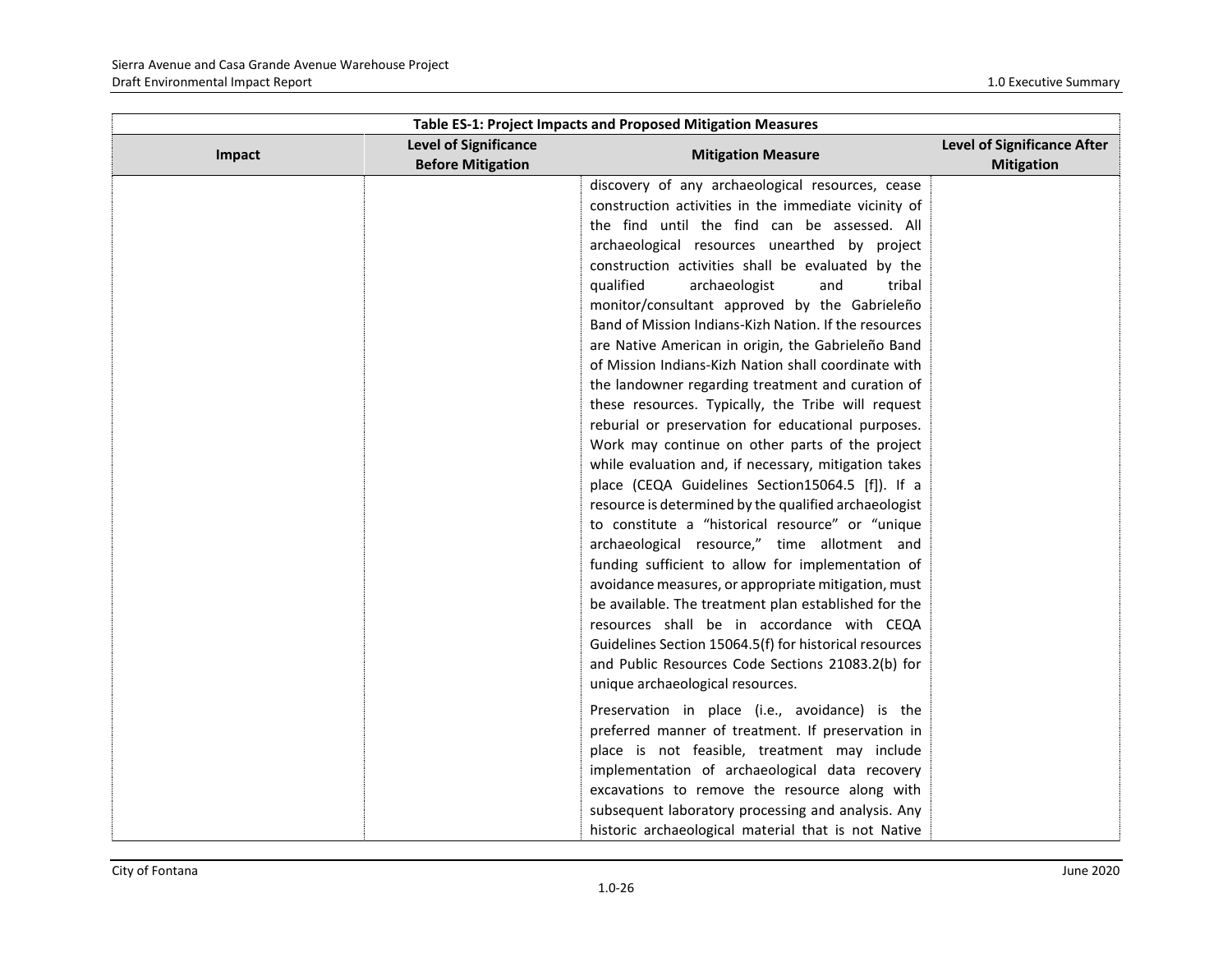| Table ES-1: Project Impacts and Proposed Mitigation Measures |                                                          |                                                                                                                                                                                                                                                                                                                                                                                                                                                                                                                                                                                                                                                                                                                                                                                                                                                                                                                                             |                                                  |
|--------------------------------------------------------------|----------------------------------------------------------|---------------------------------------------------------------------------------------------------------------------------------------------------------------------------------------------------------------------------------------------------------------------------------------------------------------------------------------------------------------------------------------------------------------------------------------------------------------------------------------------------------------------------------------------------------------------------------------------------------------------------------------------------------------------------------------------------------------------------------------------------------------------------------------------------------------------------------------------------------------------------------------------------------------------------------------------|--------------------------------------------------|
| Impact                                                       | <b>Level of Significance</b><br><b>Before Mitigation</b> | <b>Mitigation Measure</b>                                                                                                                                                                                                                                                                                                                                                                                                                                                                                                                                                                                                                                                                                                                                                                                                                                                                                                                   | Level of Significance After<br><b>Mitigation</b> |
|                                                              |                                                          | American in origin shall be curated at a public, non-<br>profit institution with a research interest in the<br>materials, such as the Natural History Museum of Los<br>Angeles County or the Fowler Museum, if such an<br>institution agrees to accept the material. If no<br>institution accepts the archaeological material, they<br>shall be offered to a local school or historical society<br>in the area for educational purposes.                                                                                                                                                                                                                                                                                                                                                                                                                                                                                                    |                                                  |
|                                                              |                                                          | MM CUL-7: Unanticipated Discovery of Human<br>Remains and Associated Funerary Objects: Native<br>American human remains are defined in PRC 5097.98<br>$(d)(1)$ as an inhumation or cremation, and in any<br>state of decomposition or skeletal completeness.<br>Funerary objects, called associated grave goods in<br>PRC 5097.98, are also to be treated according to this<br>statute. Health and Safety Code 7050.5 dictates that<br>any discoveries of human skeletal material shall be<br>immediately reported to the County Coroner and<br>excavation halted until the coroner has determined<br>the nature of the remains. If the coroner recognizes<br>the human remains to be those of a Native American<br>or has reason to believe that they are those of a<br>Native American, he or she shall contact, by<br>telephone within 24 hours, the Native American<br>Heritage Commission (NAHC) and PRC 5097.98 shall<br>be followed. |                                                  |
|                                                              |                                                          | Resource Assessment & Continuation of Work<br>Protocol: Upon discovery, the tribal and/or<br>archaeological monitor/consultant will immediately<br>divert work at minimum of 150 feet and place an<br>exclusion<br>zone<br>around<br>the<br>burial.<br>The<br>monitor/consultant(s) will then notify the Tribe, the<br>qualified lead archaeologist, and the construction                                                                                                                                                                                                                                                                                                                                                                                                                                                                                                                                                                   |                                                  |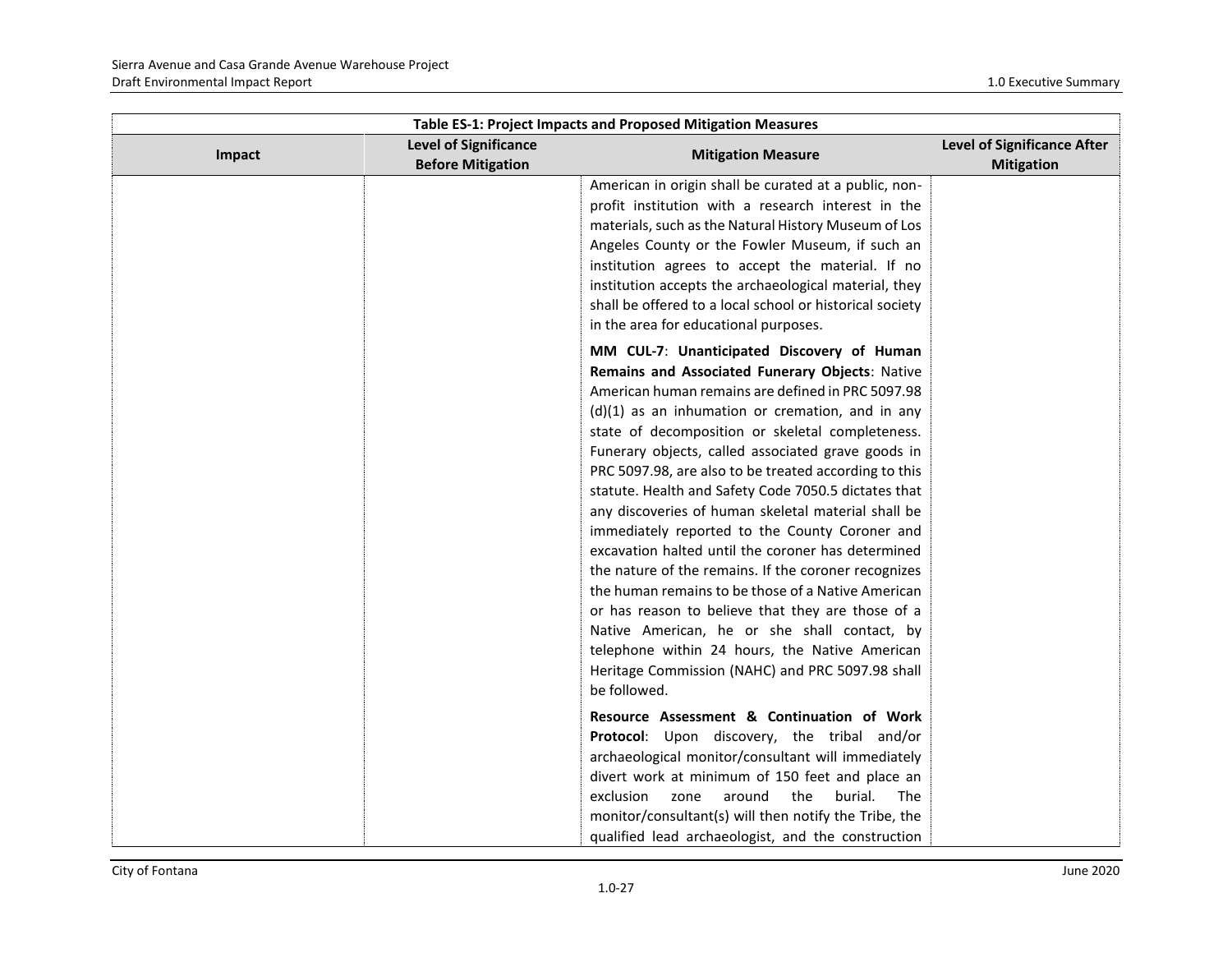| Table ES-1: Project Impacts and Proposed Mitigation Measures |                                                          |                                                                                                                                                                                                                                                                                                                                                                                                                                                                                                                                                                                                                                                                                                                                                                                                                                                                                                                                                                      |                                                  |
|--------------------------------------------------------------|----------------------------------------------------------|----------------------------------------------------------------------------------------------------------------------------------------------------------------------------------------------------------------------------------------------------------------------------------------------------------------------------------------------------------------------------------------------------------------------------------------------------------------------------------------------------------------------------------------------------------------------------------------------------------------------------------------------------------------------------------------------------------------------------------------------------------------------------------------------------------------------------------------------------------------------------------------------------------------------------------------------------------------------|--------------------------------------------------|
| Impact                                                       | <b>Level of Significance</b><br><b>Before Mitigation</b> | <b>Mitigation Measure</b>                                                                                                                                                                                                                                                                                                                                                                                                                                                                                                                                                                                                                                                                                                                                                                                                                                                                                                                                            | Level of Significance After<br><b>Mitigation</b> |
|                                                              |                                                          | manager who will call the coroner. Work will<br>continue to be diverted while the coroner<br>determines whether the remains are Native<br>American. The discovery is to be kept confidential<br>and secure to prevent any further disturbance. If the<br>finds are determined to be Native American, the<br>coroner will notify the NAHC as mandated by state<br>law who will then appoint a Most Likely Descendent<br>$(MLD)$ .                                                                                                                                                                                                                                                                                                                                                                                                                                                                                                                                     |                                                  |
|                                                              |                                                          | Kizh-Gabrieleño Procedures for burials and funerary<br>remains: If the Gabrieleño Band of Mission Indians -<br>Kizh Nation is designated MLD, the following<br>treatment measures shall be implemented. To the<br>Tribe, the term "human remains" encompasses more<br>than human bones. In ancient as well as historic<br>times, Tribal Traditions included, but were not<br>limited to, the burial of funerary objects with the<br>deceased, and the ceremonial burning of human<br>remains. These remains are to be treated in the same<br>manner as bone fragments that remain intact.<br>Associated funerary objects are objects that, as part<br>of the death rite or ceremony of a culture, are<br>reasonably believed to have been placed with<br>individual human remains either at the time of death<br>or later; other items made exclusively for burial<br>purposes or to contain human remains can also be<br>considered as associated funerary objects. |                                                  |
|                                                              |                                                          | <b>Treatment Measures: Prior to the continuation of</b><br>ground-disturbing activities, the landowner shall<br>arrange a designated site location within the<br>footprint of the project for the respectful reburial of<br>the human remains and/or ceremonial objects. In<br>the case where discovered human remains cannot be                                                                                                                                                                                                                                                                                                                                                                                                                                                                                                                                                                                                                                     |                                                  |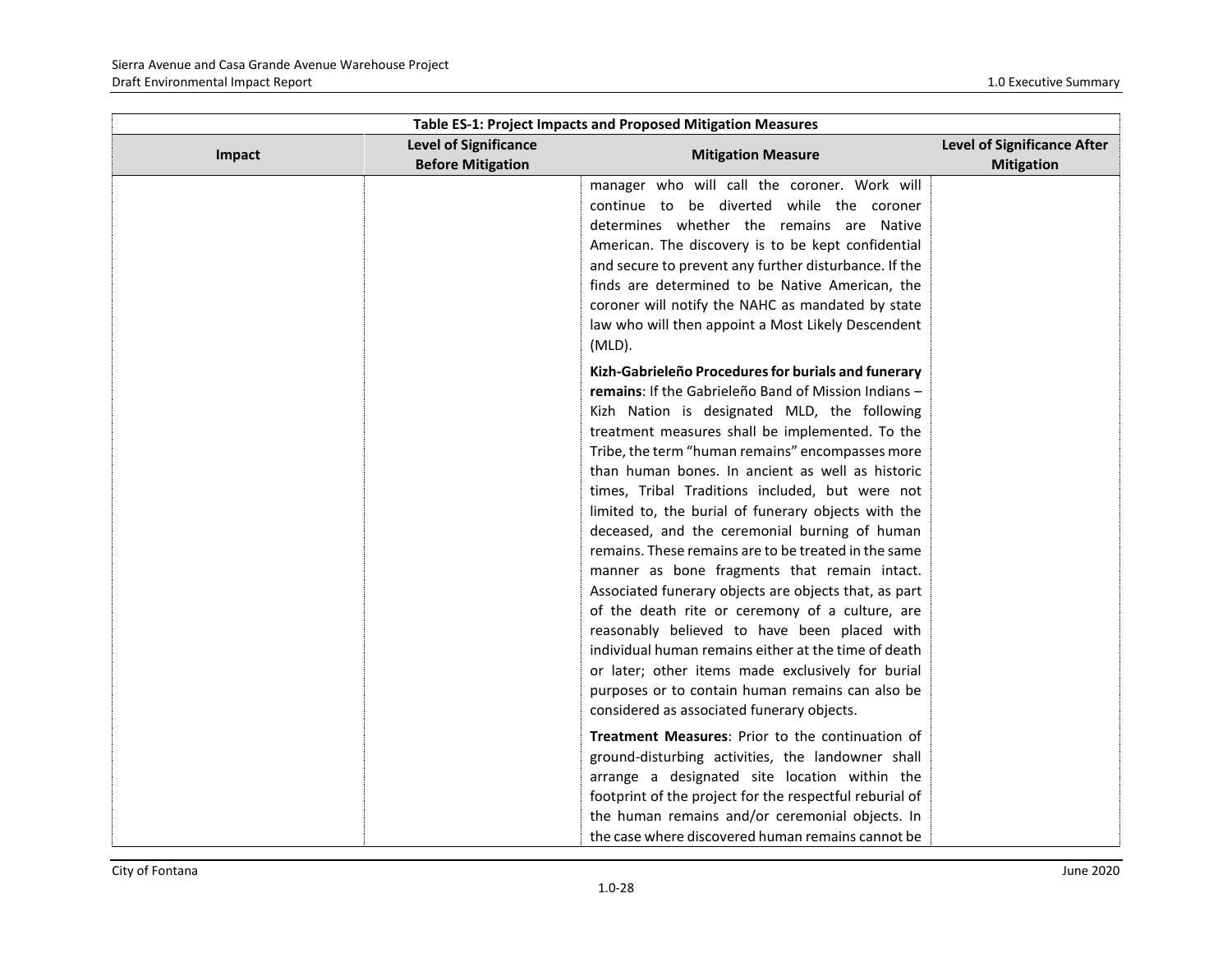| Table ES-1: Project Impacts and Proposed Mitigation Measures |                                                          |                                                           |                                                         |
|--------------------------------------------------------------|----------------------------------------------------------|-----------------------------------------------------------|---------------------------------------------------------|
| Impact                                                       | <b>Level of Significance</b><br><b>Before Mitigation</b> | <b>Mitigation Measure</b>                                 | <b>Level of Significance After</b><br><b>Mitigation</b> |
|                                                              |                                                          | fully documented and recovered on the same day,           |                                                         |
|                                                              |                                                          | the remains will be covered with muslin cloth and a       |                                                         |
|                                                              |                                                          | steel plate that can be moved by heavy equipment          |                                                         |
|                                                              |                                                          | placed over the excavation opening to protect the         |                                                         |
|                                                              |                                                          | remains. If this type of steel plate is not available, a  |                                                         |
|                                                              |                                                          | 24-hour guard should be posted outside of working         |                                                         |
|                                                              |                                                          | hours. The Tribe will make every effort to                |                                                         |
|                                                              |                                                          | recommend diverting the project and keeping the           |                                                         |
|                                                              |                                                          | remains in situ and protected. If the project cannot      |                                                         |
|                                                              |                                                          | be diverted, it may be determined that burials will be    |                                                         |
|                                                              |                                                          | removed. The Tribe will work closely with the             |                                                         |
|                                                              |                                                          | qualified archaeologist to ensure that the excavation     |                                                         |
|                                                              |                                                          | is treated carefully, ethically and respectfully. If data |                                                         |
|                                                              |                                                          | recovery is approved by the Tribe, documentation          |                                                         |
|                                                              |                                                          | shall be taken which includes at a minimum detailed       |                                                         |
|                                                              |                                                          | descriptive notes and sketches. Additional types of       |                                                         |
|                                                              |                                                          | documentation shall be approved by the Tribe for          |                                                         |
|                                                              |                                                          | data recovery purposes. Cremations will either be         |                                                         |
|                                                              |                                                          | removed in bulk or by means as necessary to ensure        |                                                         |
|                                                              |                                                          | completely recovery of all material. If the discovery     |                                                         |
|                                                              |                                                          | of human remains includes four or more burials, the       |                                                         |
|                                                              |                                                          | location is considered a cemetery and a separate          |                                                         |
|                                                              |                                                          | treatment plan shall be created. Once complete, a         |                                                         |
|                                                              |                                                          | final report of all activities is to be submitted to the  |                                                         |
|                                                              |                                                          | Tribe and the NAHC. The Tribe does NOT authorize          |                                                         |
|                                                              |                                                          | any scientific study or the utilization of any invasive   |                                                         |
|                                                              |                                                          | diagnostics on human remains.                             |                                                         |
|                                                              |                                                          | Each occurrence of human remains and associated           |                                                         |
|                                                              |                                                          | funerary objects will be stored using opaque cloth        |                                                         |
|                                                              |                                                          | bags. All human remains, funerary objects, sacred         |                                                         |
|                                                              |                                                          | objects and objects of cultural patrimony will be         |                                                         |
|                                                              |                                                          | removed to a secure container on-site if possible.        |                                                         |
|                                                              |                                                          | These items should be retained and reburied within        |                                                         |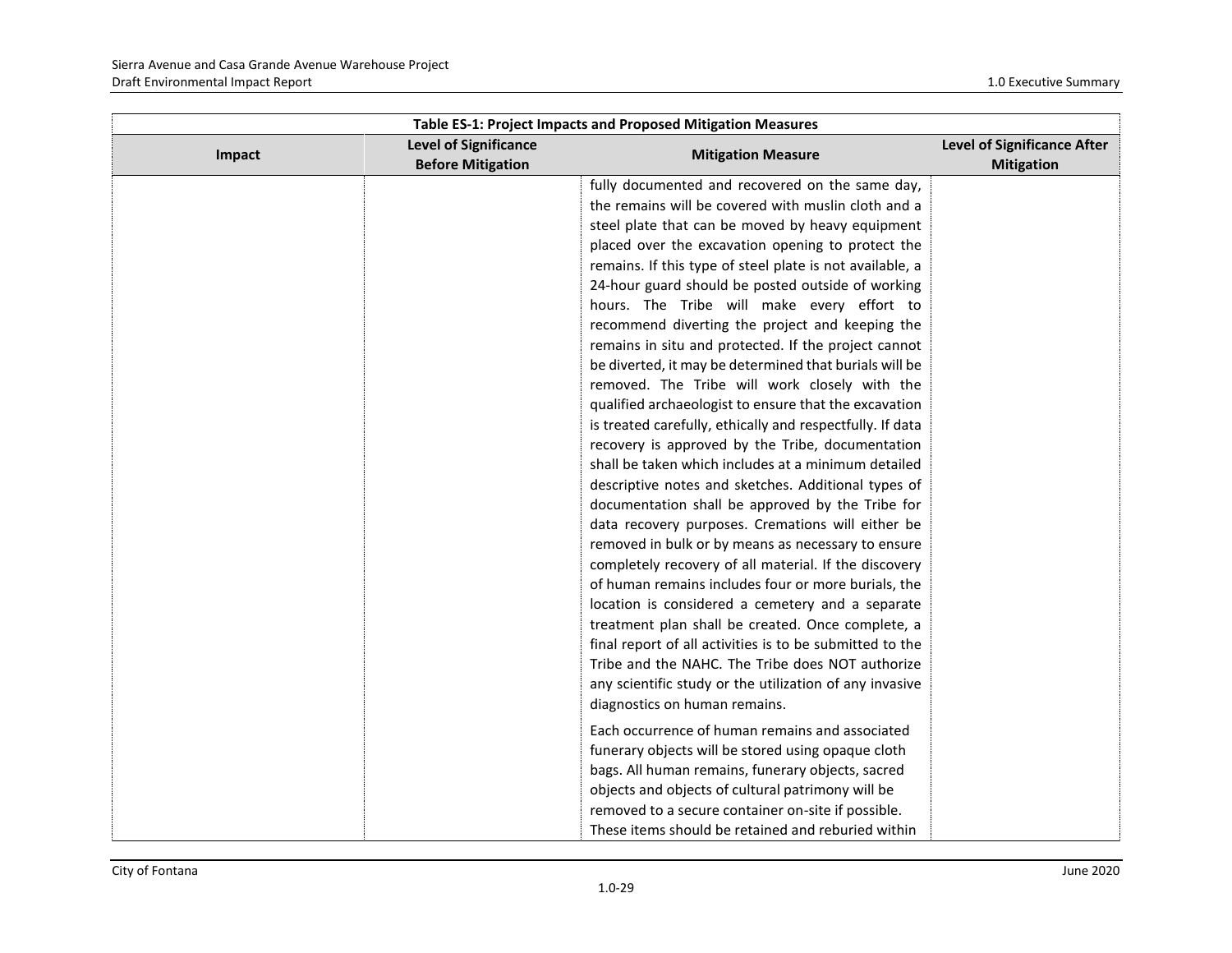| Table ES-1: Project Impacts and Proposed Mitigation Measures                                                                                                                                                               |                                                                      |                                                                                                                                                                                                                                                                                          |                                                         |
|----------------------------------------------------------------------------------------------------------------------------------------------------------------------------------------------------------------------------|----------------------------------------------------------------------|------------------------------------------------------------------------------------------------------------------------------------------------------------------------------------------------------------------------------------------------------------------------------------------|---------------------------------------------------------|
| Impact                                                                                                                                                                                                                     | <b>Level of Significance</b><br><b>Before Mitigation</b>             | <b>Mitigation Measure</b>                                                                                                                                                                                                                                                                | <b>Level of Significance After</b><br><b>Mitigation</b> |
|                                                                                                                                                                                                                            |                                                                      | six months of recovery. The site of<br>reburial/repatriation shall be on the project site but<br>at a location agreed upon between the Tribe and<br>the landowner at a site to be protected in<br>perpetuity. There shall be no publicity regarding any<br>cultural materials recovered. |                                                         |
| <b>Cumulative</b>                                                                                                                                                                                                          | <b>Warehouse Site: Potentially</b><br>Significant Impact.            | Implement MM CUL-1 through MM CUL-7.                                                                                                                                                                                                                                                     | Less than Significant<br>Impact with Mitigation.        |
|                                                                                                                                                                                                                            | <b>Malaga and Palmetto Sites:</b><br>Potentially Significant Impact. |                                                                                                                                                                                                                                                                                          |                                                         |
| Chapter 4.5 - Energy                                                                                                                                                                                                       |                                                                      |                                                                                                                                                                                                                                                                                          |                                                         |
| Impact 4.5-1: Result in potentially<br>significant environmental impact due<br>inefficient,<br>wasteful,<br>or<br>to<br>unnecessary consumption of energy<br>during<br>resources,<br>project<br>construction or operation? | Warehouse Site: Less than<br>Significant Impact.                     | No mitigation measures are required.                                                                                                                                                                                                                                                     | Less than Significant.                                  |
|                                                                                                                                                                                                                            | <b>Malaga and Palmetto Sites:</b><br>Potentially Significant Impact. | No mitigation measures are required.                                                                                                                                                                                                                                                     | Less than Significant.                                  |
| Impact 4.5-2: Conflict with or<br>obstruct a state or local plan for<br>renewable<br>energy<br>or<br>energy<br>efficiency?                                                                                                 | Warehouse Site: Less than<br>Significant Impact.                     | No mitigation measures are required.                                                                                                                                                                                                                                                     | Less than Significant.                                  |
|                                                                                                                                                                                                                            | <b>Malaga and Palmetto Sites:</b><br>Potentially Significant Impact. | No mitigation measures are required.                                                                                                                                                                                                                                                     | Less than Significant.                                  |
| <b>Cumulative Impacts</b>                                                                                                                                                                                                  | Warehouse Site: Less than<br>Significant Impact.                     | No mitigation measures are required.                                                                                                                                                                                                                                                     | Less than Significant.                                  |
|                                                                                                                                                                                                                            | <b>Malaga and Palmetto Sites:</b><br>Potentially Significant Impact. | No mitigation measures are required.                                                                                                                                                                                                                                                     | Less than Significant.                                  |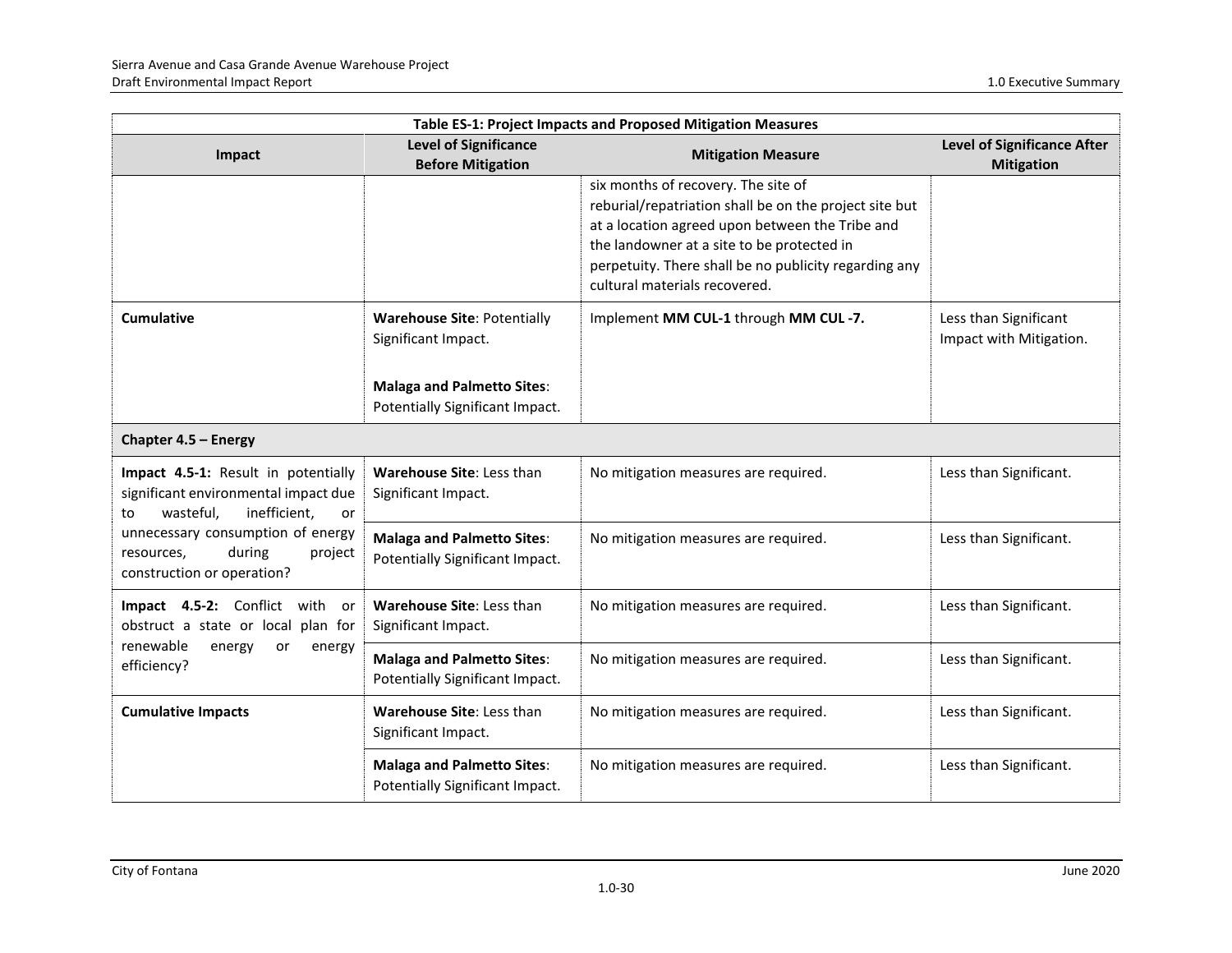| Table ES-1: Project Impacts and Proposed Mitigation Measures                                                                                                                                                                                 |                                                                            |                                                                                                                                                                                                                                                                                                                                                                                                                                                                                                                                                                                                                                                                                                                                                                                                                                                                                                                                                                                                                  |                                                  |
|----------------------------------------------------------------------------------------------------------------------------------------------------------------------------------------------------------------------------------------------|----------------------------------------------------------------------------|------------------------------------------------------------------------------------------------------------------------------------------------------------------------------------------------------------------------------------------------------------------------------------------------------------------------------------------------------------------------------------------------------------------------------------------------------------------------------------------------------------------------------------------------------------------------------------------------------------------------------------------------------------------------------------------------------------------------------------------------------------------------------------------------------------------------------------------------------------------------------------------------------------------------------------------------------------------------------------------------------------------|--------------------------------------------------|
| Impact                                                                                                                                                                                                                                       | <b>Level of Significance</b><br><b>Before Mitigation</b>                   | <b>Mitigation Measure</b>                                                                                                                                                                                                                                                                                                                                                                                                                                                                                                                                                                                                                                                                                                                                                                                                                                                                                                                                                                                        | Level of Significance After<br><b>Mitigation</b> |
| Chapter 4.6 - Geology and Soils                                                                                                                                                                                                              |                                                                            |                                                                                                                                                                                                                                                                                                                                                                                                                                                                                                                                                                                                                                                                                                                                                                                                                                                                                                                                                                                                                  |                                                  |
| Impact 4.6-1: Directly or indirectly<br>cause potential substantial adverse<br>effects, including the risk of loss,<br>injury, or death involving:                                                                                           |                                                                            |                                                                                                                                                                                                                                                                                                                                                                                                                                                                                                                                                                                                                                                                                                                                                                                                                                                                                                                                                                                                                  |                                                  |
| Rupture of a known earthquake<br>i)<br>fault, as delineated on the most<br>recent Alquist-Priolo Earthquake<br>Fault Zoning Map issued by the<br>State Geologist for the area or<br>based on other substantial<br>evidence of a known fault? | Warehouse Site: Less than<br>Significant                                   | No mitigation measures are required.                                                                                                                                                                                                                                                                                                                                                                                                                                                                                                                                                                                                                                                                                                                                                                                                                                                                                                                                                                             | Less than Significant<br>Impact.                 |
|                                                                                                                                                                                                                                              | <b>Malaga and Palmetto Sites:</b><br><b>Potentially Significant Impact</b> | No mitigation measures are required.                                                                                                                                                                                                                                                                                                                                                                                                                                                                                                                                                                                                                                                                                                                                                                                                                                                                                                                                                                             | Less than Significant<br>Impact.                 |
| Strong seismic ground shaking?<br>ii)                                                                                                                                                                                                        | <b>Warehouse Site: Potentially</b><br>Significant Impact                   | MM GEO-1: Prior to approval of the proposed<br>Project, including the Warehouse site, Malaga site,<br>and Palmetto site, a geotechnical evaluation of each<br>site shall be required. Geotechnical report shall be a<br>design-level geotechnical investigation and a final<br>geotechnical report with site-specific<br>recommendations for each site prior to initiation of<br>and construction activities. The geotechnical<br>investigations may be prepared individually to<br>account for differences in anticipated construction<br>schedules and times lines. The geotechnical<br>investigations shall be reviewed and approved by<br>the City of Fontana, and shall comply with<br>requirements of Local Hazard Mitigation Plan and all<br>other applicable City codes and policies, as well as<br>the California Building Code and International<br>Building Code as required. The geotechnical<br>evaluation shall be reviewed and approved by the<br>engineering department prior to issuance of any | Less than Significant<br>Impact with Mitigation. |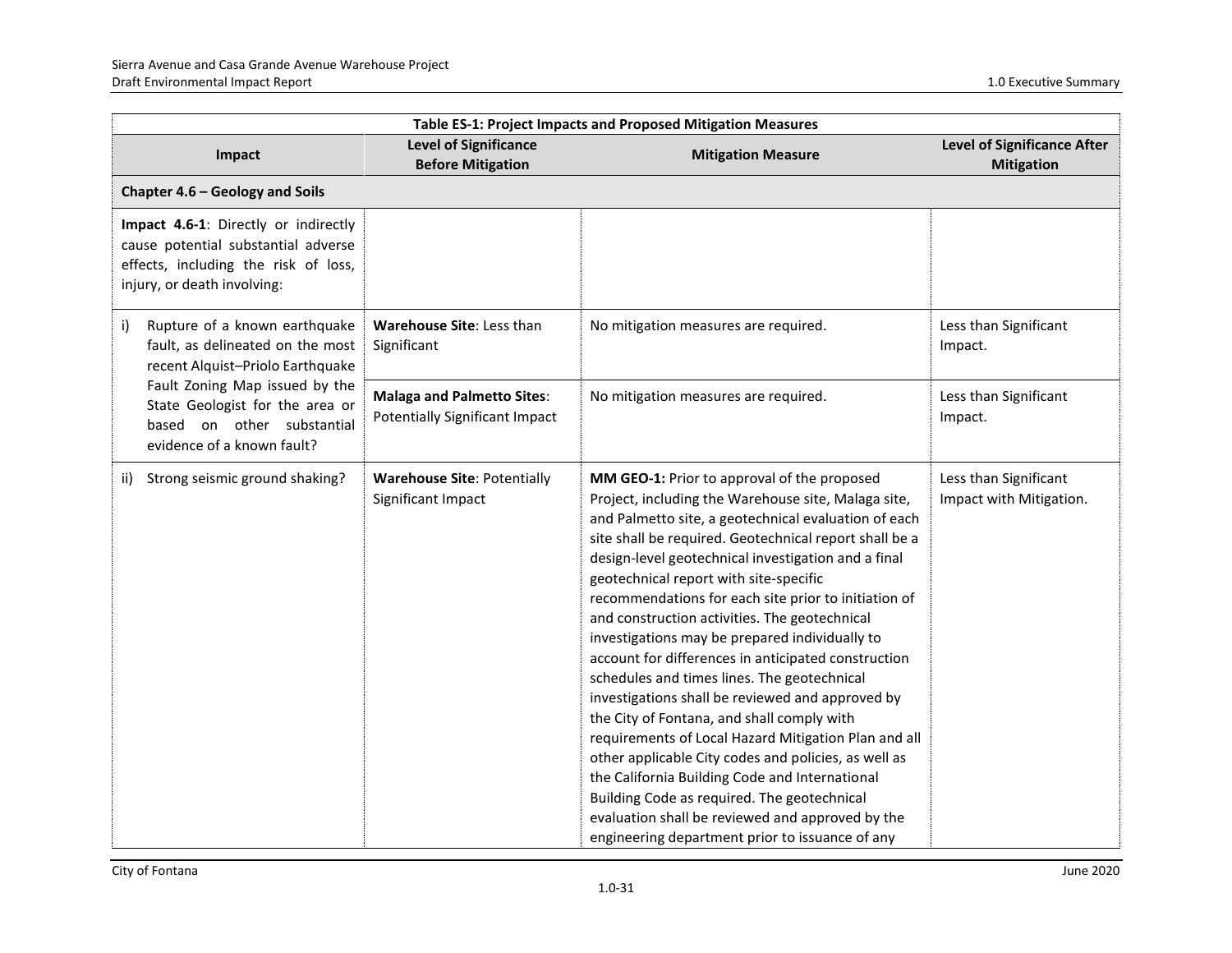| Table ES-1: Project Impacts and Proposed Mitigation Measures                                                                                                                                                                                                         |                                                                            |                                                                                                                                                     |                                                         |
|----------------------------------------------------------------------------------------------------------------------------------------------------------------------------------------------------------------------------------------------------------------------|----------------------------------------------------------------------------|-----------------------------------------------------------------------------------------------------------------------------------------------------|---------------------------------------------------------|
| Impact                                                                                                                                                                                                                                                               | <b>Level of Significance</b><br><b>Before Mitigation</b>                   | <b>Mitigation Measure</b>                                                                                                                           | <b>Level of Significance After</b><br><b>Mitigation</b> |
|                                                                                                                                                                                                                                                                      |                                                                            | grading permit. All requirements of the report shall<br>be developed and verified by a certified<br>geotechnical engineer or engineering geologist. |                                                         |
|                                                                                                                                                                                                                                                                      | <b>Malaga and Palmetto Sites:</b><br>Potentially Significant Impact.       | No mitigation measures are required.                                                                                                                | Less than Significant<br>Impact.                        |
| Seismic-related ground failure,<br>iii)<br>including liquefaction?                                                                                                                                                                                                   | Warehouse Site: Less than<br>Significant                                   | No mitigation measures are required.                                                                                                                | Less than Significant<br>Impact.                        |
|                                                                                                                                                                                                                                                                      | <b>Malaga and Palmetto Sites:</b><br><b>Potentially Significant Impact</b> | No mitigation measures are required.                                                                                                                | Less than Significant<br>Impact.                        |
| iv) Landslides?                                                                                                                                                                                                                                                      | Warehouse Site: Less than<br>Significant                                   | No mitigation measures are required.                                                                                                                | Less than Significant<br>Impact.                        |
|                                                                                                                                                                                                                                                                      | <b>Malaga and Palmetto Sites:</b><br><b>Potentially Significant Impact</b> | No mitigation measures are required.                                                                                                                | Less than Significant<br>Impact.                        |
| Impact 4.6-2: Result in substantial<br>soil erosion or the loss of topsoil?                                                                                                                                                                                          | Warehouse Site: Less than<br>Significant Impact                            | No mitigation measures are required.                                                                                                                | Less than Significant<br>Impact.                        |
|                                                                                                                                                                                                                                                                      | <b>Malaga and Palmetto Sites:</b><br>Less than Significant Impact.         | No mitigation measures are required.                                                                                                                | Less than Significant<br>Impact.                        |
| Impact 4.6-3: Be located on a<br>geologic unit or soil that is unstable<br>or that would become unstable as a<br>result of the project, and potentially<br>result in on- or off-site landslide,<br>spreading,<br>subsidence,<br>lateral<br>liquefaction or collapse? | <b>Warehouse Sites Less than</b><br>Significant Impact.                    | No mitigation measures are required.                                                                                                                | Less than Significant<br>Impact.                        |
|                                                                                                                                                                                                                                                                      | <b>Malaga and Palmetto Sites:</b><br>Potentially Significant Impact.       | No mitigation measures are required.                                                                                                                | Less than Significant<br>Impact with Mitigation         |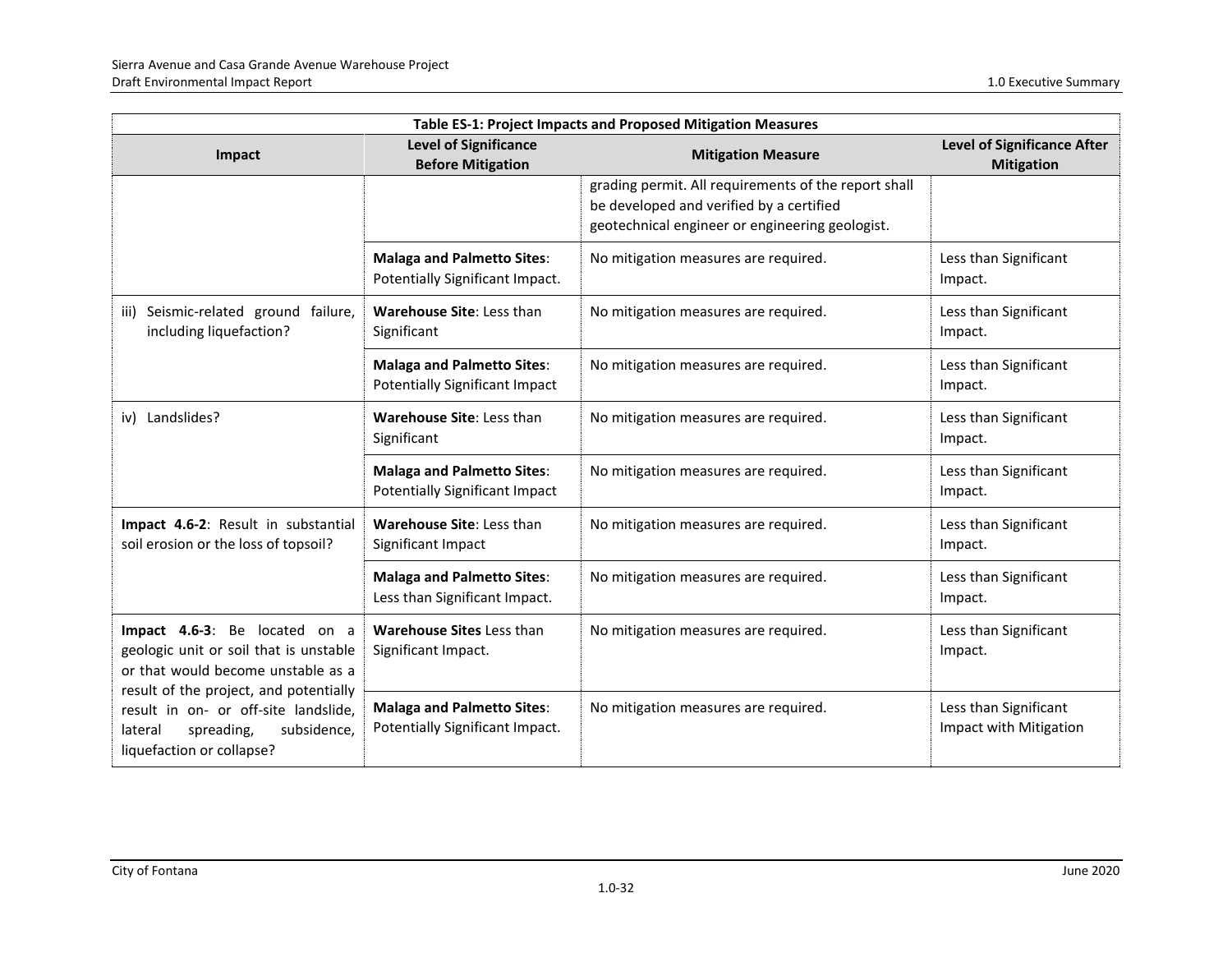| Table ES-1: Project Impacts and Proposed Mitigation Measures                                                                 |                                                                      |                                                          |                                                         |
|------------------------------------------------------------------------------------------------------------------------------|----------------------------------------------------------------------|----------------------------------------------------------|---------------------------------------------------------|
| Impact                                                                                                                       | <b>Level of Significance</b><br><b>Before Mitigation</b>             | <b>Mitigation Measure</b>                                | <b>Level of Significance After</b><br><b>Mitigation</b> |
| Impact<br>$4.6 - 4:$<br>Be<br>located<br>on<br>expansive soil,<br>defined<br>as<br>in<br>Table18-1-B of the Uniform Building | Warehouse Sites Less than<br>Significant Impact.                     | No mitigation measures are required.                     | Less than Significant<br>Impact.                        |
| Code (1994), creating substantial<br>direct or indirect risks to life or<br>property?                                        | <b>Malaga and Palmetto Sites:</b><br>Less than Significant Impact.   | No mitigation measures are required.                     | Less than Significant<br>Impact.                        |
| Impact 4.6-5: Have soils incapable of<br>adequately supporting the use of<br>tanks<br>alternative<br>septic<br>or            | Warehouse Sites No Impact.                                           | No mitigation measures are required.                     | No Impact.                                              |
| wastewater disposal systems where<br>sewers are not available for the<br>disposal of waste water?                            | Malaga and Palmetto Sites: No<br>Impact.                             | No mitigation measures are required.                     | No Impact.                                              |
| Impact 4.6-6: Directly or indirectly<br>destroy a unique paleontological                                                     | <b>Warehouse Sites Less than</b><br>Significant Impact.              | No mitigation measures are required.                     | Less than Significant<br>Impact.                        |
| resource or site or unique geologic<br>feature?                                                                              | <b>Malaga and Palmetto Sites:</b><br>Less than Significant Impact.   | No mitigation measures are required.                     | Less than Significant<br>Impact.                        |
| <b>Cumulative Impacts</b>                                                                                                    | <b>Warehouse Sites Less than</b><br>Significant Impact.              | No mitigation measures are required.                     | Less than Significant<br>Impact.                        |
|                                                                                                                              | <b>Malaga and Palmetto Sites:</b><br>Less than Significant Impact.   | No mitigation measures are required.                     | Less than Significant<br>Impact.                        |
| <b>Chapter 4.7 - Greenhouse Gas Emissions</b>                                                                                |                                                                      |                                                          |                                                         |
| Impact 4.7-1: Generate greenhouse<br>gas emissions, either directly or                                                       | Warehouse Sites Less than<br>Significant Impact.                     | No mitigation measures are required.                     | Less than Significant<br>Impact.                        |
| indirectly,<br>that could<br>have<br>a a<br>significant<br>impact<br>the<br>on<br>environment?                               | <b>Malaga and Palmetto Sites:</b><br>Potentially Significant Impact. | No feasible mitigation measures have been<br>identified. | Significant and<br>Unavoidable.                         |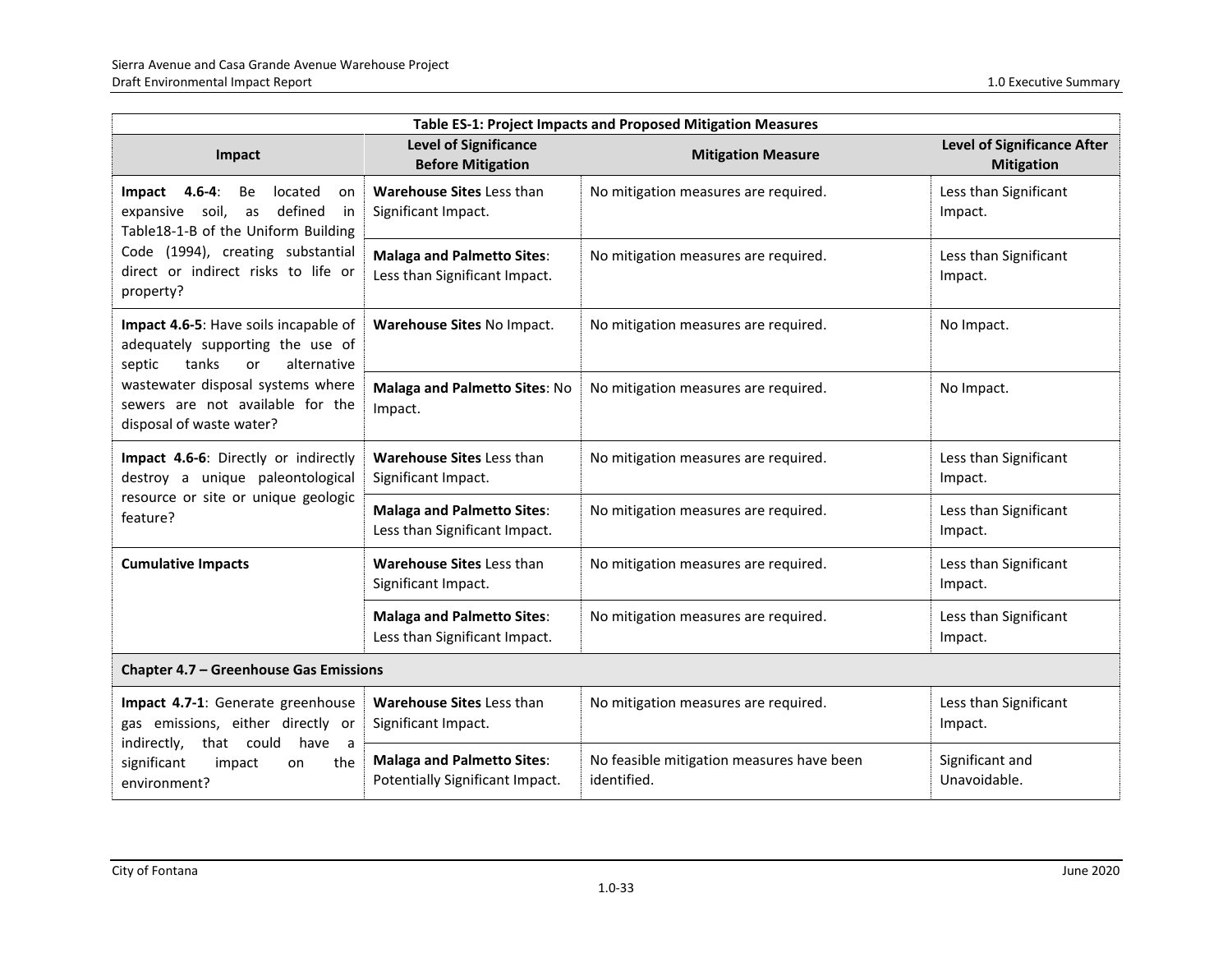| <b>Table ES-1: Project Impacts and Proposed Mitigation Measures</b>                                                                                                                                                                            |                                                                      |                                                                                                                                                                                                                                                                                                                                                                                                                                                                                                                                                                                                                                 |                                                         |
|------------------------------------------------------------------------------------------------------------------------------------------------------------------------------------------------------------------------------------------------|----------------------------------------------------------------------|---------------------------------------------------------------------------------------------------------------------------------------------------------------------------------------------------------------------------------------------------------------------------------------------------------------------------------------------------------------------------------------------------------------------------------------------------------------------------------------------------------------------------------------------------------------------------------------------------------------------------------|---------------------------------------------------------|
| Impact                                                                                                                                                                                                                                         | <b>Level of Significance</b><br><b>Before Mitigation</b>             | <b>Mitigation Measure</b>                                                                                                                                                                                                                                                                                                                                                                                                                                                                                                                                                                                                       | <b>Level of Significance After</b><br><b>Mitigation</b> |
| Impact 4.7-2: Result in a cumulatively<br>considerable net increase of any                                                                                                                                                                     | <b>Warehouse Sites Potentially</b><br>Significant Impact.            | No feasible mitigation measures have been<br>identified.                                                                                                                                                                                                                                                                                                                                                                                                                                                                                                                                                                        | Significant and<br>Unavoidable.                         |
| criteria pollutant for which the<br>project region is non-attainment<br>under an applicable Federal or State<br>ambient air quality standard?                                                                                                  | <b>Malaga and Palmetto Sites:</b><br>Potentially Significant Impact. | No feasible mitigation measures have been<br>identified.                                                                                                                                                                                                                                                                                                                                                                                                                                                                                                                                                                        | Significant and<br>Unavoidable.                         |
| <b>Cumulative Impacts</b>                                                                                                                                                                                                                      | <b>Warehouse Sites Potentially</b><br>Significant Impact.            | No feasible mitigation measures have been<br>identified.                                                                                                                                                                                                                                                                                                                                                                                                                                                                                                                                                                        | Significant and<br>Unavoidable.                         |
|                                                                                                                                                                                                                                                | <b>Malaga and Palmetto Sites:</b><br>Potentially Significant Impact. | No feasible mitigation measures have been<br>identified.                                                                                                                                                                                                                                                                                                                                                                                                                                                                                                                                                                        | Significant and<br>Unavoidable.                         |
| Chapter 4.8 - Hazards and Hazardous Materials                                                                                                                                                                                                  |                                                                      |                                                                                                                                                                                                                                                                                                                                                                                                                                                                                                                                                                                                                                 |                                                         |
| Impact 4.8-1: Create a significant<br>hazard to the public or the                                                                                                                                                                              | Warehouse Site: Less than<br>Significant Impact.                     | No mitigation measures are required.                                                                                                                                                                                                                                                                                                                                                                                                                                                                                                                                                                                            | Less than Significant<br>Impact.                        |
| environment through the routine<br>disposal of<br>transport, use, or<br>hazardous materials?                                                                                                                                                   | <b>Malaga and Palmetto Sites:</b><br>Less than Significant Impact.   | No mitigation measures are required.                                                                                                                                                                                                                                                                                                                                                                                                                                                                                                                                                                                            | Less than Significant<br>Impact.                        |
| Impact 4.8-2: Would the project<br>create a significant hazard to the<br>public or the environment through<br>reasonably foreseeable upset and<br>accident conditions involving the<br>release of hazardous materials into<br>the environment? | <b>Warehouse Site: Potentially</b><br>Significant Impact.            | <b>MM-HAZ-1:</b><br>Prior<br>to<br>approval<br>of<br>any<br>development permit or approval of any grading plan,<br>a Phase I Environmental Site Assessment (ESA) shall<br>be completed for both the Malaga and Palmetto<br>sites. The Phase I ESA shall document all potential on-<br>site recognized environmental conditions (RECs) as<br>well as any off-site RECs that could affect<br>construction or operation of either project. If<br>necessary, that Phase I ESA shall require additional<br>testing and reporting that would detail remediation<br>measures needed to render the site safe for planned<br>activities. | than<br>Significant<br>Less<br>Impact with Mitigation.  |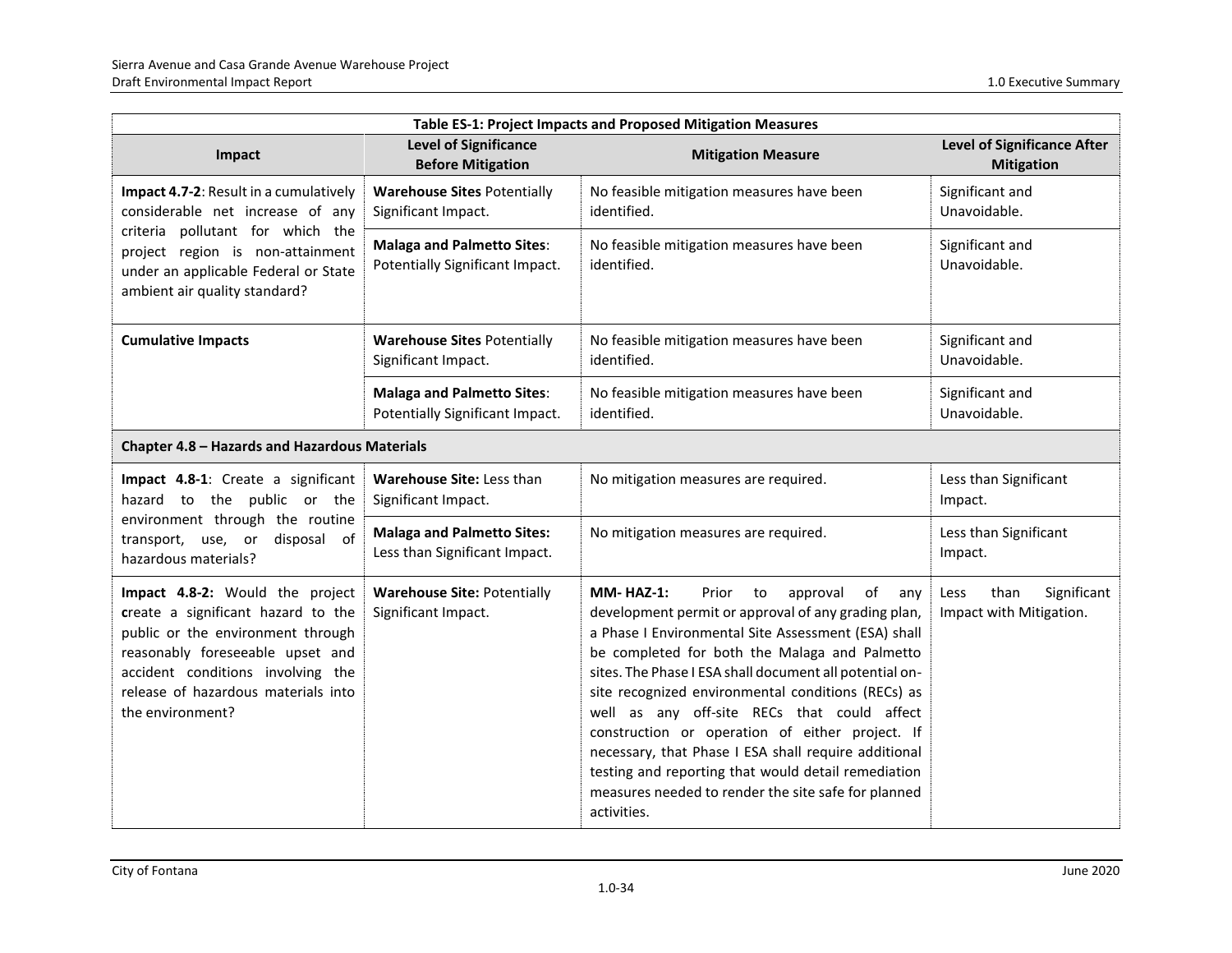| Table ES-1: Project Impacts and Proposed Mitigation Measures                                                                                                                                                                                                |                                                                    |                                                                                                                                                                                                                                                                                                                                                                                                                                                                                                                                                                                                                                                                     |                                                         |
|-------------------------------------------------------------------------------------------------------------------------------------------------------------------------------------------------------------------------------------------------------------|--------------------------------------------------------------------|---------------------------------------------------------------------------------------------------------------------------------------------------------------------------------------------------------------------------------------------------------------------------------------------------------------------------------------------------------------------------------------------------------------------------------------------------------------------------------------------------------------------------------------------------------------------------------------------------------------------------------------------------------------------|---------------------------------------------------------|
| Impact                                                                                                                                                                                                                                                      | <b>Level of Significance</b><br><b>Before Mitigation</b>           | <b>Mitigation Measure</b>                                                                                                                                                                                                                                                                                                                                                                                                                                                                                                                                                                                                                                           | <b>Level of Significance After</b><br><b>Mitigation</b> |
|                                                                                                                                                                                                                                                             |                                                                    | MM-HAZ-2:<br>Prior to approval of any grading or<br>construction permit, the applicant shall coordinate<br>with a licensed professional to conduct an evaluation<br>of the existing residence and all ancillary structures<br>for the presence of ACMs or lead-based paint. If ACM<br>or lead-based paint is located, a remediation plan to<br>include the safe removal, handling, and disposal of all<br>materials shall be implemented. All work shall be<br>completed to the satisfaction of the City Planning<br>department and shall be conducted in accordance<br>with all applicable ASTM standards related to<br>hazardous materials handling and disposal. |                                                         |
|                                                                                                                                                                                                                                                             | <b>Malaga and Palmetto Sites:</b><br>Less than Significant Impact. | No mitigation measures are required.                                                                                                                                                                                                                                                                                                                                                                                                                                                                                                                                                                                                                                | Less than Significant<br>Impact.                        |
| Impact 4.8-3: Emit<br>hazardous<br>emissions or handle hazardous or<br>acutely<br>hazardous<br>materials,<br>substances, or waste within one-<br>quarter mile of an existing or<br>proposed school?                                                         | Warehouse Site: Less than<br>Significant Impact.                   | No mitigation measures are required.                                                                                                                                                                                                                                                                                                                                                                                                                                                                                                                                                                                                                                | Less than Significant<br>Impact.                        |
|                                                                                                                                                                                                                                                             | <b>Malaga and Palmetto Sites:</b><br>Less than Significant Impact. | No mitigation measures are required.                                                                                                                                                                                                                                                                                                                                                                                                                                                                                                                                                                                                                                | Less than Significant<br>Impact.                        |
| Impact 4.8-4: Be located on a site<br>which is included on a list of<br>hazardous materials sites compiled<br>pursuant to Government Code<br>Section 65962.5 and, as a result,<br>would it create a significant hazard to<br>the public or the environment? | Warehouse Sites No Impact.                                         | No mitigation measures are required.                                                                                                                                                                                                                                                                                                                                                                                                                                                                                                                                                                                                                                | No Impact.                                              |
|                                                                                                                                                                                                                                                             | <b>Malaga and Palmetto Sites:</b><br>Less than Significant Impact  | No mitigation measures are required.                                                                                                                                                                                                                                                                                                                                                                                                                                                                                                                                                                                                                                | Less than Significant<br>Impact with Mitigation.        |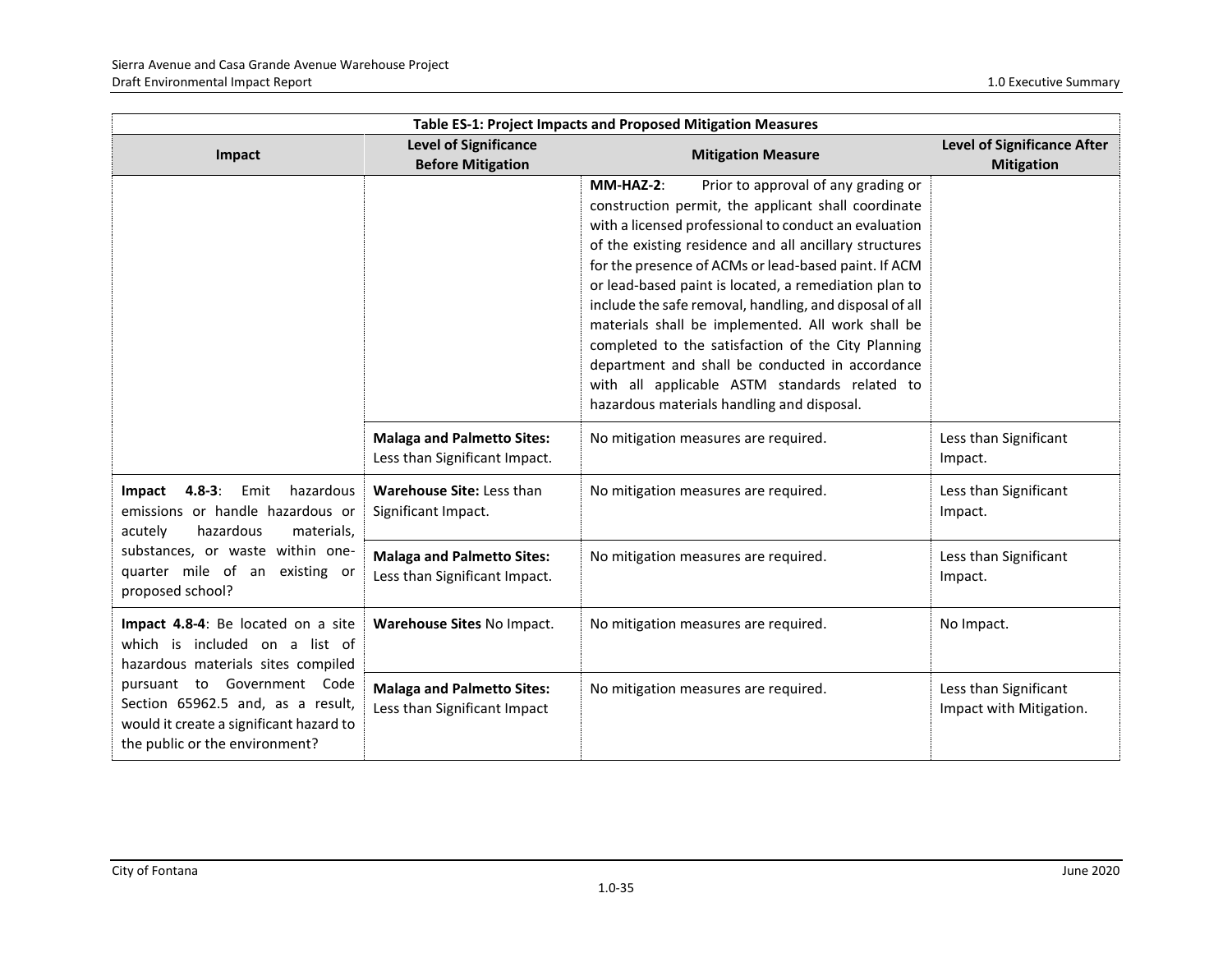| Table ES-1: Project Impacts and Proposed Mitigation Measures                                                                                                                                                                                                                                                        |                                                                    |                                      |                                                         |
|---------------------------------------------------------------------------------------------------------------------------------------------------------------------------------------------------------------------------------------------------------------------------------------------------------------------|--------------------------------------------------------------------|--------------------------------------|---------------------------------------------------------|
| Impact                                                                                                                                                                                                                                                                                                              | <b>Level of Significance</b><br><b>Before Mitigation</b>           | <b>Mitigation Measure</b>            | <b>Level of Significance After</b><br><b>Mitigation</b> |
| Impact 4.8-5: For a project located<br>within an airport land use plan or,<br>where such a plan has not been<br>adopted, within two miles of a public<br>airport or public use airport, would<br>the project result in a safety hazard<br>or excessive noise for people residing<br>or working in the project area? | Warehouse Sites No Impact.                                         | No mitigation measures are required. | No Impact.                                              |
|                                                                                                                                                                                                                                                                                                                     | Malaga and Palmetto Sites: No<br>Impact.                           | No mitigation measures are required. | No Impact.                                              |
| Impact 4.8-6: Impair implementation<br>of or physically interfere with an<br>adopted emergency response plan or<br>emergency evacuation plan?                                                                                                                                                                       | Warehouse Site: Less than<br>Significant Impact.                   | No mitigation measures are required. | Less than Significant<br>Impact.                        |
|                                                                                                                                                                                                                                                                                                                     | <b>Malaga and Palmetto Sites:</b><br>Less than Significant Impact. | No mitigation measures are required. | Less than Significant<br>Impact.                        |
| Impact 4.8-7: Expose people or<br>either<br>directly<br>structures,<br>or<br>indirectly, to a significant risk of loss,<br>injury or death involving wildland<br>fires?                                                                                                                                             | <b>Warehouse Site: Potentially</b><br>Significant Impact.          | Implement MM-WLD-1, below.           | Less than Significant<br>Impact with Mitigation         |
|                                                                                                                                                                                                                                                                                                                     | Malaga and Palmetto Sites: No<br>Impact.                           | No mitigation measures are required. | No Impact.                                              |
| <b>Cumulative Impacts</b>                                                                                                                                                                                                                                                                                           | Warehouse Site: Less than<br>Significant Impact.                   | No mitigation measures are required. | Less than Significant<br>Impact.                        |
|                                                                                                                                                                                                                                                                                                                     | <b>Malaga and Palmetto Sites:</b><br>Less than Significant Impact. | No mitigation measures are required. | Less than Significant<br>Impact.                        |
| Chapter 4.9 - Hydrology and Water Quality                                                                                                                                                                                                                                                                           |                                                                    |                                      |                                                         |
| Impact 4.9-1: Violate any water<br>quality standards or waste discharge<br>otherwise<br>requirements<br>or<br>substantially degrade surface or<br>ground water quality?                                                                                                                                             | Warehouse Site: Less than<br>Significant Impact.                   | No mitigation measures are required. | Less than Significant<br>Impact.                        |
|                                                                                                                                                                                                                                                                                                                     | <b>Malaga and Palmetto Sites:</b><br>Less than Significant Impact. | No mitigation measures are required. | Less than Significant<br>Impact.                        |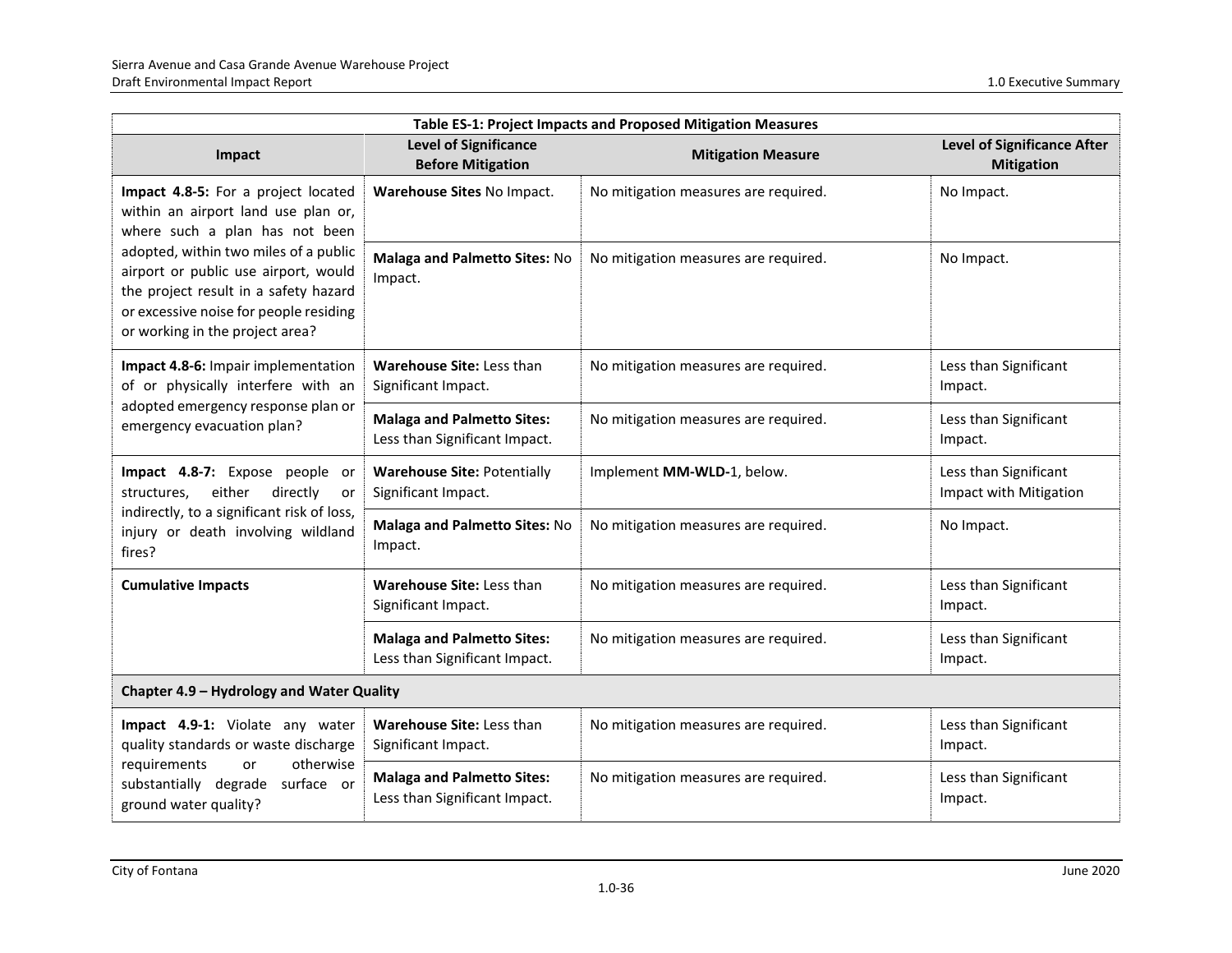| Table ES-1: Project Impacts and Proposed Mitigation Measures                                                                                                                                                                                        |                                                                    |                                      |                                                         |
|-----------------------------------------------------------------------------------------------------------------------------------------------------------------------------------------------------------------------------------------------------|--------------------------------------------------------------------|--------------------------------------|---------------------------------------------------------|
| Impact                                                                                                                                                                                                                                              | <b>Level of Significance</b><br><b>Before Mitigation</b>           | <b>Mitigation Measure</b>            | <b>Level of Significance After</b><br><b>Mitigation</b> |
| Impact 4.9-2: Substantially decrease<br>groundwater supplies or interfere                                                                                                                                                                           | Warehouse Site: Less than<br>Significant Impact.                   | No mitigation measures are required. | Less than Significant<br>Impact.                        |
| substantially<br>with<br>groundwater<br>recharge such that the project may<br>impede sustainable groundwater<br>management of the basin?                                                                                                            | <b>Malaga and Palmetto Sites:</b><br>Less than Significant Impact. | No mitigation measures are required. | Less than Significant<br>Impact.                        |
| Impact 4.9-3: Substantially alter the<br>existing drainage pattern of the site<br>or area, including through the<br>alteration of the course of a stream<br>or river or through the addition of<br>impervious surfaces, in a manner<br>which would: |                                                                    |                                      |                                                         |
| Result in substantial erosion or<br>i)<br>siltation on- or off-site?                                                                                                                                                                                | Warehouse Site: Less than<br>Significant Impact.                   | No mitigation measures are required. | Less than Significant<br>Impact.                        |
|                                                                                                                                                                                                                                                     | <b>Malaga and Palmetto Sites:</b><br>Less than Significant Impact. | No mitigation measures are required. | Less than Significant<br>Impact.                        |
| Substantially increase the rate or<br>ii)<br>amount of surface runoff in a                                                                                                                                                                          | Warehouse Site: Less than<br>Significant Impact.                   | No mitigation measures are required. | Less than Significant<br>Impact.                        |
| manner which would result in<br>flooding on- or offsite?                                                                                                                                                                                            | <b>Malaga and Palmetto Sites:</b><br>Less than Significant Impact. | No mitigation measures are required. | Less than Significant<br>Impact.                        |
| Create or contribute runoff<br>iii)<br>water which would exceed the<br>capacity of existing or planned                                                                                                                                              | Warehouse Site: Less than<br>Significant Impact.                   | No mitigation measures are required. | Less than Significant<br>Impact.                        |
| stormwater drainage systems or<br>provide substantial additional<br>sources of polluted runoff?                                                                                                                                                     | <b>Malaga and Palmetto Sites:</b><br>Less than Significant Impact. | No mitigation measures are required. | Less than Significant<br>Impact.                        |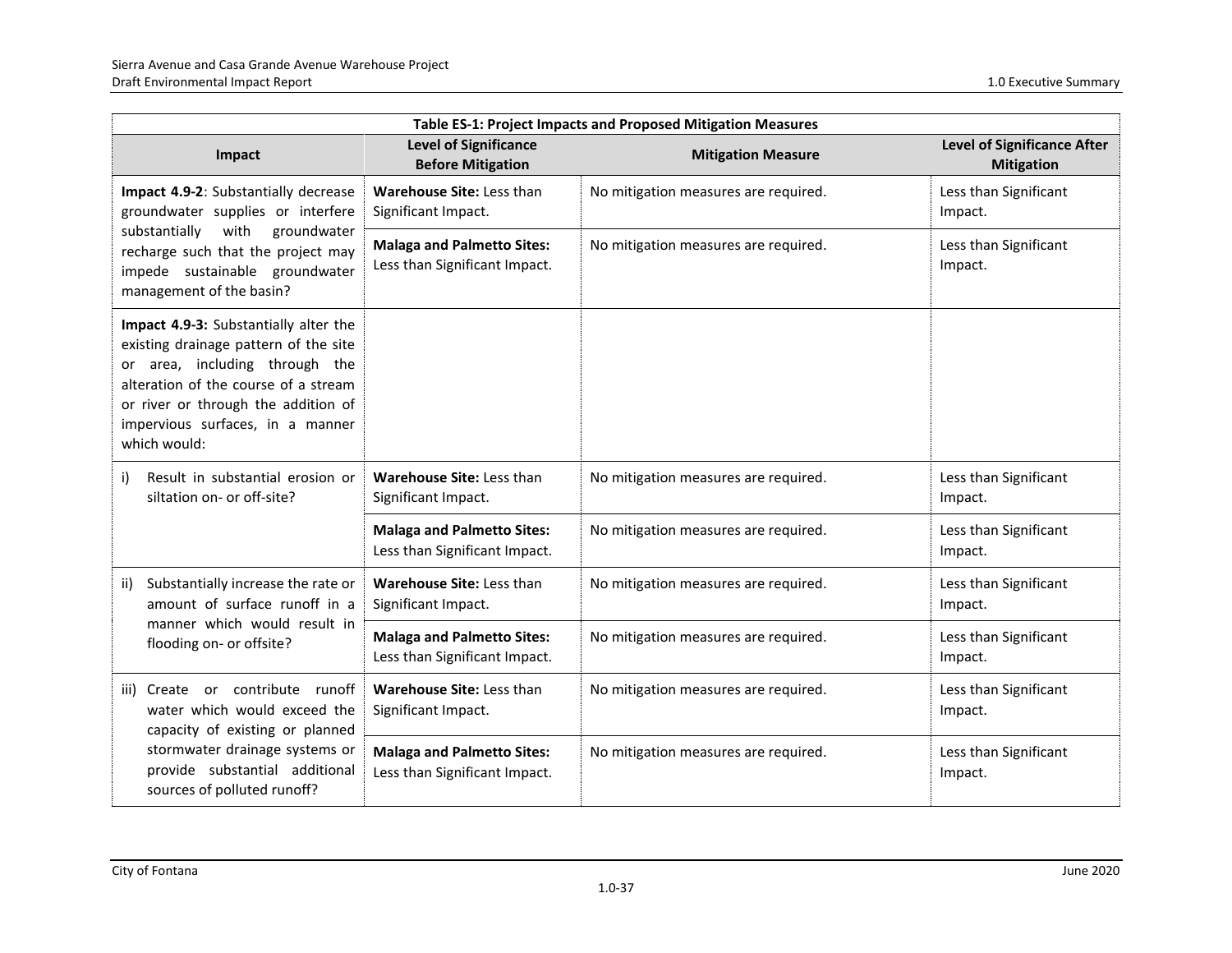| Table ES-1: Project Impacts and Proposed Mitigation Measures                                                                                   |                                                                    |                                      |                                                         |
|------------------------------------------------------------------------------------------------------------------------------------------------|--------------------------------------------------------------------|--------------------------------------|---------------------------------------------------------|
| Impact                                                                                                                                         | <b>Level of Significance</b><br><b>Before Mitigation</b>           | <b>Mitigation Measure</b>            | <b>Level of Significance After</b><br><b>Mitigation</b> |
| iv) Impede or redirect flood flows?                                                                                                            | Warehouse Site: Less than<br>Significant Impact.                   | No mitigation measures are required. | Less than Significant<br>Impact.                        |
| Impact 4.9-4: In flood hazard,<br>tsunami, or seiche zones, would the                                                                          | <b>Malaga and Palmetto Sites:</b><br>Less than Significant Impact. | No mitigation measures are required. | Less than Significant<br>Impact.                        |
| project risk release of pollutants due<br>to project inundation?                                                                               | Warehouse Site: Less than<br>Significant Impact.                   | No mitigation measures are required. | Less than Significant<br>Impact.                        |
|                                                                                                                                                | <b>Malaga and Palmetto Sites:</b><br>Less than Significant Impact. | No mitigation measures are required. | Less than Significant<br>Impact.                        |
| Impact 4.9-5: Conflict with<br>or<br>obstruct implementation of a water<br>quality control plan or sustainable<br>groundwater management plan? | Warehouse Site: Less than<br>Significant Impact.                   | No mitigation measures are required. | Less than Significant<br>Impact.                        |
|                                                                                                                                                | <b>Malaga and Palmetto Sites:</b><br>Less than Significant Impact. | No mitigation measures are required. | Less than Significant<br>Impact.                        |
| <b>Cumulative Impacts</b>                                                                                                                      | Warehouse Site: Less than<br>Significant Impact.                   | No mitigation measures are required. | Less than Significant<br>Impact.                        |
|                                                                                                                                                | <b>Malaga and Palmetto Sites:</b><br>Less than Significant Impact. | No mitigation measures are required. | Less than Significant<br>Impact.                        |
| Chapter 4.10 - Land Use and Planning                                                                                                           |                                                                    |                                      |                                                         |
| Impact 4.10-1: Physically divide and<br>established community?                                                                                 | <b>Warehouse Site: Less than</b><br>Significant Impact.            | No mitigation measures are required. | Less than Significant<br>Impact.                        |
|                                                                                                                                                | <b>Malaga and Palmetto Sites:</b><br>Less than Significant Impact. | No mitigation measures are required. | Less than Significant<br>Impact.                        |
| Impact 4.10-2: Cause a significant<br>environmental impact due to a                                                                            | Warehouse Site: Less than<br>Significant Impact.                   | No mitigation measures are required. | Less than Significant<br>Impact.                        |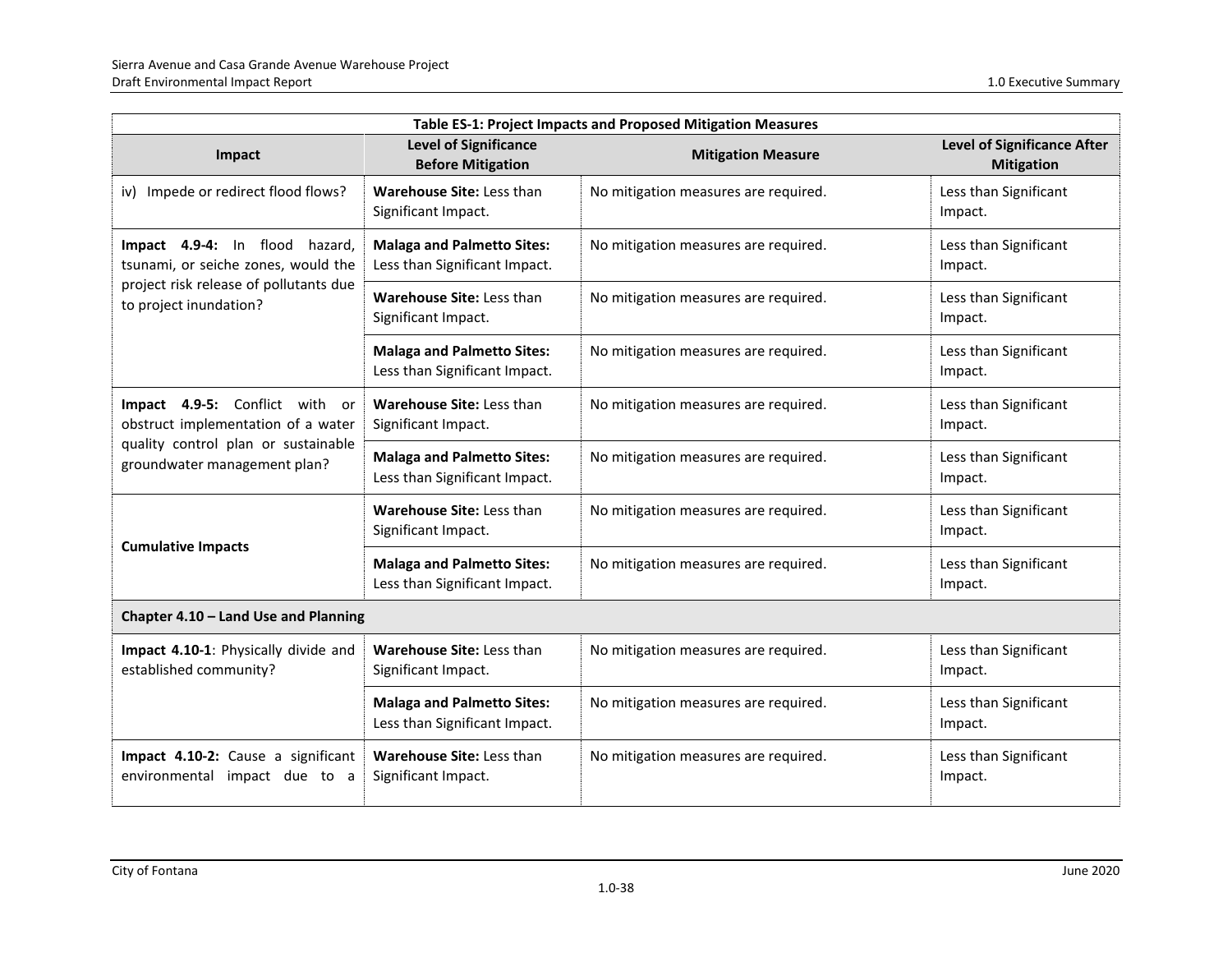| Table ES-1: Project Impacts and Proposed Mitigation Measures                                                                                                                                                                                                                                |                                                                    |                                      |                                                         |
|---------------------------------------------------------------------------------------------------------------------------------------------------------------------------------------------------------------------------------------------------------------------------------------------|--------------------------------------------------------------------|--------------------------------------|---------------------------------------------------------|
| Impact                                                                                                                                                                                                                                                                                      | <b>Level of Significance</b><br><b>Before Mitigation</b>           | <b>Mitigation Measure</b>            | <b>Level of Significance After</b><br><b>Mitigation</b> |
| conflict with any land use plan,<br>policy, or regulation adopted for the<br>purpose of avoiding or mitigating an<br>environmental effect?                                                                                                                                                  | <b>Malaga and Palmetto Sites:</b><br>Less than Significant Impact. | No mitigation measures are required. | Less than Significant<br>Impact.                        |
| <b>Cumulative Impacts</b>                                                                                                                                                                                                                                                                   | Warehouse Site: Less than<br>Significant Impact.                   | No mitigation measures are required. | Less than Significant<br>Impact.                        |
|                                                                                                                                                                                                                                                                                             | <b>Malaga and Palmetto Sites:</b><br>Less than Significant Impact. | No mitigation measures are required. | Less than Significant<br>Impact.                        |
| Chapter 4.11 - Noise                                                                                                                                                                                                                                                                        |                                                                    |                                      |                                                         |
| Impact 4.11-1: Generation of a<br>substantial temporary or permanent<br>increase in ambient noise levels in<br>the vicinity of the project in excess of<br>standards established in the local<br>general plan or noise ordinance, or<br>of<br>applicable<br>standards<br>other<br>agencies? | Warehouse Site: Less than<br>Significant Impact.                   | No mitigation measures are required. | Less than Significant<br>Impact.                        |
|                                                                                                                                                                                                                                                                                             | <b>Malaga and Palmetto Sites:</b><br>Less than Significant Impact. | No mitigation measures are required. | Less than Significant<br>Impact.                        |
| $4.11 - 2:$<br>Generation<br>Impact<br>of<br>excessive groundborne vibration or<br>groundborne noise levels?                                                                                                                                                                                | Warehouse Site: Less than<br>Significant Impact.                   | No mitigation measures are required. | Less than Significant<br>Impact.                        |
|                                                                                                                                                                                                                                                                                             | <b>Malaga and Palmetto Sites:</b><br>Less than Significant Impact. | No mitigation measures are required. | Less than Significant<br>Impact.                        |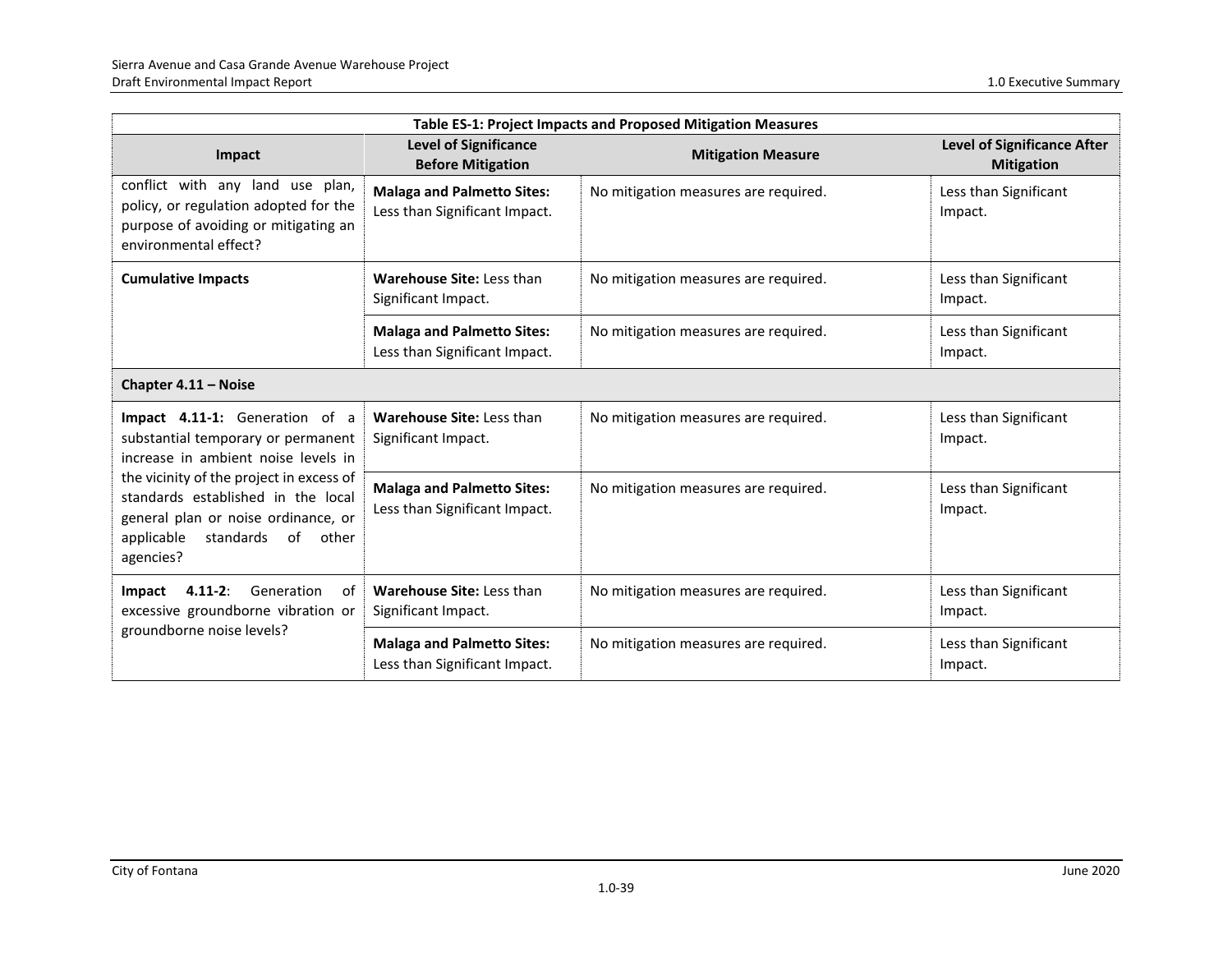| Table ES-1: Project Impacts and Proposed Mitigation Measures                                                                                                                                                                                                                                                                                  |                                                                    |                                      |                                                         |
|-----------------------------------------------------------------------------------------------------------------------------------------------------------------------------------------------------------------------------------------------------------------------------------------------------------------------------------------------|--------------------------------------------------------------------|--------------------------------------|---------------------------------------------------------|
| Impact                                                                                                                                                                                                                                                                                                                                        | <b>Level of Significance</b><br><b>Before Mitigation</b>           | <b>Mitigation Measure</b>            | <b>Level of Significance After</b><br><b>Mitigation</b> |
| Impact 4.11-3: For a project located<br>within the vicinity of a private airstrip<br>or an airport land use plan or, where<br>such a plan has not been adopted,<br>within two miles of a public airport or<br>public use airport, would the project<br>expose people residing or working in<br>the project area to excessive noise<br>levels? | Warehouse Site: Less than<br>Significant Impact.                   | No mitigation measures are required. | Less than Significant<br>Impact.                        |
|                                                                                                                                                                                                                                                                                                                                               | <b>Malaga and Palmetto Sites:</b><br>Less than Significant Impact. | No mitigation measures are required. | Less than Significant<br>Impact.                        |
| <b>Cumulative Impacts</b>                                                                                                                                                                                                                                                                                                                     | Warehouse Site: Less than<br>Significant Impact.                   | No mitigation measures are required. | Less than Significant<br>Impact.                        |
|                                                                                                                                                                                                                                                                                                                                               | <b>Malaga and Palmetto Sites:</b><br>Less than Significant Impact. | No mitigation measures are required. | Less than Significant<br>Impact.                        |
| Chapter 4.12 - Population and Housing                                                                                                                                                                                                                                                                                                         |                                                                    |                                      |                                                         |
| Impact 4.12-1: Would the Project<br>unplanned<br>induce<br>substantial<br>population growth in an area, either<br>directly (for example, by proposing                                                                                                                                                                                         | Warehouse Site: Less than<br>Significant Impact.                   | No mitigation measures are required. | Less than Significant<br>Impact.                        |
| new homes and businesses) or<br>indirectly (for example, through<br>extension of<br>roads<br>other<br>or<br>infrastructure)?                                                                                                                                                                                                                  | <b>Malaga and Palmetto Sites:</b><br>Less than Significant Impact. | No mitigation measures are required. | Less than Significant<br>Impact.                        |
| Impact 4.12-2: Displace substantial<br>numbers of existing people<br>or.                                                                                                                                                                                                                                                                      | Warehouse Site: Less than<br>Significant Impact.                   | No mitigation measures are required. | Less than Significant<br>Impact.                        |
| necessitating<br>the<br>housing,<br>construction of replacement housing<br>elsewhere?                                                                                                                                                                                                                                                         | <b>Malaga and Palmetto Sites:</b><br>Less than Significant Impact. | No mitigation measures are required. | Less than Significant<br>Impact.                        |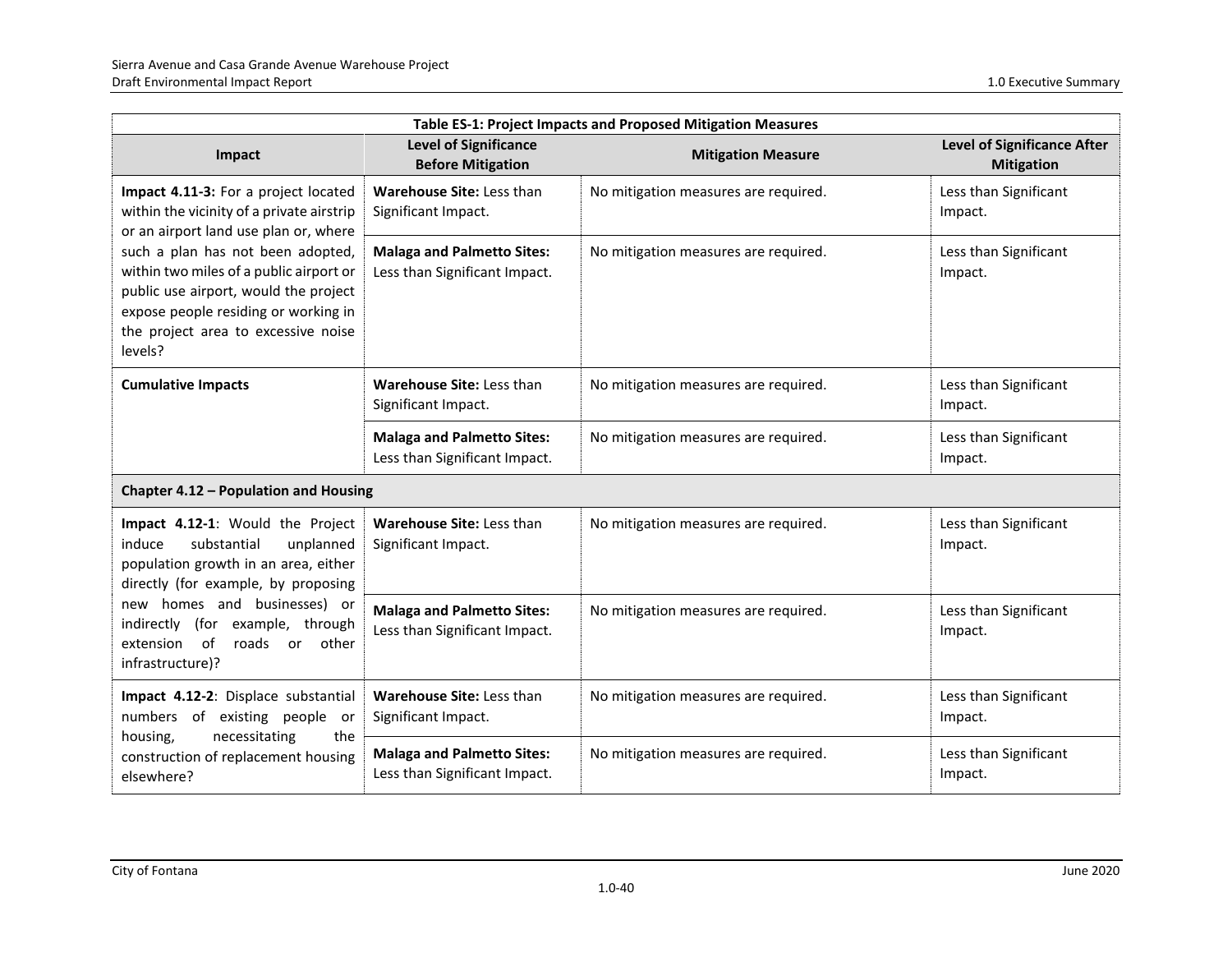| Table ES-1: Project Impacts and Proposed Mitigation Measures                                                                                                                                                                                                                                                                                                                                                                                                                               |                                                                    |                                      |                                                         |
|--------------------------------------------------------------------------------------------------------------------------------------------------------------------------------------------------------------------------------------------------------------------------------------------------------------------------------------------------------------------------------------------------------------------------------------------------------------------------------------------|--------------------------------------------------------------------|--------------------------------------|---------------------------------------------------------|
| Impact                                                                                                                                                                                                                                                                                                                                                                                                                                                                                     | <b>Level of Significance</b><br><b>Before Mitigation</b>           | <b>Mitigation Measure</b>            | <b>Level of Significance After</b><br><b>Mitigation</b> |
| <b>Cumulative Impacts</b>                                                                                                                                                                                                                                                                                                                                                                                                                                                                  | Warehouse Site: Less than<br>Significant Impact.                   | No mitigation measures are required. | Less than Significant<br>Impact.                        |
|                                                                                                                                                                                                                                                                                                                                                                                                                                                                                            | <b>Malaga and Palmetto Sites:</b><br>Less than Significant Impact. | No mitigation measures are required. | Less than Significant<br>Impact.                        |
| Chapter 4.13 - Public Services and Recreation                                                                                                                                                                                                                                                                                                                                                                                                                                              |                                                                    |                                      |                                                         |
| Impact 4.13-1: Would the project<br>result in substantial adverse physical<br>associated<br>with<br>impacts<br>the<br>provision of new or physically altered<br>governmental facilities, need for new<br>or physically altered governmental<br>facilities, the construction of which<br>significant<br>could<br>cause<br>environmental impacts, in order to<br>maintain acceptable service ratios,<br>response times or other performance<br>objectives for any of the public<br>services: |                                                                    |                                      |                                                         |
| Fire Protection?<br>a)                                                                                                                                                                                                                                                                                                                                                                                                                                                                     | Warehouse Site: Less than<br>Significant Impact.                   | No mitigation measures are required. | Less than Significant<br>Impact.                        |
|                                                                                                                                                                                                                                                                                                                                                                                                                                                                                            | <b>Malaga and Palmetto Sites:</b><br>Less than Significant Impact. | No mitigation measures are required. | Less than Significant<br>Impact.                        |
| Police Protection?<br>b)                                                                                                                                                                                                                                                                                                                                                                                                                                                                   | Warehouse Site: Less than<br>Significant Impact.                   | No mitigation measures are required. | Less than Significant<br>Impact.                        |
|                                                                                                                                                                                                                                                                                                                                                                                                                                                                                            | <b>Malaga and Palmetto Sites:</b><br>Less than Significant Impact. | No mitigation measures are required. | Less than Significant<br>Impact.                        |
| Schools?<br>c)                                                                                                                                                                                                                                                                                                                                                                                                                                                                             | Warehouse Site: Less than<br>Significant Impact.                   | No mitigation measures are required. | Less than Significant<br>Impact.                        |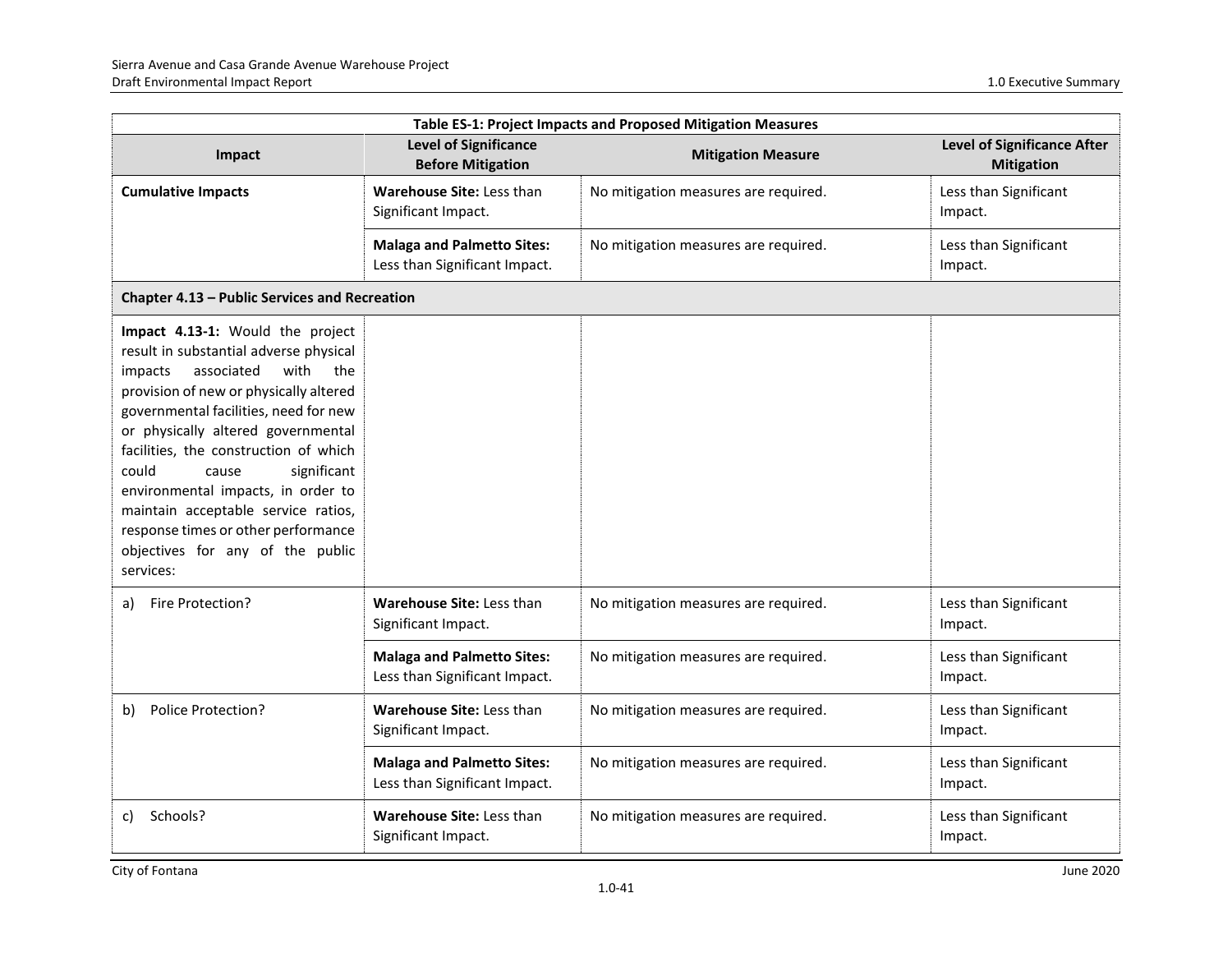| Table ES-1: Project Impacts and Proposed Mitigation Measures                                                                                                                                                                                              |                                                                    |                                      |                                                         |
|-----------------------------------------------------------------------------------------------------------------------------------------------------------------------------------------------------------------------------------------------------------|--------------------------------------------------------------------|--------------------------------------|---------------------------------------------------------|
| Impact                                                                                                                                                                                                                                                    | <b>Level of Significance</b><br><b>Before Mitigation</b>           | <b>Mitigation Measure</b>            | <b>Level of Significance After</b><br><b>Mitigation</b> |
|                                                                                                                                                                                                                                                           | <b>Malaga and Palmetto Sites:</b><br>Less than Significant Impact. | No mitigation measures are required. | Less than Significant<br>Impact.                        |
| Parks?<br>d)                                                                                                                                                                                                                                              | Warehouse Site: Less than<br>Significant Impact.                   | No mitigation measures are required. | Less than Significant<br>Impact.                        |
|                                                                                                                                                                                                                                                           | <b>Malaga and Palmetto Sites:</b><br>Less than Significant Impact. | No mitigation measures are required. | Less than Significant<br>Impact.                        |
| Other public facilities?<br>e)                                                                                                                                                                                                                            | Warehouse Site: Less than<br>Significant Impact.                   | No mitigation measures are required. | Less than Significant<br>Impact.                        |
|                                                                                                                                                                                                                                                           | <b>Malaga and Palmetto Sites:</b><br>Less than Significant Impact. | No mitigation measures are required. | Less than Significant<br>Impact.                        |
| <b>Impact 4.13 2:</b><br>Would the Project<br>increase the<br>use of existing<br>neighborhood and regional parks or<br>other recreational facilities such that<br>substantial physical deterioration of<br>the facility would occur or be<br>accelerated? | Warehouse Site: Less than<br>Significant Impact.                   | No mitigation measures are required. | Less than Significant<br>Impact.                        |
|                                                                                                                                                                                                                                                           | <b>Malaga and Palmetto Sites:</b><br>Less than Significant Impact. | No mitigation measures are required. | Less than Significant<br>Impact.                        |
| <b>Impact 4.13-3:</b><br>Does the Project<br>include recreational facilities<br>or<br>the<br>construction<br>require<br>or                                                                                                                                | Warehouse Site: Less than<br>Significant Impact.                   | No mitigation measures are required. | Less than Significant<br>Impact.                        |
| expansion of recreational facilities<br>which might have an adverse physical<br>effect on the environment?                                                                                                                                                | <b>Malaga and Palmetto Sites:</b><br>Less than Significant Impact. | No mitigation measures are required. | Less than Significant<br>Impact.                        |
| <b>Cumulative Impacts</b>                                                                                                                                                                                                                                 | Warehouse Site: Less than<br>Significant Impact.                   | No mitigation measures are required. | Less than Significant<br>Impact.                        |
|                                                                                                                                                                                                                                                           | <b>Malaga and Palmetto Sites:</b><br>Less than Significant Impact. | No mitigation measures are required. | Less than Significant<br>Impact.                        |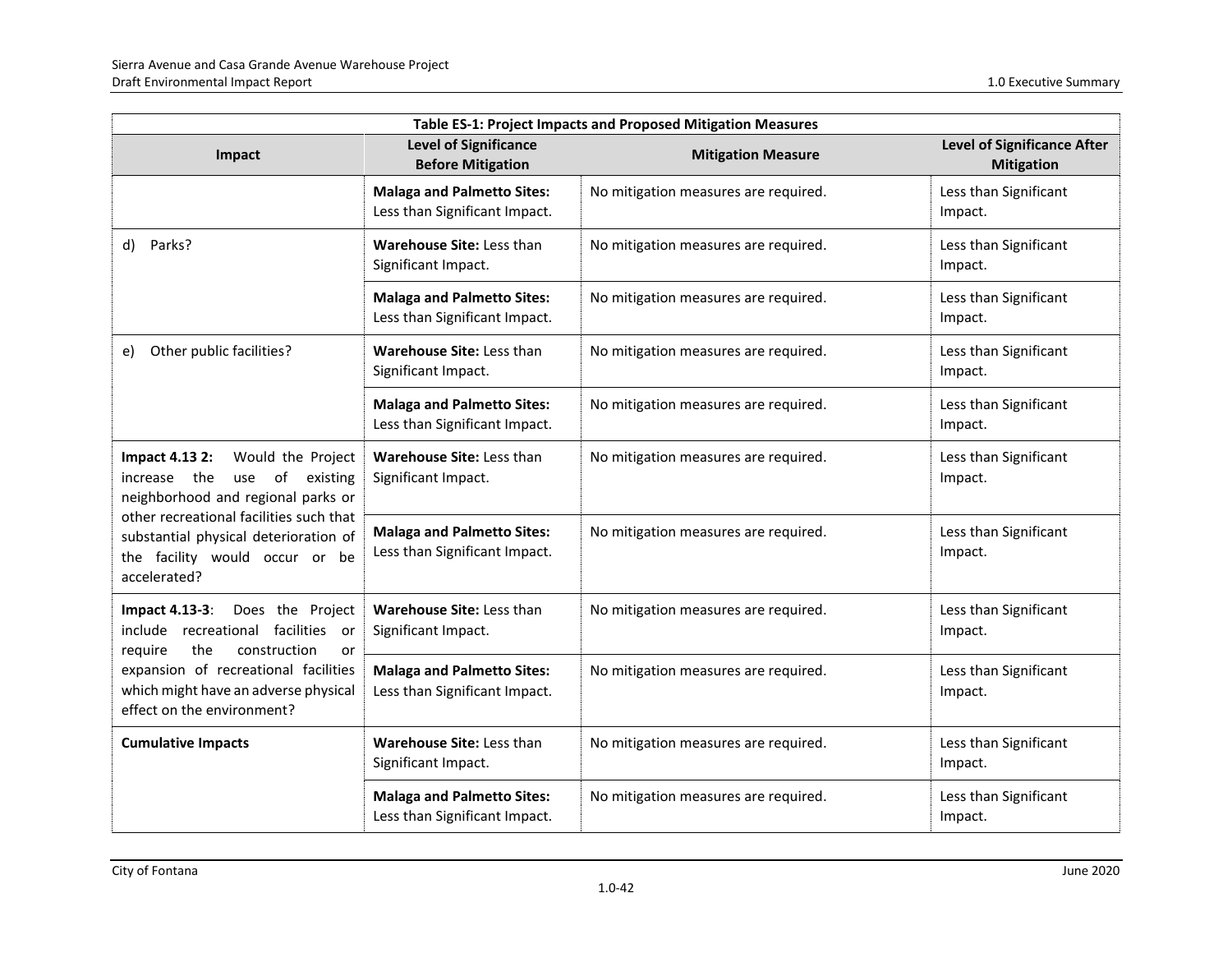| <b>Table ES-1: Project Impacts and Proposed Mitigation Measures</b>                                                                                                                                           |                                                                    |                                      |                                                         |
|---------------------------------------------------------------------------------------------------------------------------------------------------------------------------------------------------------------|--------------------------------------------------------------------|--------------------------------------|---------------------------------------------------------|
| Impact                                                                                                                                                                                                        | <b>Level of Significance</b><br><b>Before Mitigation</b>           | <b>Mitigation Measure</b>            | <b>Level of Significance After</b><br><b>Mitigation</b> |
| Chapter 4.14 - Transportation                                                                                                                                                                                 |                                                                    |                                      |                                                         |
| Impact 4.14-1: Conflict with a<br>program plan, ordinance or policy<br>addressing the circulation system,                                                                                                     | Warehouse Site: Less than<br>Significant Impact.                   | No mitigation measures are required. | Less than Significant<br>Impact.                        |
| including transit, roadway, bicycle<br>and pedestrian facilities?                                                                                                                                             | <b>Malaga and Palmetto Sites:</b><br>Less than Significant Impact. | No mitigation measures are required. | Less than Significant<br>Impact.                        |
| Impact 4.14-2: Substantially increase<br>hazards due to a geometric design<br>(e.g., sharp curves or<br>feature<br>dangerous<br>intersections)<br>or<br>incompatible<br>farm<br>uses<br>(e.g.,<br>equipment)? | Warehouse Site: Less than<br>Significant Impact.                   | No mitigation measures are required. | Less than Significant<br>Impact.                        |
|                                                                                                                                                                                                               | <b>Malaga and Palmetto Sites:</b><br>Less than Significant Impact. | No mitigation measures are required. | Less than Significant<br>Impact.                        |
| Impact 4.14-3: Result in inadequate<br>emergency access?                                                                                                                                                      | Warehouse Site: Less than<br>Significant Impact.                   | No mitigation measures are required. | Less than Significant<br>Impact.                        |
|                                                                                                                                                                                                               | <b>Malaga and Palmetto Sites:</b><br>Less than Significant Impact. | No mitigation measures are required. | Less than Significant<br>Impact.                        |
| <b>Cumulative Impacts</b>                                                                                                                                                                                     | Warehouse Site: Less than<br>Significant Impact.                   | No mitigation measures are required. | Less than Significant<br>Impact.                        |
|                                                                                                                                                                                                               | <b>Malaga and Palmetto Sites:</b><br>Less than Significant Impact. | No mitigation measures are required. | Less than Significant<br>Impact.                        |
| Chapter 4.15 - Utilities and Service Systems                                                                                                                                                                  |                                                                    |                                      |                                                         |
| Impact 4.15-1: Require or result in<br>the relocation or construction of new                                                                                                                                  | Warehouse Site: Less than<br>Significant Impact.                   | No mitigation measures are required. | Less than Significant<br>Impact.                        |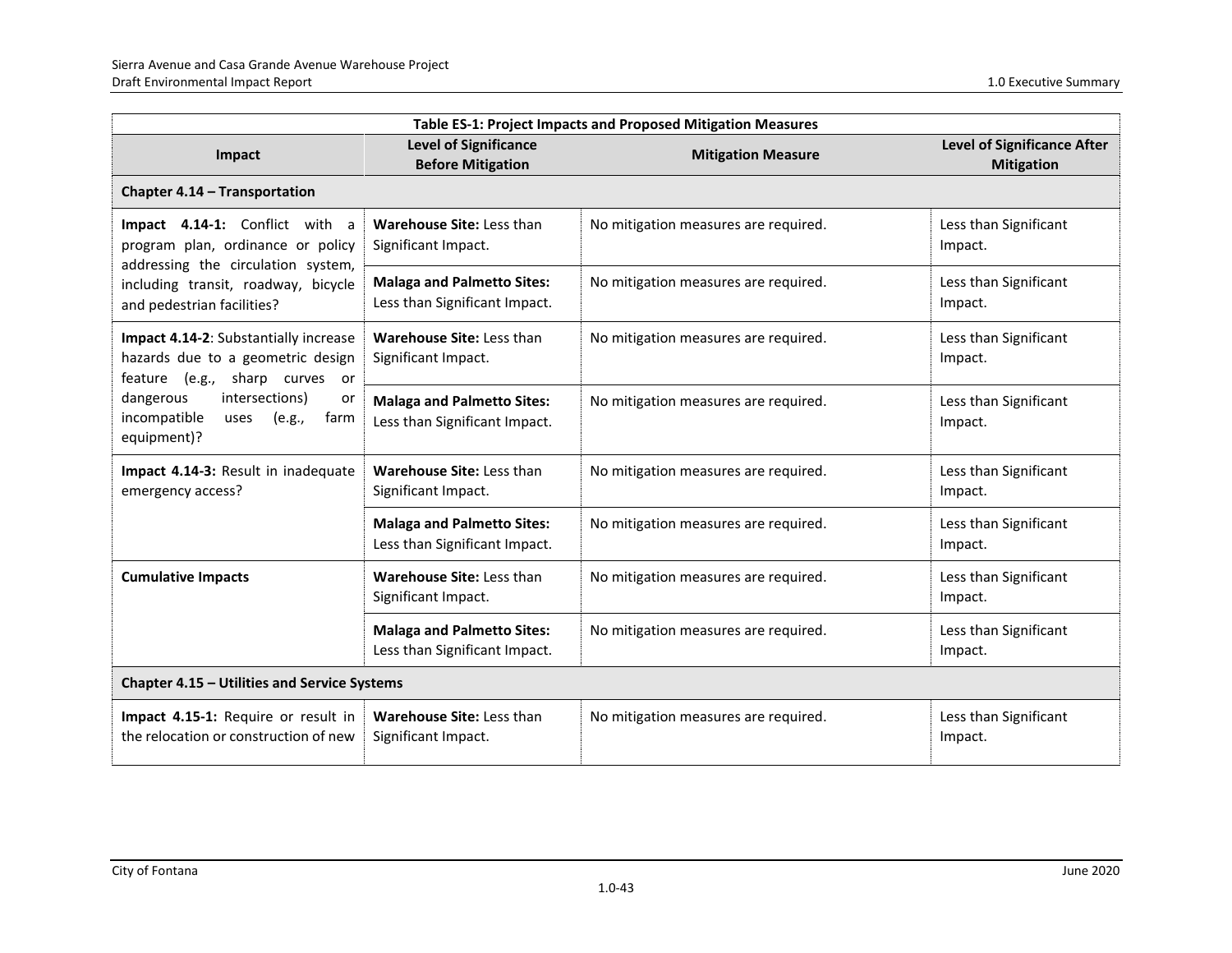| Table ES-1: Project Impacts and Proposed Mitigation Measures                                                                                                                                                                                                                                   |                                                                    |                                      |                                                         |
|------------------------------------------------------------------------------------------------------------------------------------------------------------------------------------------------------------------------------------------------------------------------------------------------|--------------------------------------------------------------------|--------------------------------------|---------------------------------------------------------|
| Impact                                                                                                                                                                                                                                                                                         | <b>Level of Significance</b><br><b>Before Mitigation</b>           | <b>Mitigation Measure</b>            | <b>Level of Significance After</b><br><b>Mitigation</b> |
| or expanded water, or wastewater<br>treatment or storm water drainage,<br>electric power, natural gas, or<br>telecommunications<br>facilities<br>or<br>expansion of existing facilities, the<br>construction or relocation of which<br>significant<br>could<br>cause<br>environmental effects? | <b>Malaga and Palmetto Sites:</b><br>Less than Significant Impact. | No mitigation measures are required. | Less than Significant<br>Impact.                        |
| Impact 4.15-2: Have sufficient water<br>supplies available to serve the<br>project and reasonably foreseeable<br>future development during normal,<br>dry and multiple dry years?                                                                                                              | <b>Warehouse Site: Less than</b><br>Significant Impact.            | No mitigation measures are required. | Less than Significant<br>Impact.                        |
|                                                                                                                                                                                                                                                                                                | <b>Malaga and Palmetto Sites:</b><br>Less than Significant Impact. | No mitigation measures are required. | Less than Significant<br>Impact.                        |
| $4.15 - 3:$<br>Result<br>Impact<br>in<br>a<br>determination by the wastewater<br>treatment provider which serves or<br>may serve the project that it has<br>adequate capacity to serve the<br>projected demand<br>project's<br>in<br>addition to the provider's existing<br>commitments?       | Warehouse Site: Less than<br>Significant Impact.                   | No mitigation measures are required. | Less than Significant<br>Impact.                        |
|                                                                                                                                                                                                                                                                                                | <b>Malaga and Palmetto Sites:</b><br>Less than Significant Impact. | No mitigation measures are required. | Less than Significant<br>Impact.                        |
| Impact 4.15-4: Generate solid waste<br>in excess of state or local standards,<br>or in excess of the capacity of local<br>infrastructure, or otherwise impair<br>the attainment of solid waste<br>reduction goals?                                                                             | Warehouse Site: Less than<br>Significant Impact.                   | No mitigation measures are required. | Less than Significant<br>Impact.                        |
|                                                                                                                                                                                                                                                                                                | <b>Malaga and Palmetto Sites:</b><br>Less than Significant Impact. | No mitigation measures are required. | Less than Significant<br>Impact.                        |
| Impact 4.15-5: Comply with federal,                                                                                                                                                                                                                                                            | Warehouse Site: No Impact                                          | No mitigation measures are required. | No Impact                                               |
| state, and local management and<br>reduction statutes and regulations<br>related to solid waste?                                                                                                                                                                                               | Malaga and Palmetto Sites: No<br>Impacts.                          | No mitigation measures are required. | No Impact                                               |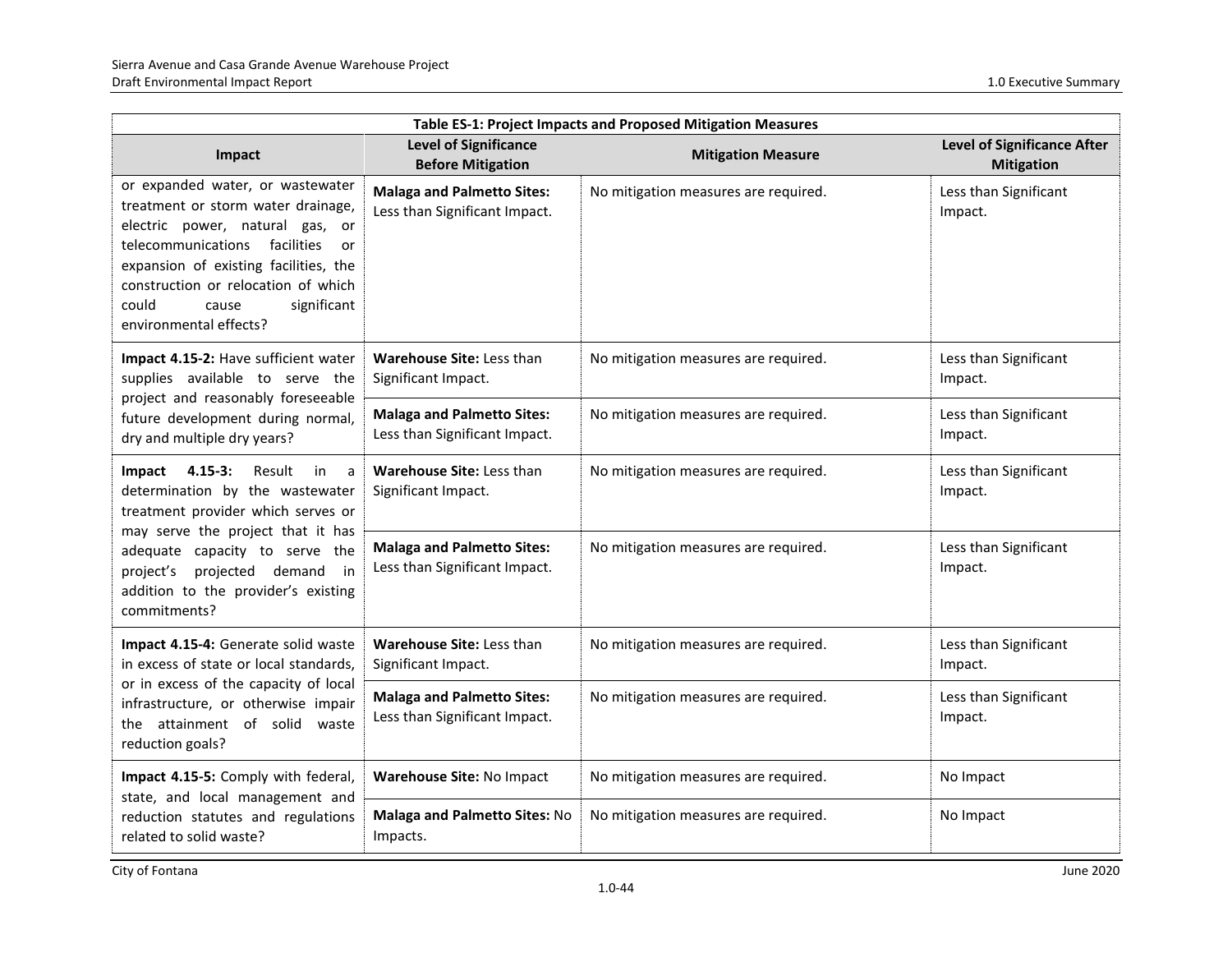| Table ES-1: Project Impacts and Proposed Mitigation Measures                                                                                                                                                                                                      |                                                                    |                                                                                                                                                                                                                                                                                                                                                                                                                                                                                                                                                                                                                                                                                                                                                                                                                                                                                                      |                                                         |
|-------------------------------------------------------------------------------------------------------------------------------------------------------------------------------------------------------------------------------------------------------------------|--------------------------------------------------------------------|------------------------------------------------------------------------------------------------------------------------------------------------------------------------------------------------------------------------------------------------------------------------------------------------------------------------------------------------------------------------------------------------------------------------------------------------------------------------------------------------------------------------------------------------------------------------------------------------------------------------------------------------------------------------------------------------------------------------------------------------------------------------------------------------------------------------------------------------------------------------------------------------------|---------------------------------------------------------|
| Impact                                                                                                                                                                                                                                                            | <b>Level of Significance</b><br><b>Before Mitigation</b>           | <b>Mitigation Measure</b>                                                                                                                                                                                                                                                                                                                                                                                                                                                                                                                                                                                                                                                                                                                                                                                                                                                                            | <b>Level of Significance After</b><br><b>Mitigation</b> |
| <b>Cumulative Impacts</b>                                                                                                                                                                                                                                         | <b>Warehouse Site: Less than</b><br>Significant Impact.            | No mitigation measures are required.                                                                                                                                                                                                                                                                                                                                                                                                                                                                                                                                                                                                                                                                                                                                                                                                                                                                 | Less than Significant<br>Impact.                        |
|                                                                                                                                                                                                                                                                   | <b>Malaga and Palmetto Sites:</b><br>Less than Significant Impact. | No mitigation measures are required.                                                                                                                                                                                                                                                                                                                                                                                                                                                                                                                                                                                                                                                                                                                                                                                                                                                                 | Less than Significant<br>Impact.                        |
| Chapter 4.16 - Wildfire                                                                                                                                                                                                                                           |                                                                    |                                                                                                                                                                                                                                                                                                                                                                                                                                                                                                                                                                                                                                                                                                                                                                                                                                                                                                      |                                                         |
| <b>Impact 4.16-1</b><br>Due<br>slope,<br>to<br>prevailing winds, and other factors,<br>exacerbate wildlife risks, and thereby<br>Project<br>occupants<br>expose<br>to<br>pollutant concentrations from a<br>wildfire or the uncontrolled spread of<br>a wildfire? | <b>Warehouse Site: Potentially</b><br>Significant Impact.          | MM- WLD-1 Prior to issuance of a building permit,<br>the applicant shall show to the satisfaction of the fire<br>code official that the Warehouse site would conform<br>to all requirements and standards needed to reduce<br>the risk of wildfire. A fire protection plan (FPP) shall<br>be developed in consideration of the existing<br>topography, geology, flammable vegetation, and<br>climate of the Warehouse site. The FPP shall include<br>a description of the Warehouse design, distances<br>from areas with wildland vegetation, show adequate<br>water supply and fire and emergency access,<br>measures used to reduce building ignition,<br>defensible space, and any other applicable fire<br>control measures. The FPP shall be consistent with<br>California<br>Building Code Chapter<br>7A,<br>the<br>International Wildland Urban Interface Code, and<br>Fontana Municipal Code | Less than Significant<br>Impact with Mitigation.        |
|                                                                                                                                                                                                                                                                   | <b>Malaga and Palmetto Sites:</b><br>Less than Significant Impact. | No mitigation measures are required.                                                                                                                                                                                                                                                                                                                                                                                                                                                                                                                                                                                                                                                                                                                                                                                                                                                                 | Less than Significant<br>Impact.                        |
| Will<br><b>Impact 4.16-2:</b><br>the Project<br>substantially impair an<br>adopted                                                                                                                                                                                | <b>Warehouse Site: Potentially</b><br>Significant Impact.          | Implement MM-WLD-1                                                                                                                                                                                                                                                                                                                                                                                                                                                                                                                                                                                                                                                                                                                                                                                                                                                                                   | Less than Significant<br>Impact with Mitigation.        |
| emergency<br>response<br>plan<br>or<br>emergency evacuation plan?                                                                                                                                                                                                 | <b>Malaga and Palmetto Sites:</b><br>Less than Significant Impact. | No mitigation measures are required.                                                                                                                                                                                                                                                                                                                                                                                                                                                                                                                                                                                                                                                                                                                                                                                                                                                                 | Less than Significant<br>Impact.                        |